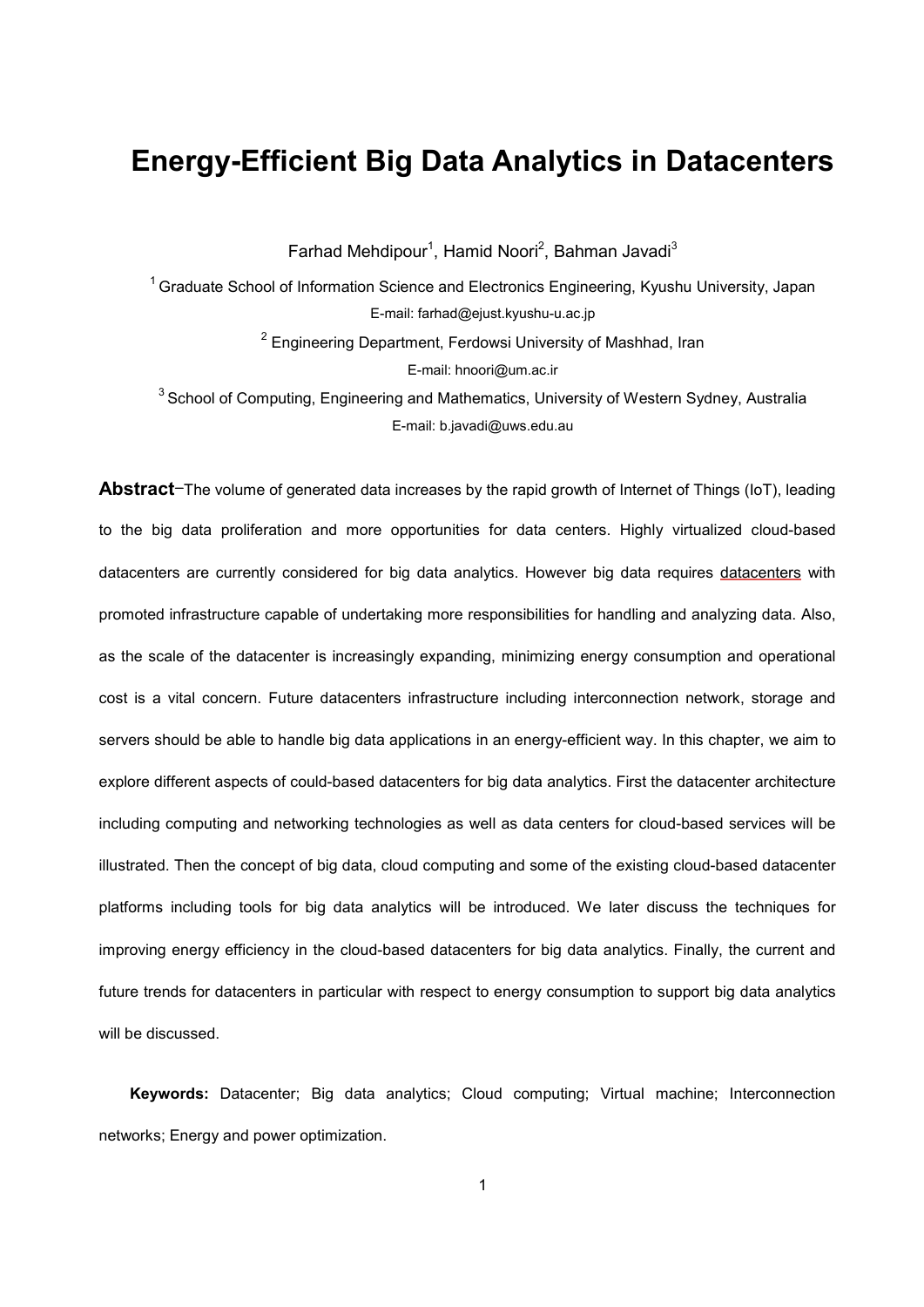## **Acronyms:**

| Acronym      | <b>Definition</b>                        | Acronym       | <b>Definition</b>                          |
|--------------|------------------------------------------|---------------|--------------------------------------------|
| AIS          | All-In Strategy                          | <b>MMF</b>    | Multi-Mode Fibers                          |
| <b>APU</b>   | <b>Accelerated Processing Unit</b>       | <b>MPI</b>    | Message Passing Interface                  |
| <b>BDAS</b>  | Berkeley Data Analytics Stack            | $M1CO2$ e     | Metric tons of Carbon Dioxide equivalent   |
| <b>BPaaS</b> | <b>Business Process as-a-Service</b>     | <b>MW</b>     | Mega Watt                                  |
| <b>CEP</b>   | <b>Complex Event Processing</b>          | <b>NoSQL</b>  | Not only SQL                               |
| <b>CPU</b>   | <b>Central Processing Unit</b>           | <b>NSM</b>    | n-ary Storage Model                        |
| СS           | <b>Covering Set</b>                      | O/E           | Optical-to-Electrical                      |
| <b>DAaaS</b> | Data Analytic-as-a-Service               | <b>OFDM</b>   | Orthogonal Frequency-Division Multiplexing |
| <b>DAG</b>   | Directed Acyclic Graph                   | ΟS            | <b>Operating System</b>                    |
| <b>DBMS</b>  | Database Management System               | PaaS          | Platform as-a-Service                      |
| <b>DCN</b>   | Datacenter Network                       | <b>PB</b>     | Petabytes                                  |
| <b>DFS</b>   | Distributed File System                  | PB/s          | Petabytes per second                       |
| <b>DVFS</b>  | Dynamic Voltage and Frequency Scaling    | <b>PFLOPS</b> | Peta Floating-Point Operations Per Second  |
| E/O          | Electrical-to-Optical                    | QoS           | Quality of Service                         |
| <b>FPGA</b>  | Field-Programmable Gate Array            | <b>RDBMS</b>  | Relational Database Management System      |
| Gbps         | Gigabits per second                      | SaaS          | Software as-a-Service                      |
| <b>GFS</b>   | Google File System                       | <b>SAN</b>    | Storage Area Network                       |
| <b>GPU</b>   | <b>Graphics Processing Unit</b>          | <b>SIMD</b>   | Single-Instruction Multiple-Data           |
| <b>HDFS</b>  | Hadoop Distributed File System           | SQL           | Structured Query Language                  |
| <b>HPC</b>   | <b>High-Performance Computing</b>        | <b>Thps</b>   | Terabits per second (Tbps)                 |
| <b>HVAC</b>  | Heating-Ventilation and Air-Conditioning | <b>TCP</b>    | <b>Transmission Control Protocol</b>       |
| laaS         | Infrastructure as-a-Service              | <b>ToR</b>    | Top-of-the-Rack                            |
| IO (I/O)     | Input/Output                             | <b>UPS</b>    | Uninterruptible Power Supply               |
| loT          | Internet of Tings                        | VM            | Virtual Machine                            |
| IΤ           | Information Technology                   | <b>VMM</b>    | Virtual Machine Monitor                    |
| KaaS         | Knowledge as-a-Service                   | <b>WDM</b>    | Wavelength Division Multiplexing           |
| kWh          | kilo-Watt hour                           |               |                                            |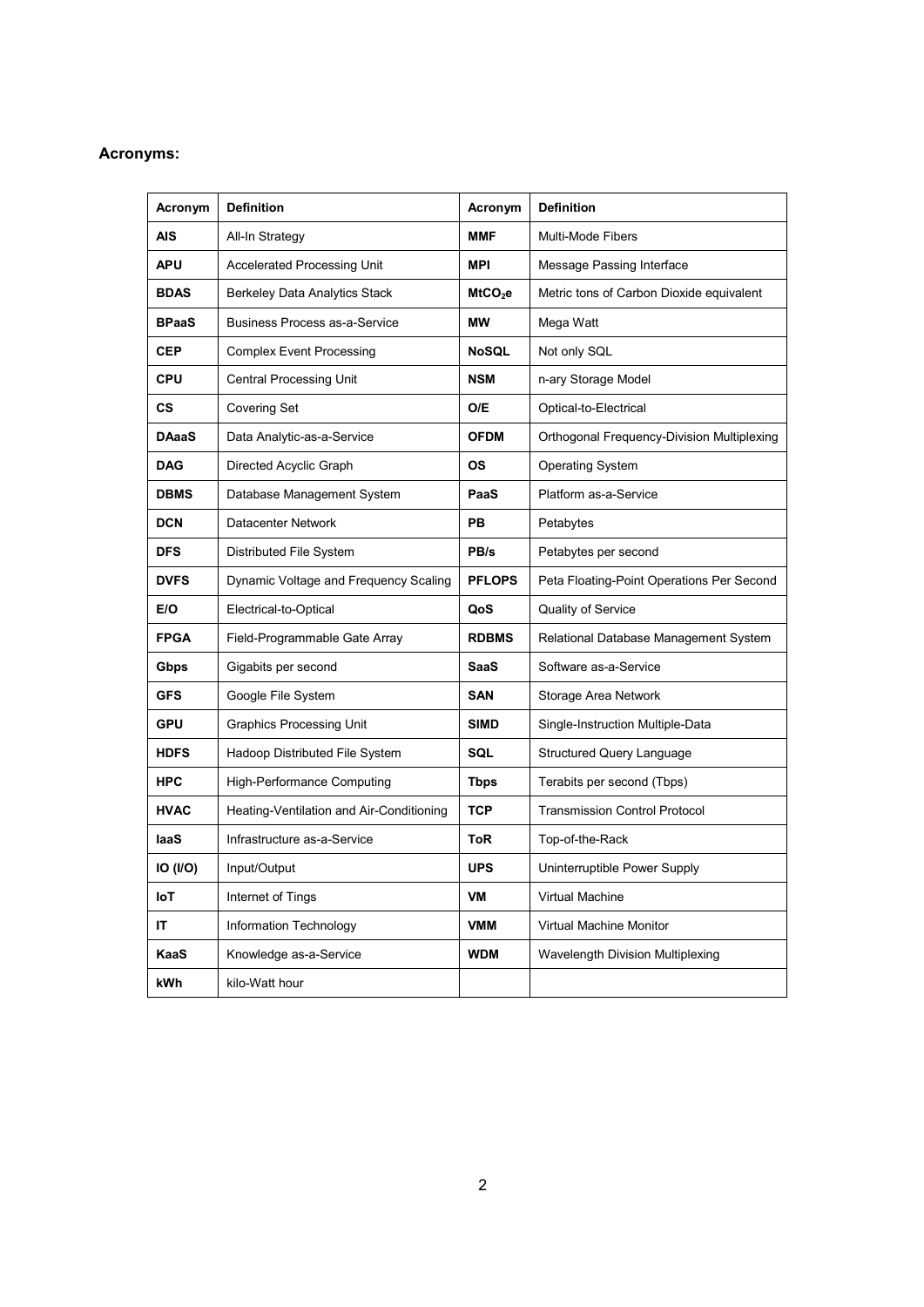## **1. Introduction**

Due to the latest advances in information technology the volume of generated data further increases by the rapid growth of cloud computing and the Internet of Things (IoT). Widely distributed sensors in an IoT collect and transmit data that should be integrated, analyzed and stored. Such data referred as "Big Data", far surpasses the available computing capacity in quantity, heterogeneity, and speed. The emergence of big data brings excellent development opportunities to datacenters that are rapidly evolving. There is also a great attention to cloud services, virtualization solutions, and high-performance computing to boost service velocity and business agility, support big data analytics, and improve datacenter economics. Conventional computing systems are giving way to highly virtualized environments that reshape datacenter traffic flows and dramatically affect datacenter network designs [61].

Big data requires promotion of datacenter infrastructure in both hardware and software aspects. With the continued growth of the volumes of structured and unstructured data, the data processing and computing capacities of the datacenter shall be greatly enhanced. Although current datacenters provide hardware facilities and storage for data, it is crucial for them to undertake more responsibilities, such as acquiring, analyzing, and organizing the data [24]. Also, as the scale of the datacenter is increasingly expanding, it is also an important issue on how to reduce the operational cost for the development of datacenters.

Power consumption is a major concern in the design and development of modern datacenters. Although the performance per watt ratio has been constantly rising, the total power consumed by computing systems is hardly decreasing [1]. It has been shown that in 2007, the worldwide demand for electricity was around 330 Billion kWh from datacenters [31]. This amount is similar to the electricity consumption in the whole UK. Given the demand for more datacenters and emergent of complex big data processing, it is estimated that the electricity consumption will be triple by 2020 (more than 1000 Billion kWh). This also has a major impact on the environment by greenhouse gas emissions. By 2020, the carbon footprint will be about 275 Metric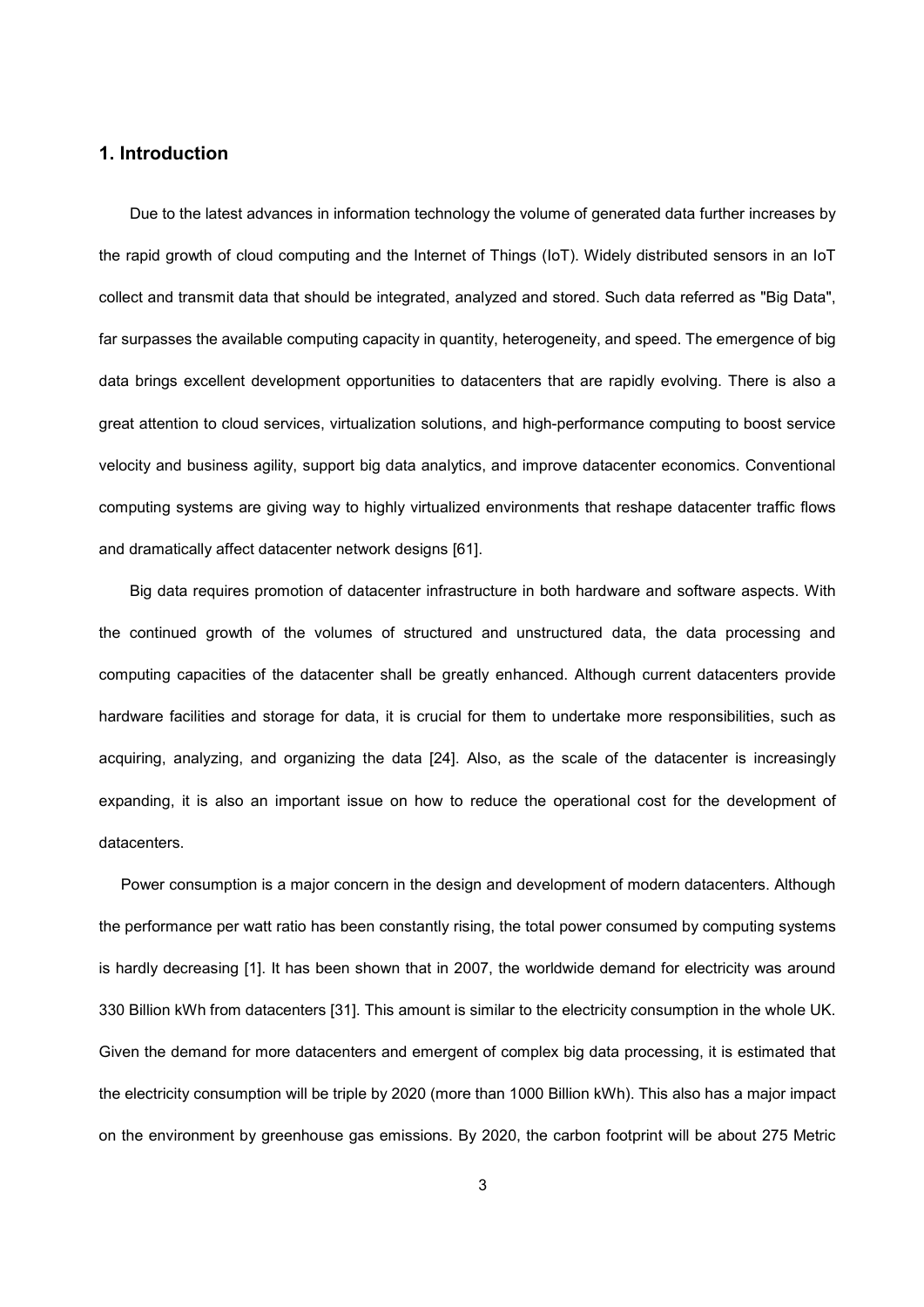tons of Carbon Dioxide equivalent (*MtCO2e*) that is more than the double of what we had in 2007 [123]. Therefore, novel power-efficient technologies must be developed to minimize the power consumption in datacenters, especially to handle big data analytics.

In this chapter, we aim to explore different aspects of could-based datacenters for big data analytics. In Section 2, datacenter architecture including computing and networking technologies as well as data centers for cloud-based services will be described. In section 3, the concept of big data, cloud computing some of the existing cloud-based datacenter platforms and tools for big data analytics will be introduced. Section 4 discusses the techniques for improving energy efficiency in the cloud-based datacenters for big data analytic. Section 5 highlights the current and future trends for data centers in particular with respect to energy consumption to support big data analytics. Section 6 summarizes this chapter.

## **2. Datacenter and Cloud Computing**

A datacenter is usually known as the infrastructure used by enterprises and is designed to host computing and networking systems and components for IT service demands. A datacenter typically involves storing, processing and serving large amounts of mission-critical data to clients in client/server architecture. Redundant or backup power supplies, cooling systems, redundant networking connections and security systems for running the enterprise's core applications are extensively needed in datacenters. Datacenter management requires the high reliability of both the connections to the datacenter as well as the information stored within the datacenter's storage. Scheduling of application workloads on the available compute resources cost-effectively is another issue that should be addressed in datacenters. Datacenter size in terms of energy consumption vary widely, ranging from 1 MW to more than 30 MW [11].

#### **2.1. Datacenter Architecture**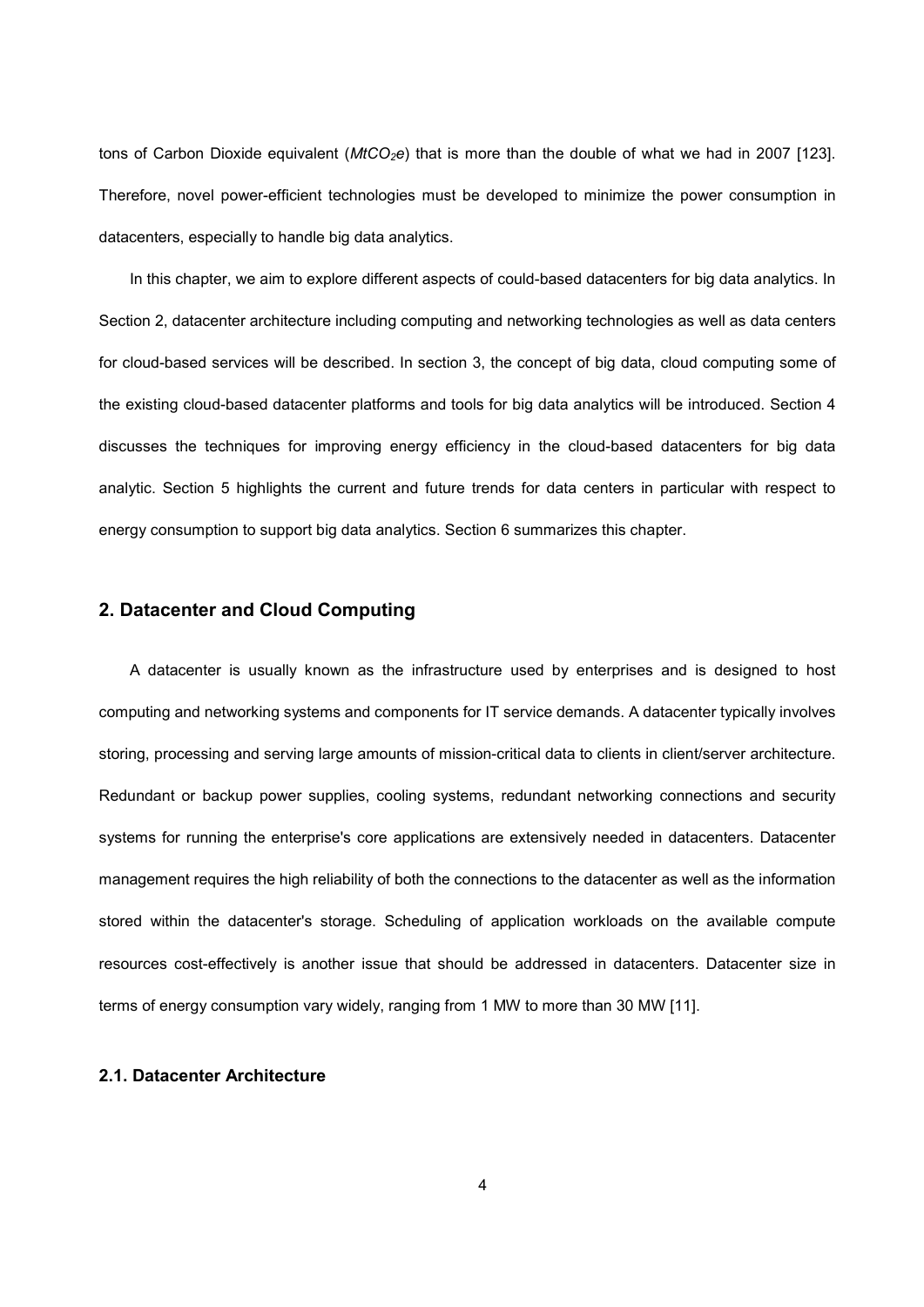The design of a datacenter is often divided into four categories as "Tier I–IV". The 4-tier classification loosely based on the power distribution, uninterruptible power supply (UPS), cooling delivery and redundancy of the datacenter. Tier I datacenters have a single path for power distribution, UPS, and cooling distribution, without redundant components, while Tier II adds redundant components to enhance availability. Tier III datacenters have one active and one alternate distribution path for utilities that provide redundancy even during maintenance. Tier IV datacenters have two simultaneously active power and cooling distribution paths, redundant components in each path and are supposed to tolerate any single equipment failure without impacting the load [11].

The high-level block diagram of a typical datacenter is shown in Fig. 1. A datacenter consists of multiple racks hosting the servers connected through a Top-of-the-Rack Switch (ToR) which are further interconnected through aggregate switches in a tree topology. The datacenter network (DCN) interconnects a massive number of servers and provides routing service for the data flowing through the network among computing elements. The tree architecture is a well-known and common interconnection scheme in the current datacenters. However, it suffers from the problems of low scalability, high cost as well as a single point of failure. An interconnection network should be modular with a fast reconfiguration capability, and a high capacity and scalability [41][74]. In the current datacenters, the network is usually a canonical fat-tree Tier II or Tier III architecture ( Fig. 1) [62] [71]. In the Tier III topologies (shown in the figure) one more level is applied in which the aggregate switches are connected in a fat-tree topology using the core switches. When a user issues a request, a packet is forwarded through the Internet to the front end of the datacenter. In the front end, the content switches and the load balance devices are used to route the request to the appropriate server. Most of the current datacenters are based on commodity switches for the interconnection network. The topology of the network interconnecting the servers significantly affects the agility and reconfigurability of the datacenter infrastructure to respond to changing application demands and service requirements [79].

5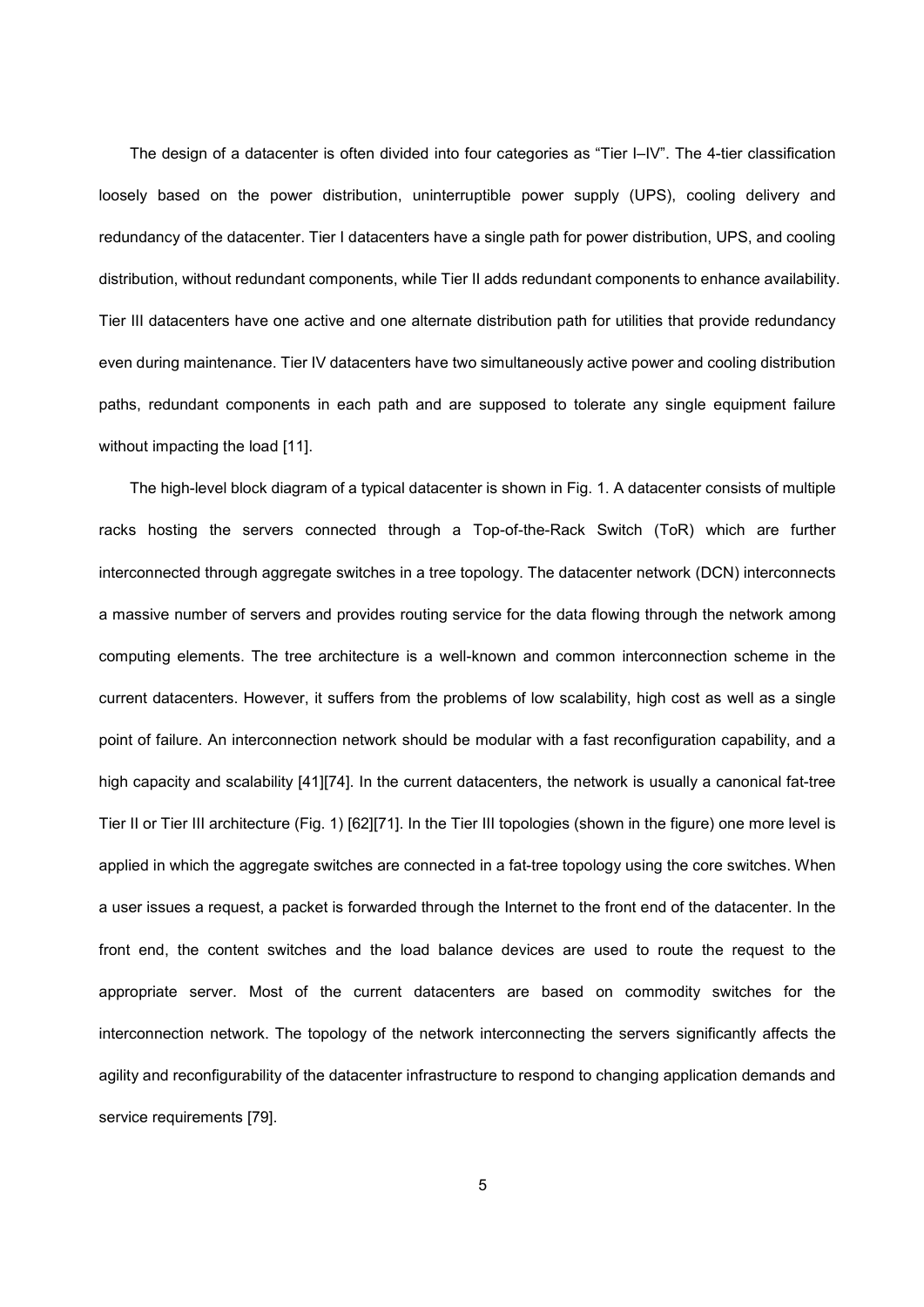There are alternate approaches to scalable, cost-effective network architectures which can be grouped into fixed topology and flexible topology networks. Fixed topology networks can be further categorized into two topologies: tree-based topologies such as fat-tree [1] [79] and Clos Network [49], and recursive topologies such as DCell [52] and BCube [51]. Flexible topologies have the ability to adapt their network topology based on the traffic demand, at run time. Examples of such topologies include c-Through [124], Helios [41] and OSA [28]. Every datacenter network has its unique approaches for network topology, routing algorithms, fault-tolerance, and fault recovery [79].

Traditional datacenter architectures including networking and storage resources support the needs of specific client-server applications. The capability of existing datacenter for data processing is limited to compute and storage infrastructures within a local area network, e.g., a single cluster within a datacenter. Further, the conventional datacenters built for client-server computing lack in essential capabilities to meet the requirements of today's highly virtualized compute environments; they cannot meet the performance and availability demands; make inefficient use of network resources; do not scale in a linear fashion; and are not well suited for the high-bandwidth, low-latency server-to-server traffic flows that is common in current datacenters [61].

However, advances such as powerful multicore processor-based servers, virtualization, cloud and distributed computing are transforming the datacenters to incorporate new features. Today's datacenters contain thousands of switches and servers, run data-intensive applications from cloud services such as search, web email, to infrastructural computations such as MapReduce [35]. Many IT organizations are consolidating compute, network, and storage resources and employing virtualization solutions and cloud-based services based on new networking models.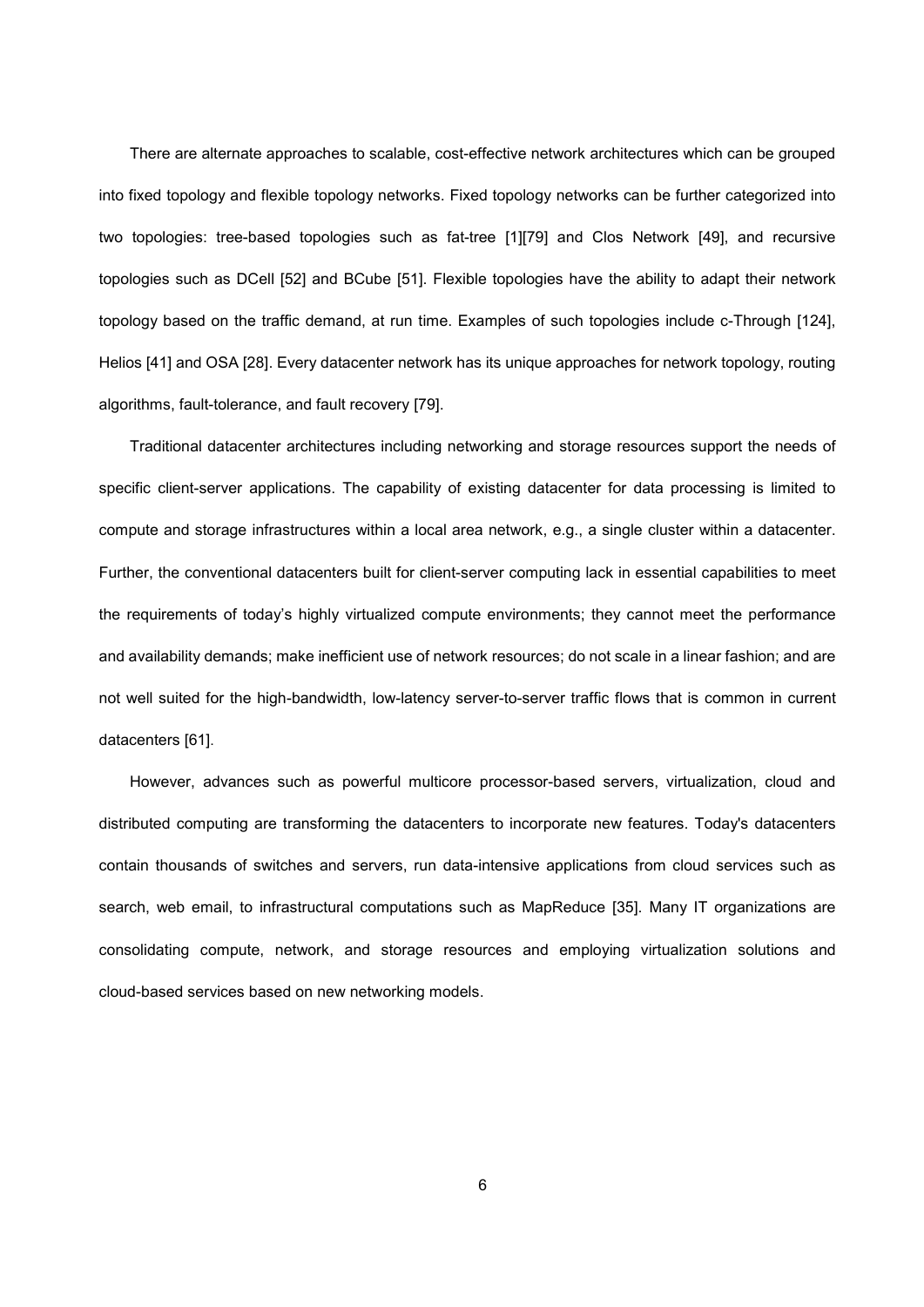

**Fig. 1 A datacenter architecture [71]** 

## **2.2. Cloud Computing**

Cloud computing is the integration of computing and data infrastructures to provide a scalable, agile and cost-effective approach to supporting the ever-growing critical IT needs [74]. Cloud computing relieves its users from the burdens of provisioning and managing their datacenters and allows them to pay for resources only when needed (i.e. pay-as-you-go). It provides more profit to both service providers who capitalize poorly utilized resources and users who only need to pay per their use. Furthermore, increasing the resource utilization results in less energy consumption and carbon footprint that can increase the economical profit of the cloud for providers [1].

**Virtualization in Cloud Systems:** Physical resources can be divided into a number of logical slices called virtual machines (VMs). Each VM can accommodate an individual operating system (OS) creating for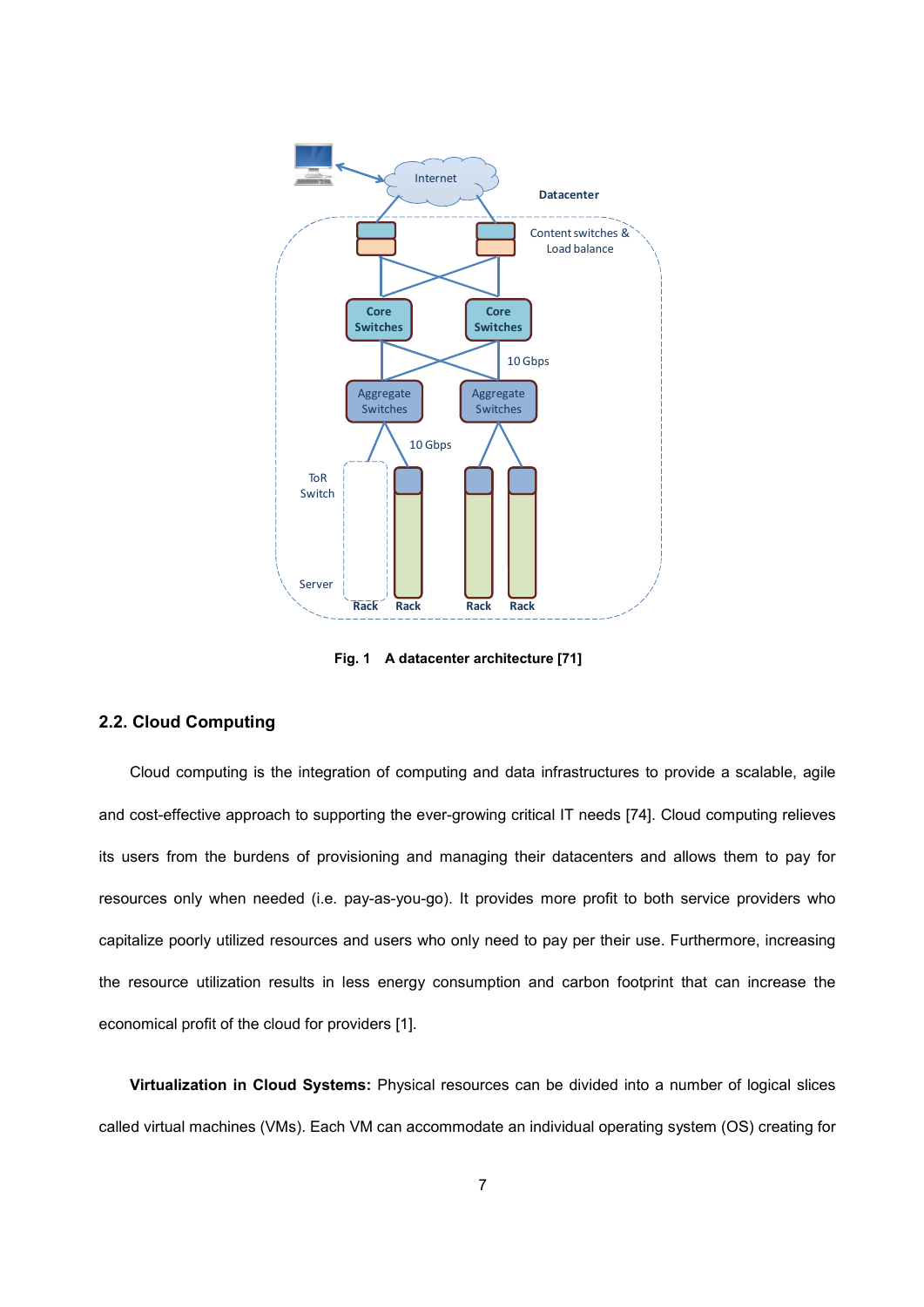the user a view of a dedicated physical resource and ensuring the performance and failure isolation between VMs that are sharing a single physical machine. The virtualization layer lies between the hardware and OS and, therefore, a virtual machine monitor (VMM) takes the control over resource sharing/multiplexing and has to be involved in the system's power management [1]. The virtualization technology provides the ability to encapsulate the workload in VMs and consolidate them to a single physical server. The consolidation has become especially effective after the adoption of multi-core CPUs in computing environments, as many VMs can be allocated to a single physical node leading to the improved utilization of resources and reduced energy consumption compared to a multi-node setup [1] [60].

## **2.3. Datacenters for Cloud Computing Services**

Datacenter infrastructure has been receiving significant interest due to their highlighted role in supporting the rapidly growing cloud-based applications. Datacenters including the computing, storage, and communication resources form the core of the support infrastructures for cloud computing. With the proliferation of cloud computing and cloud-based services, datacenters are becoming increasingly large with massive number of servers and a huge amount of storage. Server and even network virtualization are increasingly employed to make the datacenter flexible and adapt to varying demands [74].

**Multi-Cloud Systems:** Datacenters based on the interconnection of multiple-cloud systems provide an opportunity to improve overall QoSs parameters by deploying and executing applications over a large cluster of resources [38]. Such datacenters are heterogeneous, distributed, and highly uncertain. The system becomes more complicated where mobile devices are considered as cloud nodes as well. The availability, performance, and state of resources, applications and data may continuously change in a multi-cloud datacenter. Uncertainty is a fact in multi-cloud datacenter environments due to several reasons such as security attacks, network and resource failures, incomplete global knowledge among competing applications leading to non-optimized use of the resources and network bandwidth, etc. The current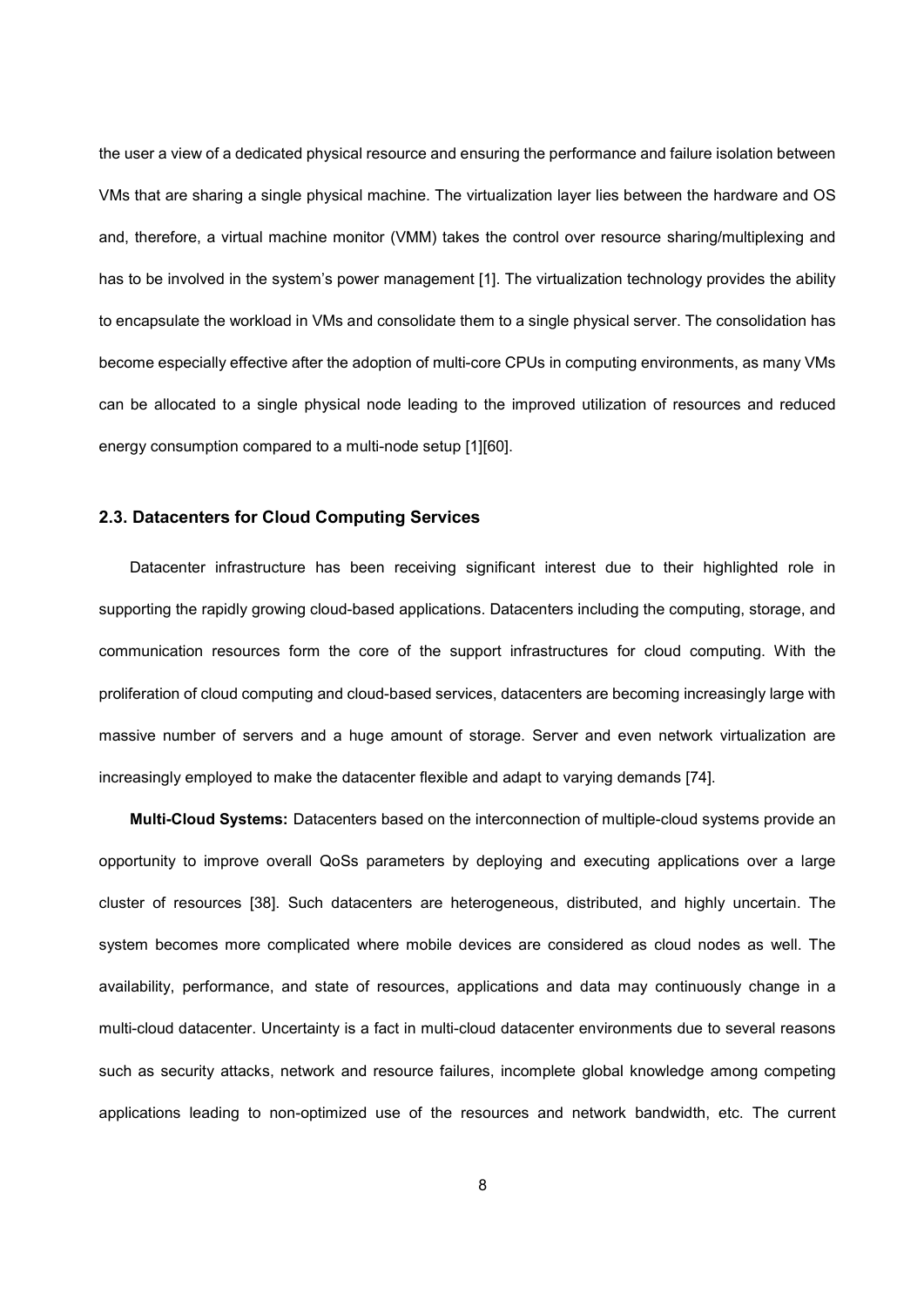data-intensive or big data application programming frameworks such as MapReduce and workflow models are inadequate to handle these issues [34].

## **3. Handling Big Data on Cloud-Based Datacenters**

Nowadays the data has reached in different directions in terms of size, type, and speed and has received wide attention as "Big Data". The huge amount of data coming from various sources with different types and in high speeds needs appropriate infrastructure for efficient processing and knowledge discovery. Currently, datacenters incorporate new features such as virtualized computing in the cloud systems that make them a candidate platform for processing the big data.

## **3.1. Big Data**

Big data refers to the large amounts (volume) of heterogeneous data (variety) that flows continuously (velocity) within data-centric applications. We can classify big data requirements based on its five main characteristics [64]:

- **Volume:** This is the primary characteristic of big data, refers to the large size (Tera or Petabytes) of records, transactions, tables, files, video, web text, and sensor logs, etc. As the size of data to be processed is large, it needs to be broken into manageable chunks. Data needs to be processed simultaneously across multiple systems and several program modules.
- **Variety:** The big data comes from a great variety of sources. Data of different formats, types and structures needs to be processed using efficient solutions.
- **Velocity:** It refers to the frequency of data generation or the frequency of data delivery. The stream of data acquired via multiple sources needs to be processed at a reasonable speed.
- **Ambiguity:** Big data is ambiguous by nature due to the lack of relevant metadata and context in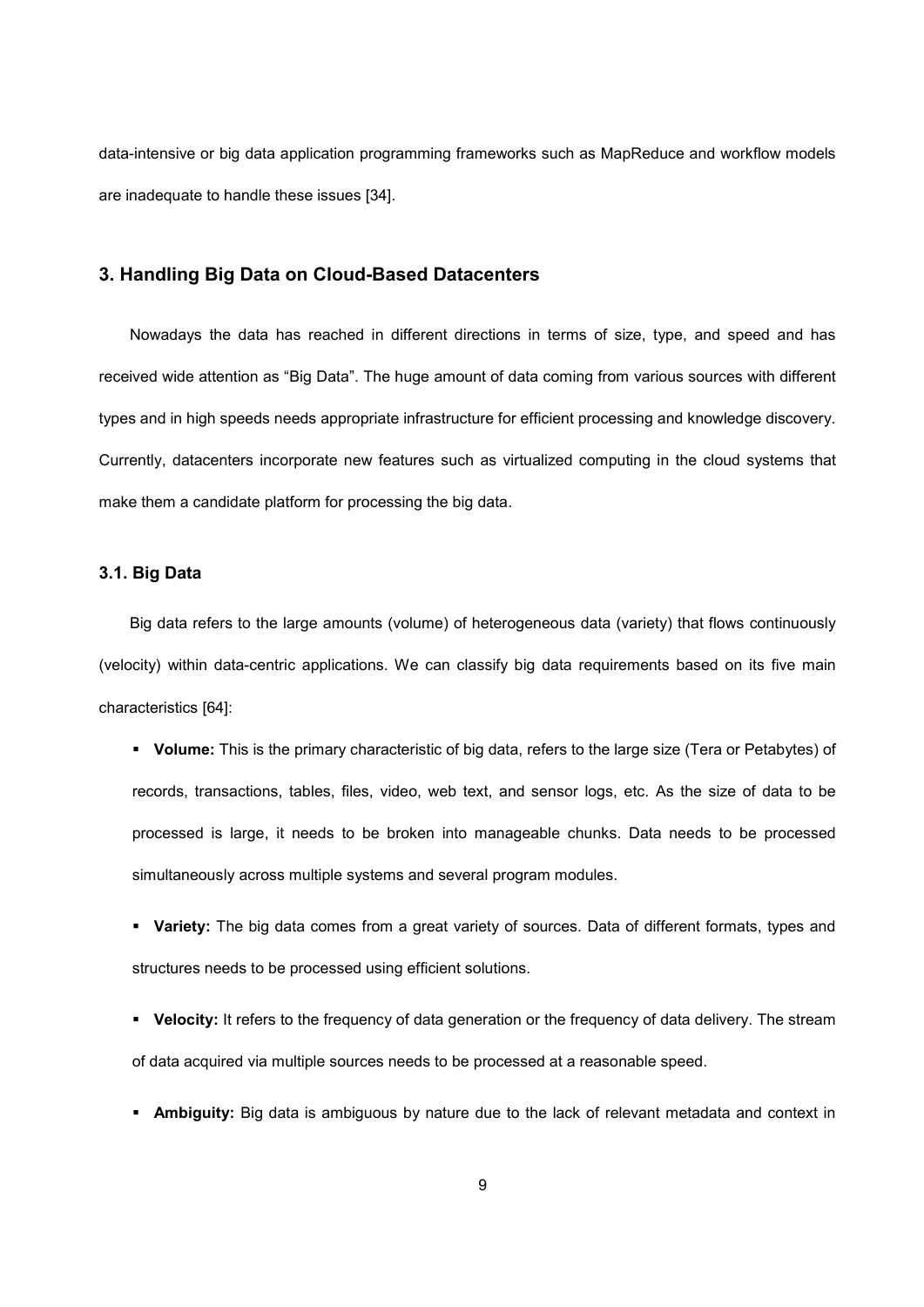many cases. For example, "M" and "F" in a data set can mean, Monday and Friday, male and female, or mother and father, respectively.

 **Complexity:** Big data complexity needs to use many algorithms to process data quickly and efficiently. Several types of data need multi-step processing, and the scalability is extremely important as well. Processing large-scale data requires an extremely high-performance computing environment that can be easily managed and its performance can be tuned with linear scalability.

Big data analytics describes the process of performing complex analytical tasks on data that typically includes grouping, aggregation, or iterative processes. The increase in the amount of data raises several issues for analysis software: 1) The amount of data is increasing continuously at a high speed, yet data should be up-to-date for analysis tasks, 2) The response time of a query grows with the amount of data.



**Fig. 2 The flow of big data processing**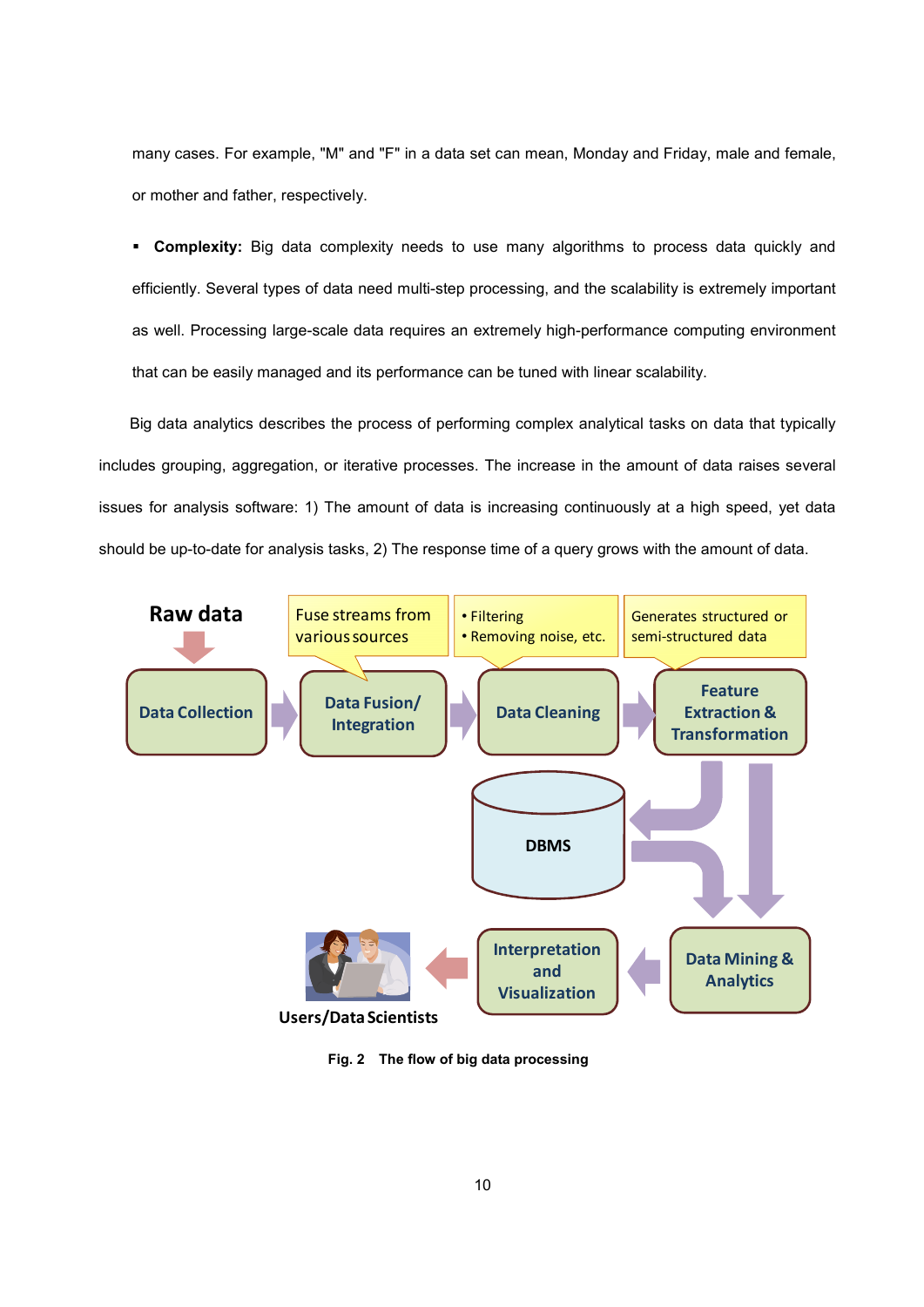At the same time, latencies must be reduced to provide actionable intelligence at the right time, 3) Analysis tasks need to produce query results on large data sets in an adequate amount of time [106].

 Fig. 2 shows a typical flow for the big data processing. The first step after the acquisition of data is to perform fusion/integration of the data coming from multiple sources. Data cleaning is the next step that may consume large processing time though it may significantly reduce the data size that leads to less time and effort needed for data analytics. The raw data is normally unstructured that neither has a pre-defined data model nor is organized in a pre-defined manner. Thus, the data is transformed to semi-structured or structured data in the next step of the flow [97].

The main phase of big data processing is to perform discovery of data, which is where the complexity of processing data lies. A unique characteristic of big data is the manner in which the value is discovered. It differs from conventional business intelligence, where the simple summing of known values generates a result. The data analytics is performed through visualizations, interactive knowledge-based queries, or machine learning algorithms that can discover knowledge [31]. Due to the variant nature of the data there may not be a single solution for the data analytics problem so, the algorithm may be short-lived.

#### **3.2. Big Data and Cloud Computing**

As aforementioned, cloud computing allows access to information and computer resources from anywhere that a network connection is available. It supplies large networks of virtualized services: hardware resources (CPU, storage, and network) and software resources (e.g., databases, load balancers). The datacenter cloud facilitates virtual centralization of application, computing, and data. Nowadays, shifting the big data applications from the physical infrastructure into the virtualized datacenters in computational clouds is a major trend [34]. While cloud computing optimizes the use of resources, it does not provide an effective solution hosting big data applications yet. Gartner's Inc. Hype Cycle states that cloud computing and big data are the fastest growing technologies that dominate the research world for the next decade [105].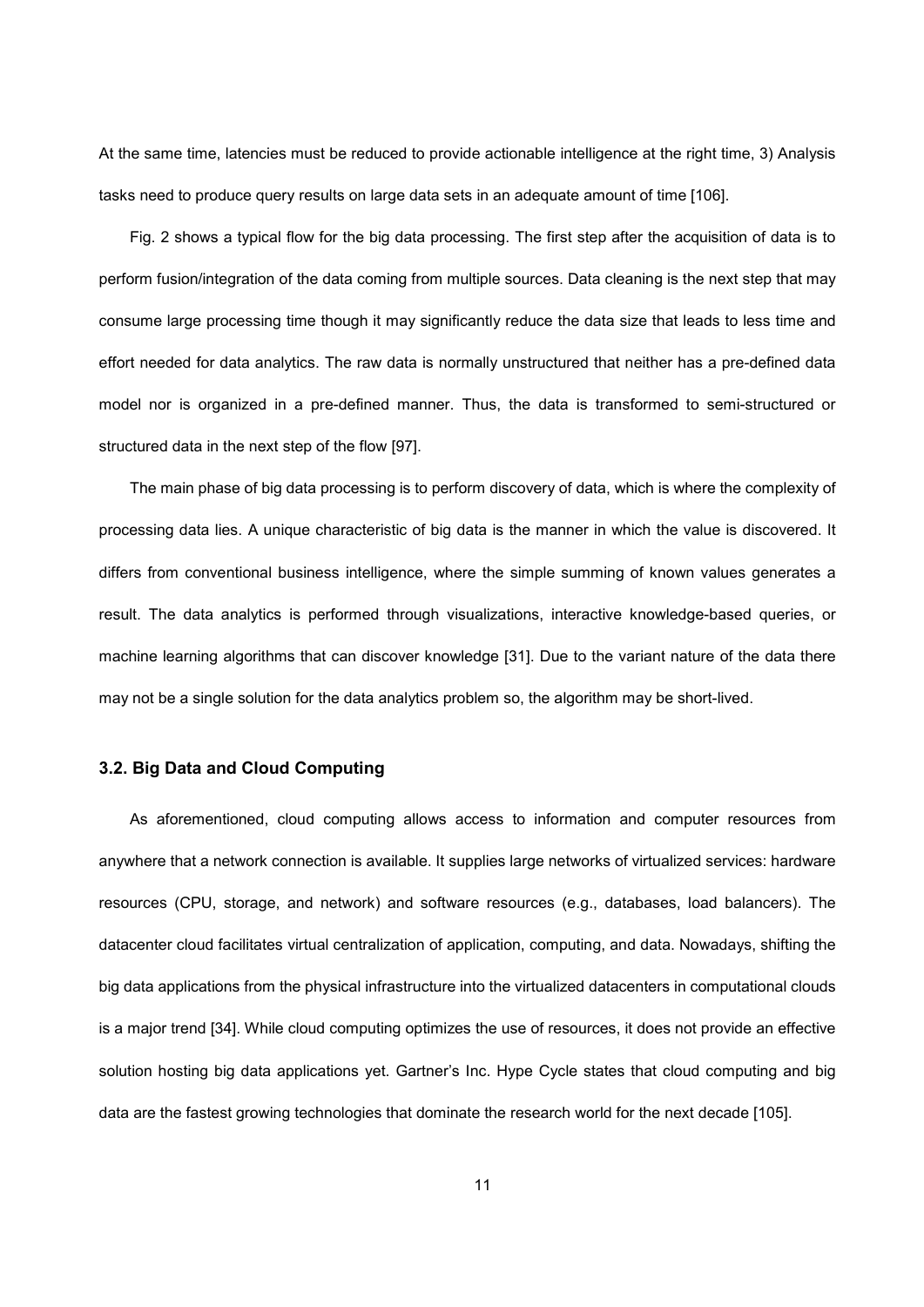Fig. 3 shows the high-level components that are building blocks of the next-generation cloud-based datacenters supporting big data [72] [97]. The lowest layer represents various forms of the data generated by different sources. The next layer interfaces data stream moving toward datacenter cloud system. It may involve real-time processing of data and technologies such as Complex Event Processing (CEP [[102]]) as well. The next tier represents the technologies that will be used in integrating, cleaning and transforming the data to multiple types and sources of data. Storage and distributed data management technologies such as NoSQL for unstructured and semi-structured data and the relational database management system (RDBMS) for structured data are represented in the next tier. The topmost layer indicates the analytical layer that will be used to drive the needs of the big data analytics.



**Fig. 3 Components of next generation cloud-based datacenter** 

The cloud computing system comprises of three service models: Infrastructure as-a-Service, Platform as-a-Service, and Software as-a-Service. A classification of big data functionalities against cloud service models is illustrated in Fig. 4 [31]. At the lowest level, current hardware infrastructure is virtualized with cloud technologies, and the hardware infrastructure, as well as platforms, will be provided as services. In the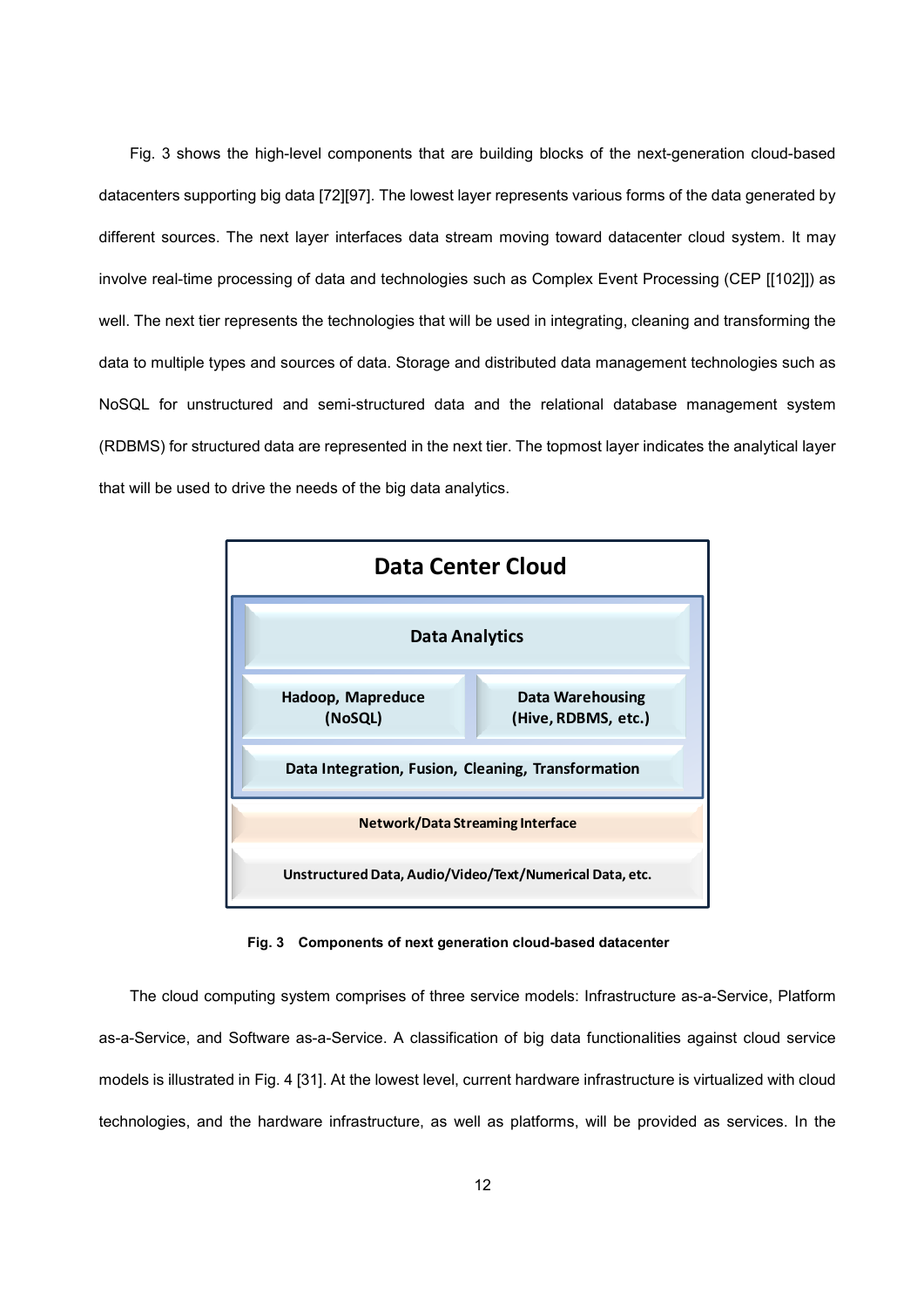upper layer software as a service and, on top of it, business processes as a service can be built. Big data can be defined as a *Data Analytic as-a-Service* (DAaaS), an additional cloud layer located between Platform as-a-Service (PaaS) and Software as-a-Service (SaaS) layers. Some of the data analytics functionalities can be implemented through existing tools in SaaS and can be used with minor customizations, or through the software developed in PaaS. Furthermore, most of the cloud services offering big data capabilities can be classified as Infrastructure as-a-Service (IaaS), with minor exceptions. It is because different platforms tend to cover all aspects of big data from data capturing to storage and analysis, and they include the underlying infrastructure needed to handle all the required capabilities, particularly thos of the storage.

Despite rather remarkable number of cloud-based big data solutions that have been released on the market (e.g. OpenCrowd [100], Infochimps Platform [66], Opani [100] and PiCloud [102], Oracle big data appliance [95] [34], and IBM Infosphere BigInsights [64]), many of them fall shortly of big data challenge. It is therefore required to provide computing infrastructures such as specialized datacenters, software frameworks, data processing technologies and distributed storage system specifically optimized for big data applications.



**Fig. 4 Big data functionalities in the Cloud service model [5]**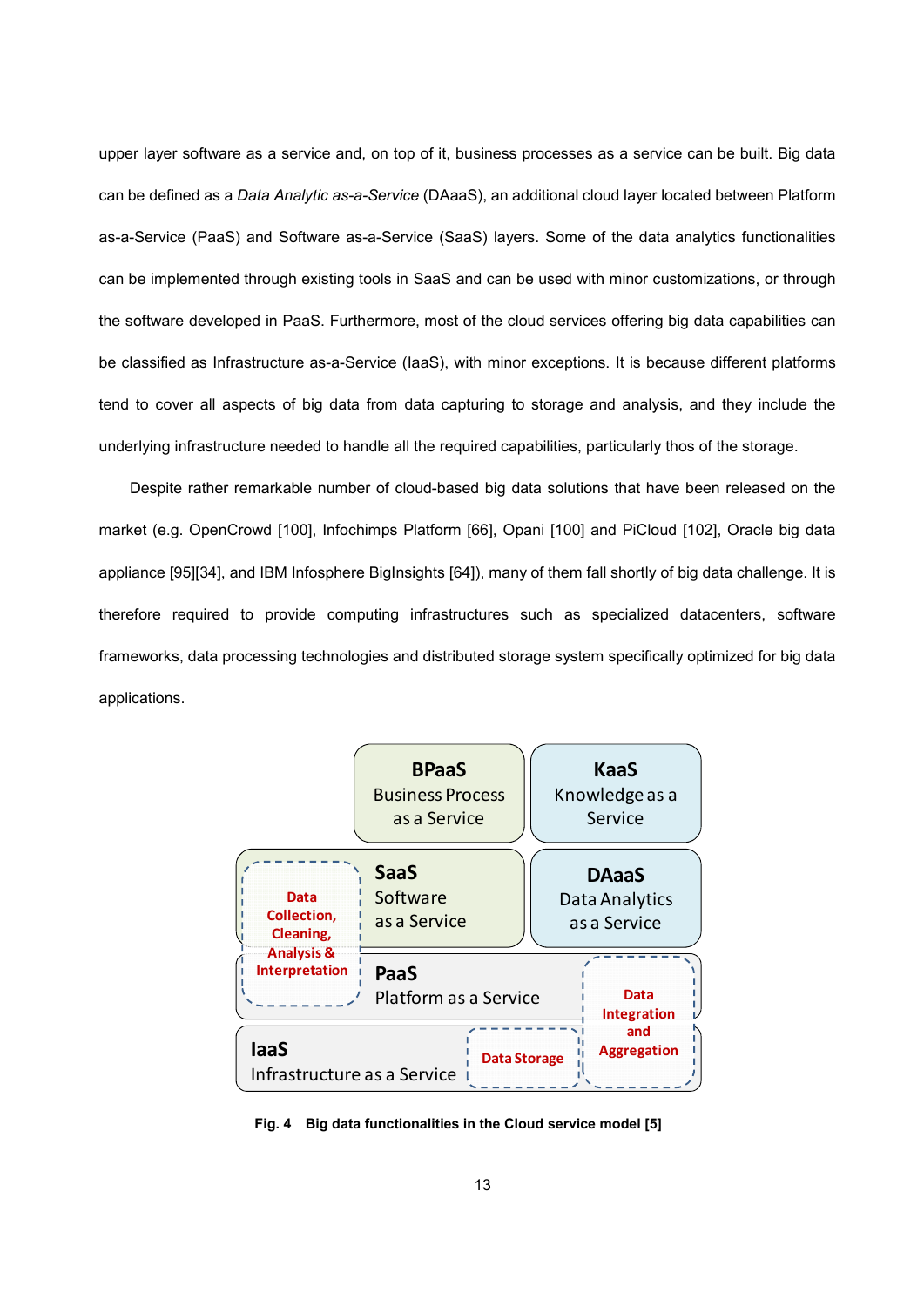## **3.3. Big Data Analytics on Datacenters**

The major driver for modern datacenters is analysing of large-scale and massive data sets [11]. So datacenters need to have adequate infrastructure such as interconnection networks, storage and servers to handle big data applications. While these resources are currently used in datacenters, they should be evaluated for handling a new type of data-centric applications. In the following, these resources including power consumption as a main concern for future datacenters will be reviewed.

#### **3.3.1. Interconnection Networks**

The interconnection network in datacenters is the core for supporting big data and is the most important infrastructure that needs urgent attention. Big data applications transfer large-scale data to datacenters for processing and analysis. So we need to consider two types of interconnection: Inter-Datacenter connection and Intra-Datacenter connection.

**(i) Inter-Datacenter connection:** This is the connection from the outside world to the datacenter, which is normally based on the existing network infrastructure (i.e., Internet). The modern physical infrastructure for most of the countries is the high-bandwidth fiber optic interconnections that can handle the rapid growth of data size. The common architecture in these interconnections is IP-based wavelength division multiplexing (WDM), which is based on multiple optical carriers multiplexing in different wavelength [41]. In this technology, each optical fiber can carry several signals with a different wavelength and, therefore, increase the network bandwidth. While most of the WDM-based networks have deployed with the bandwidth of 40Gbps, recently a new standard for 100Gbps is introduced to address the demand for the high-speed Inter-datacenter connection [8].

Since WDM technology is limited by the bandwidth of the electronic bottleneck, a new technology called orthogonal frequency-division multiplexing (OFDM) is introduced. OFDM is a multi-carrier parallel transmission technology, which divides the high-speed data flow into low-speed sub-data flow to transmit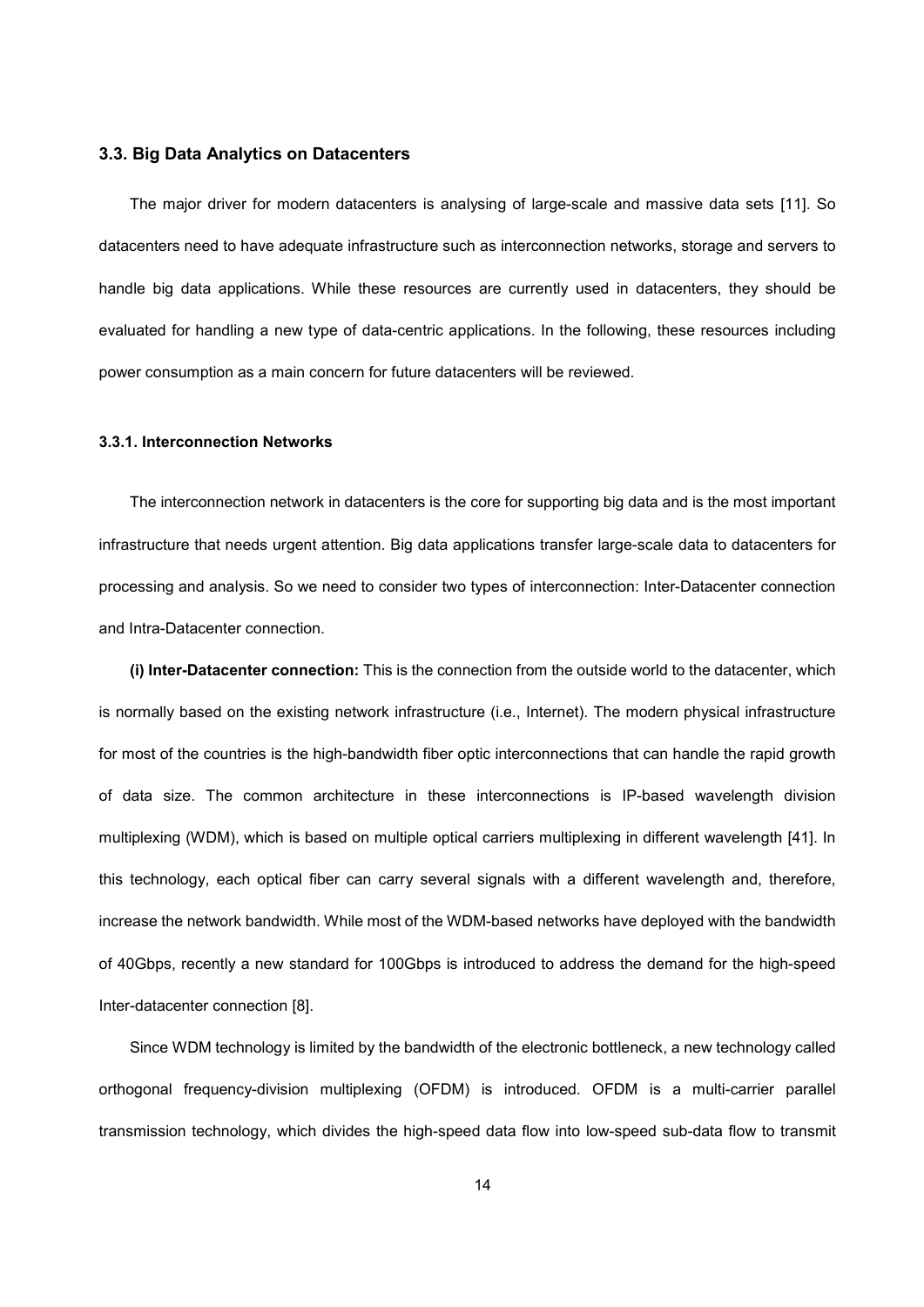them over multiple orthogonal sub-carriers [7]. This makes OFDM more flexible and efficient compared with the WDM technology and more promising for Inter-datacenter connection that is dealing with big data transferring.

**(ii) Intra-Datacenter connection:** Intra-Datacenter connection is used to transfer the data within a datacenter. As mentioned earlier, most of the current datacenters consist of high-performance servers interconnected with commodity switches in a multi-level fat-tree topology [11]. While servers in each rack are connected through 1Gpbs links, all the rack servers are interconnected through a set of 10Gbps switches. Finally, these switches will be connected through a set of core switches with 100Gbps links (using a bundle of 10Gbps links). Although this architecture is scalable and fault-tolerant, power consumption is the main issue. The other issue in this architecture is the high-latency due to multiple store-and-forward in the switches hierarchy. For big data applications, we need a network technology for Intra-datacenter connection, which can provide high throughput, low latency, and low energy consumption.

To solve these issues, *optical networks* recently have received great attention as an alternative for interconnection networks in datacenters to address the demands of big data analytics. Currently, optical networks are only used for point-to-point communications in datacenters where the links are based on low-cost multimode fibers (MMF) for short-reach communications [71]. The desired future architecture for intra-datacenter interconnection will be all-optical connections with switching in the optical domain as shown in Fig. 5. In this technology electrical-to-optical (E/O) and optical-to-electrical (O/E) transceivers will be completely removed, which are the main source of power consumption in the current architecture. Therefore, all-optical interconnection networks can provide bandwidth in Terabits per second (Tbps) scale with low power consumption for future datacenter networks.

#### **3.3.2. Storage**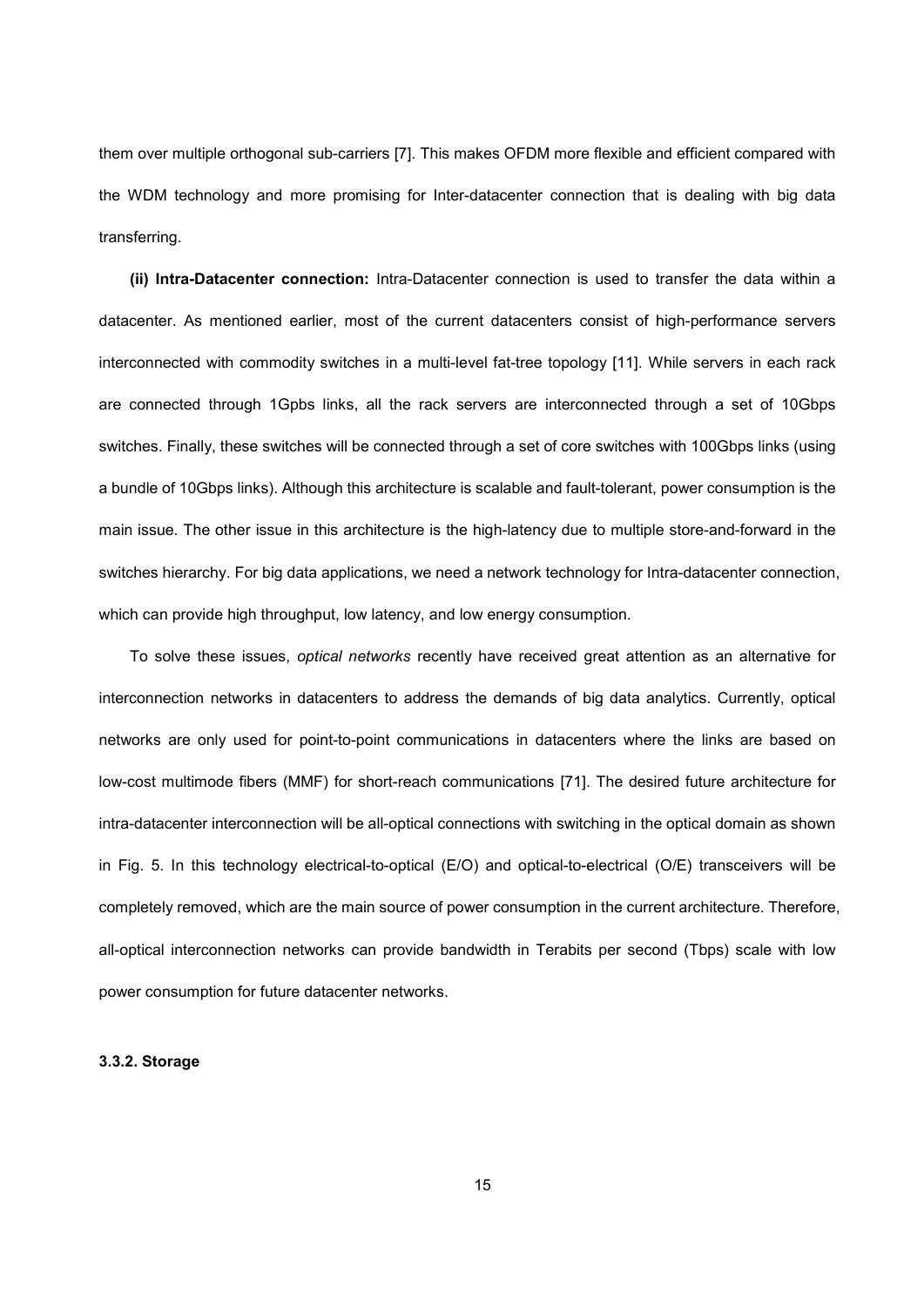An efficient storage mechanism for big data is an essential part of the modern datacenters. The main requirement for big data storage is file systems that is the foundation for applications in higher levels. The Google File System (GFS) is a distributed file system for data-centric applications with robustness, scalability and reliability [41]. GFS can be implemented in commodity servers to support large-scale file applications with high performance and high reliability. Colossus is the next generation of GFS with better reliability that can handle small files with higher performance [88].



**Fig. 5 Point-to-point vs. all-optical interconnections [53]** 

Hadoop Distributed File System (HDFS) is another file system used by MapReduce model where data is placed more closely to where it is processed [63]. HDFS uses partitioning and replication to increase the fault tolerance and performance of large-scale data set processing. Another file system for storing a large amount of data is Haystack [13] which is used by Facebook for handling a lot of photos storing in this website. This storage system has a very low overhead that minimizes the image retrieval time for users. The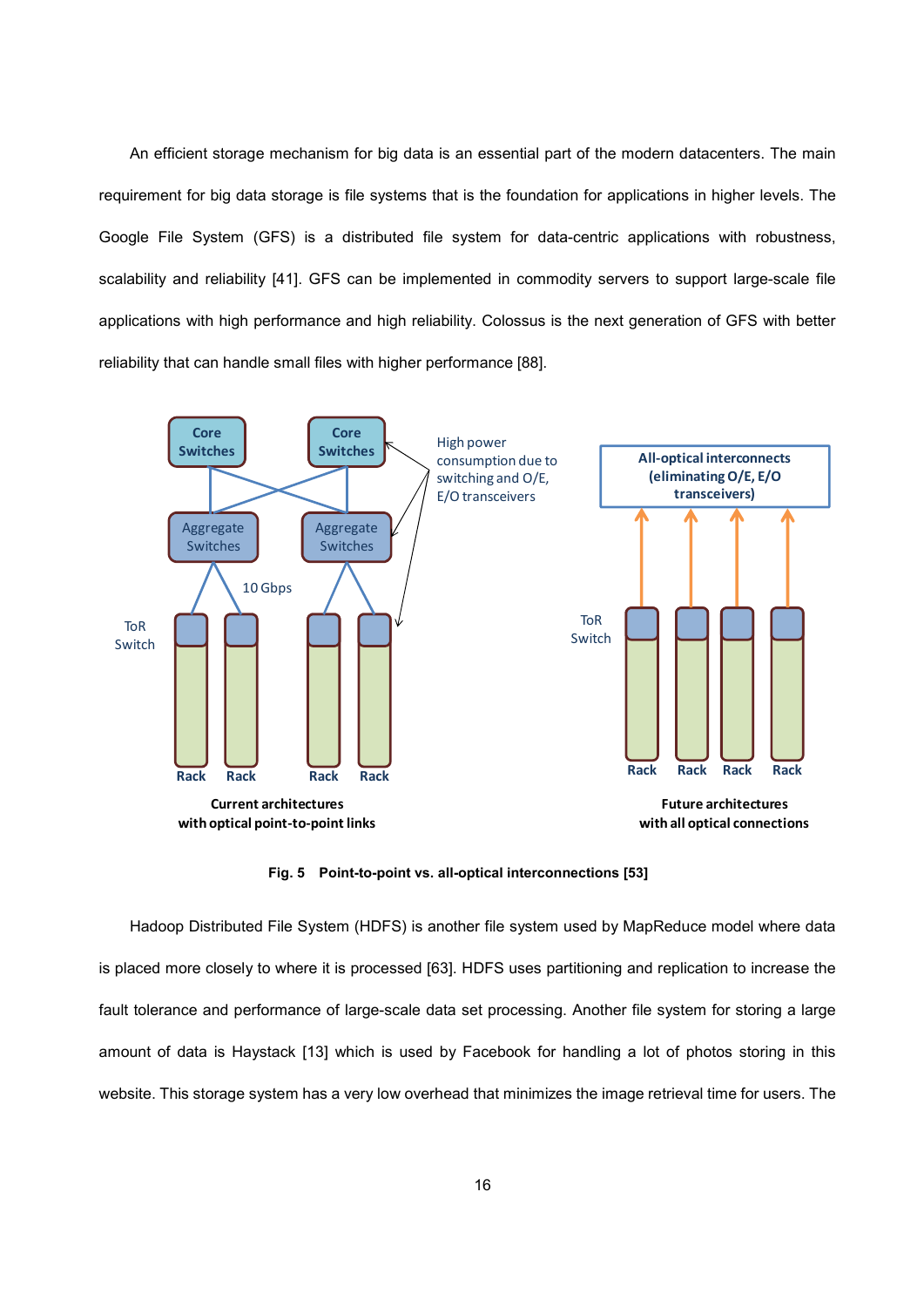above-mentioned file systems are the results of many years research and practice so can be utilized for big data storage.

The second component in big data storage is a database management system. Although database technology has been advancing for more than 30 years, they are not able to meet the requirements for big data. Non-traditional relational databases (NoSQL) are a possible solution for big data storage, which are widely used recently. In the following, we review the existing database solutions for big data storage in three categories: key-value databases, column-oriented databases, and document-oriented databases.

*Key-values databases* normally have simple data model and data is stored based on key-values. So they have a simple structure with high expandability and performance compared to relational databases. *Column-oriented databases* use columns instead of the row to process and store data. In these databases, both columns and rows will be distributed across multiple nodes to increase expandability.

| <b>Database</b>         | <b>Type</b>         | <b>Description</b>                                                         |  |
|-------------------------|---------------------|----------------------------------------------------------------------------|--|
| Amazon:                 | key-value databases | A distributed, high reliable, and scalable database systems used by        |  |
| Dynamo [34]             |                     | Amazon for internal applications.                                          |  |
| Voldemort [115]         | key-value databases | A storage system used in LinkedIn website.                                 |  |
| Google:                 | column-oriented     | A distributed storage system used by several Google produces, which as     |  |
| Bigtable [26]           | databases           | Google Docs, Google Maps, and Google search engine. Bigtable can           |  |
|                         |                     | handle data storage in the scale of petabytes using thousands of servers.  |  |
| Cassandra [74]          | column-oriented     | A storage system developed by Facebook to store large-scale structured     |  |
|                         | databases           | data across multiple commodity servers. Cassandra is a decentralized       |  |
|                         |                     | database that provide high availability, scalability, and fault-tolerance. |  |
| <b>Simple</b><br>Amazon | document-oriented   | A distributed database designed for structured data storage and provided   |  |
| <b>DB</b> [91]          | databases           | by Amazon as the web service.                                              |  |

**Table 1. List of databases for big data storage in datacenters**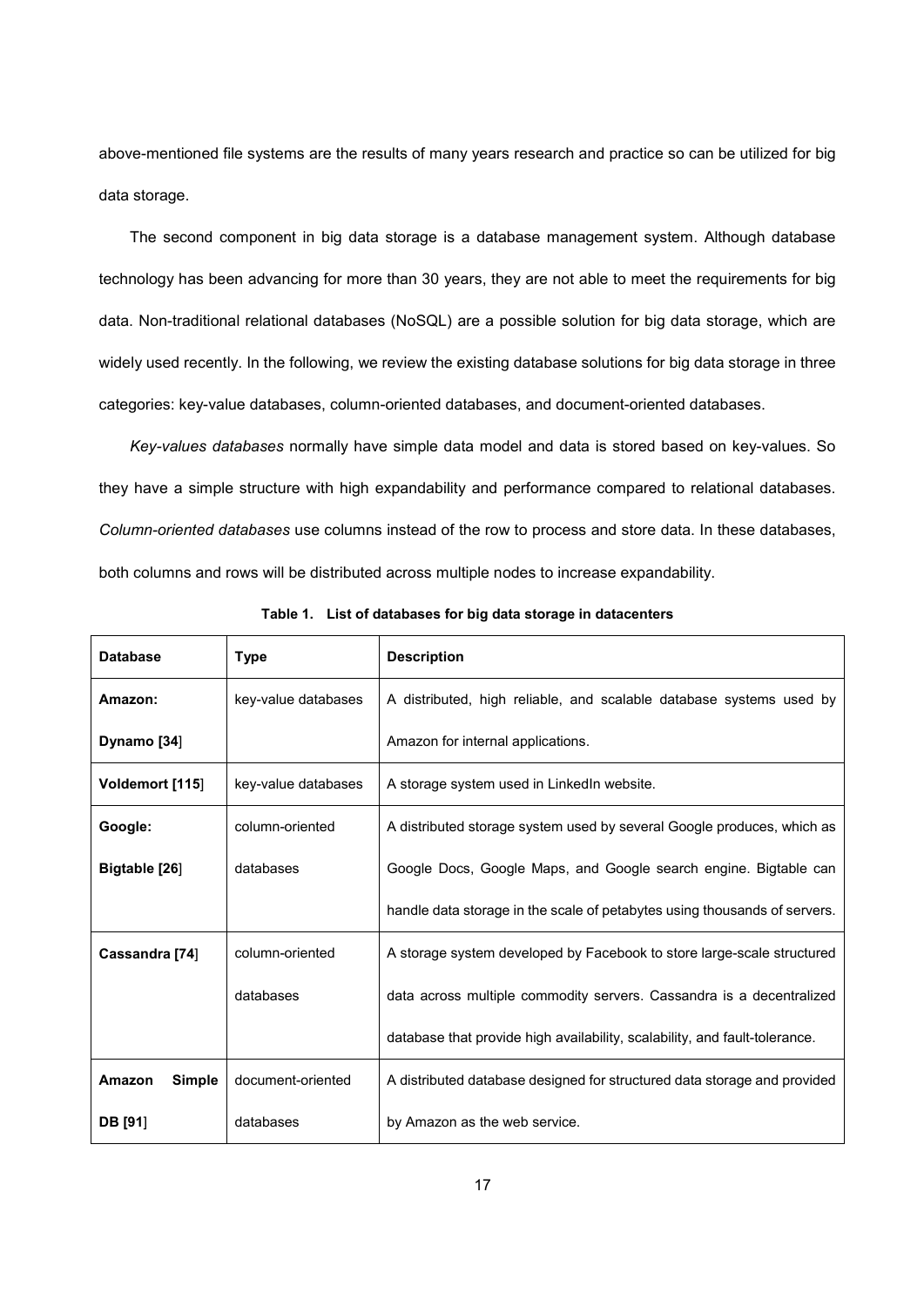| CouchDB [5] | document-oriented | Apache CouchDB is document-based storage system where JavaScript |
|-------------|-------------------|------------------------------------------------------------------|
|             | databases         | is used to query and manipulate the documents.                   |

*Document-oriented databases* are designed to handle more complex data forms. Since documents can be in any modes (i.e., semi-structured data), so there is no need for mode migration. Table 1 shows the list of big data storages that are classified into three types. These databases are available to handle big data in datacenters and Cloud computing systems.

#### **3.3.3. Processing and Analysis Tools and Techniques**

Big data processing is a set of techniques or programming models to access large-scale data to extract useful information for supporting and providing decisions. In the following, we review some tools and techniques, which are available for big data analysis in datacenters.

As mentioned in previous section, big data usually stored in thousands of commodity servers so traditional programming models such as Message Passing Interface (MPI) [113] cannot handle them effectively. Therefore, new parallel programming models are utilized to improve the performance of NoSQL databases in datacenters. MapReduce [35] is one of the most popular programming models for big data processing using large-scale commodity clusters. MapReduce is proposed by Google and developed by Yahoo. Map and Reduce functions are programmed by users to process the big data distributed across multiple heterogeneous nodes. The main advantage of this programming model is simplicity, so users can easily utilize that for big data processing. A certain set of wrappers is being developed for MapReduce. These wrappers can provide a better control over the MapReduce code and aid in the source code development. Apache Pig is an SQL-like environment developed at Yahoo [98] is being used by many organizations like Yahoo, Twitter, AOL, LinkedIn, etc. Hive is another MapReduce wrapper developed by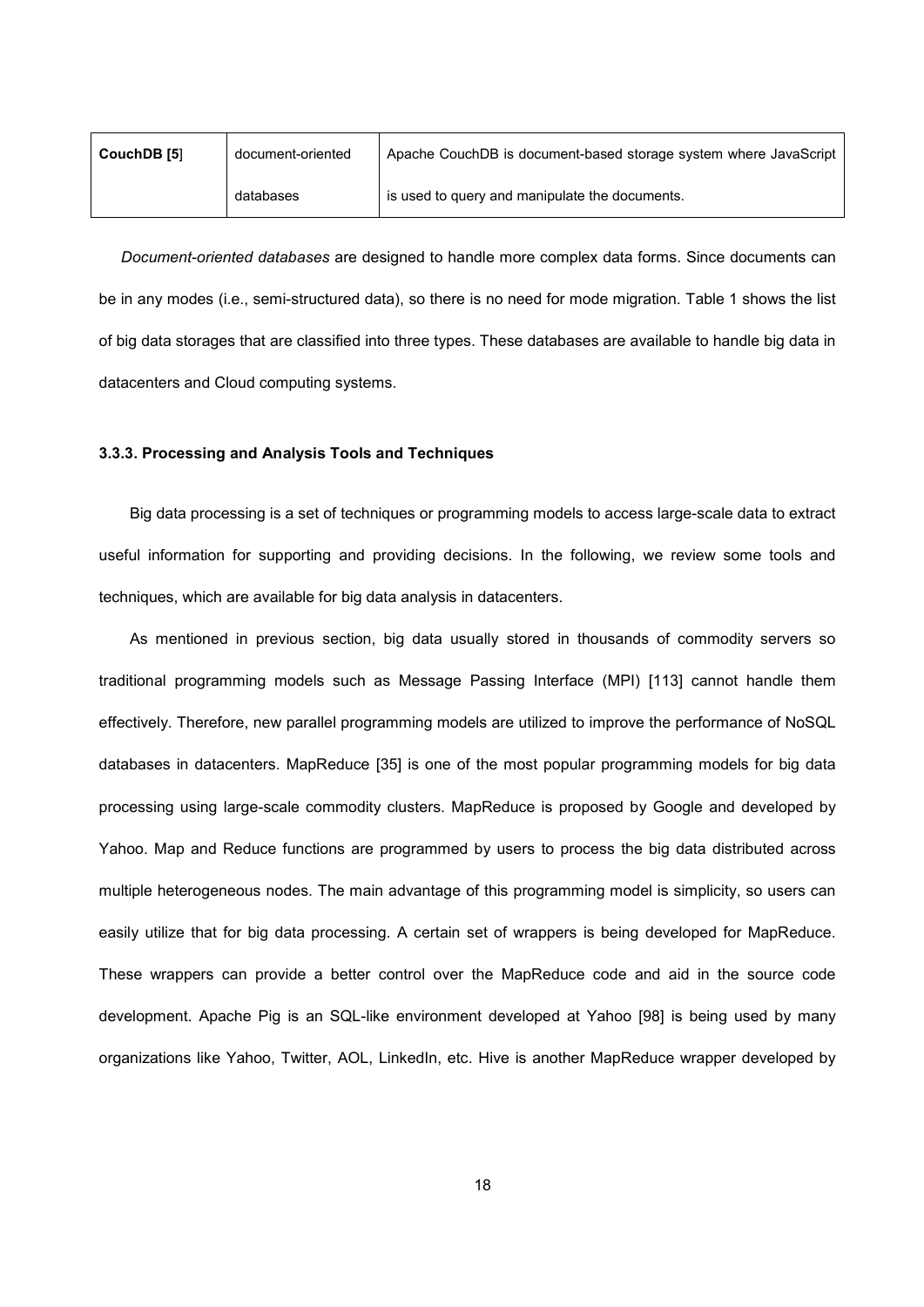Facebook [118]. These two wrappers provide a better environment and make the code development simpler since the programmers do not have to deal with the complexities of MapReduce coding.

Hadoop [112][119] is the open-source implementation of MapReduce and is widely used for big data processing. This software is even available through some Cloud providers such as Amazon EMR to create Hadoop clusters to process big data using Amazon EC2 resources [2]. Hadoop adopts the HDFS file system, which is explained in previous section. By using this file system, data will be located close to the processing node to minimize the communication overhead. Windows Azure also uses a MapReduce runtime called Daytone [10], which utilized Azure's Cloud infrastructure as the scalable storage system for data processing.

There are several new implementations of Hadoop to overcome its performance issues such as slowness to load data and the lack of reuse of data [58] [59]. For instance, Starfish [58] is a Hadoop-based framework, which aimed to improve the performance of MapReduce jobs using data lifecycle in analytics. It also uses job profiling and workflow optimization to reduce the impact of unbalance data during the job execution. Starfish is a self-tuning system based on user requirements and system workloads without any need from users to configure or change the settings or parameters. Moreover, Starfish's Elastisizer can automate the decision making for creating optimized Hadoop clusters using a mix of simulation and model-based estimation to find the best answers for what-if questions about workload performance.

Spark [132] developed at the University of California at Berkeley, is an alternative to Hadoop, which is designed to overcome the disk I/O limitations and improve the performance of earlier systems. The major feature of Spark that makes it unique is its ability to perform in-memory computations. It allows the data to be cached in memory, thus eliminating the Hadoop's disk overhead limitation for iterative tasks. The Spark developers have also proposed an entire data processing stack called Berkeley Data Analytics Stack (BDAS) [17].

Similarly, there are other proposed techniques for profiling of MapReduce applications to find possible bottlenecks and simulate various scenarios for performance analysis of the modified applications [59]. This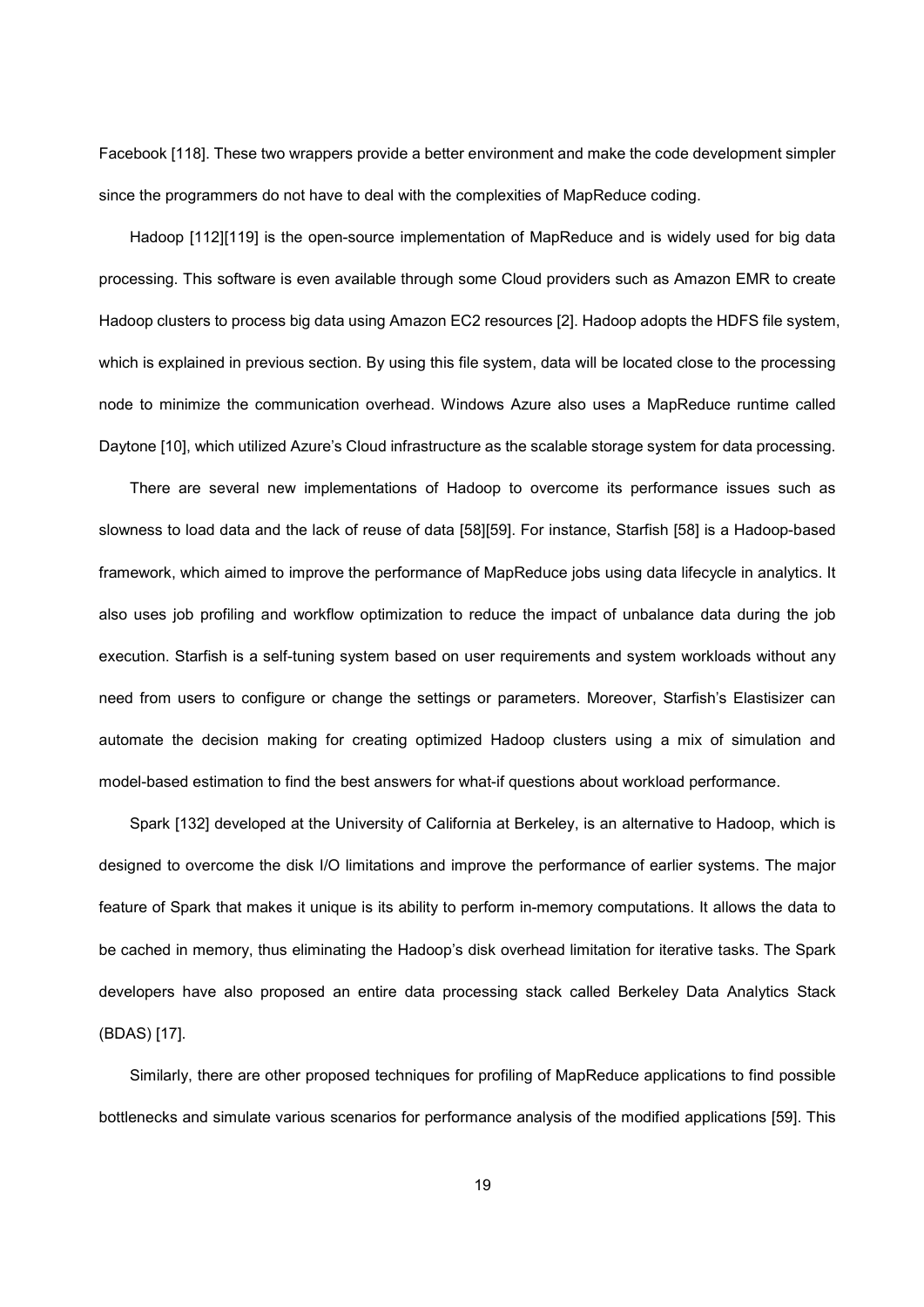trend reveals that using simple Hadoop setup would not be efficient for big data analytics and new tools and techniques to automate provisioning decisions should be designed and developed. This possibly can be a new service (i.e., *Big Data Analytics as-a-Service*) that should be provided by the Cloud providers for automatic big data analytics on datacenters.

In addition to MapReduce, there are other existing programming models that can be used for big data processing in datacenters such as Dryad [68] and Pregel [87]. Dryad is a distributed execution engine to run big data applications in the form of directed acyclic graph (DAG). Operation in the vertexes will be run in clusters where data will be transferred using data channels including documents, TCP connections, and shared memory. Moreover, any type of data can be directly transferred between nodes. While MapReduce only support single input and output set, users can use any number of input and output data in Dryad. Pregel is used by Google to process large-scale graphs for various purposes such as analysis of network graphs and social networking services. Applications are introduced as directed graphs to Pregel where each vertex is modifiable, and user-defined value and edge show the source and destination vertexes.

#### **3.3.4. Platforms for Big Data Analytics**

Solutions for the issue of the growing computation power required by big data analytics fall in two different categories. On approach is to scale the current systems and the other one is to look for more suitable and efficient systems as a substitution for current servers. Scaling is the ability of the system to adapt to increased demands for big data processing. Horizontal scaling and vertical scaling are two general approaches.

**(***i***) Vertical scaling** (also known as scale up) includes empowering machines with more memory and higher performance processors as well as involving specialized hardware such as accelerators. The most popular vertical scale up paradigms are multicore processors, Graphics Processing Unit (GPU), Accelerated Processing Units (APUs), Field-Programmable Gate Array (FPGA) and High-Performance Computing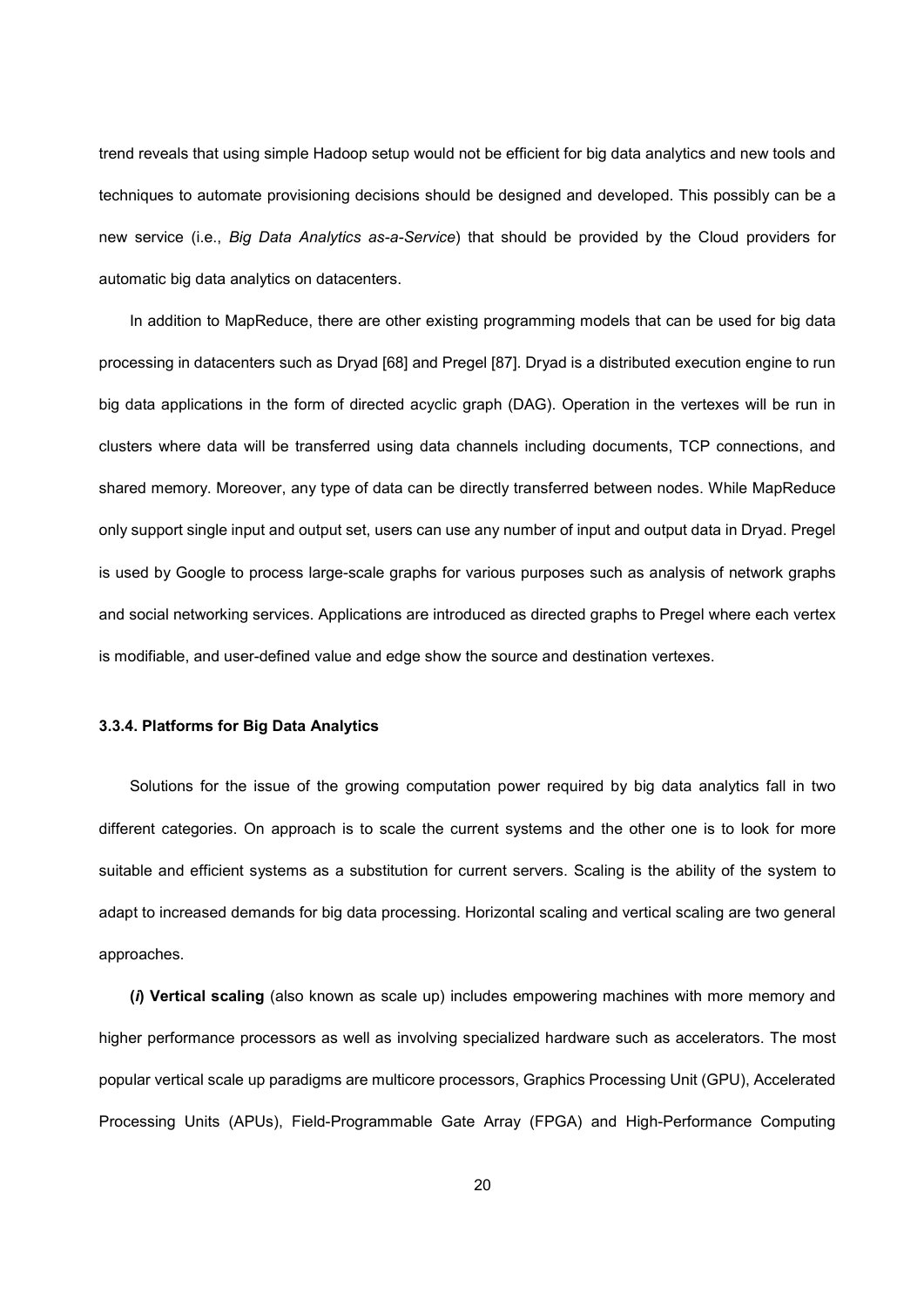(HPC) clusters. HPC clusters [21], also called as blades or supercomputers, are machines with thousands of cores. They can have a different variety of disk organization, cache, communication mechanism, etc. depending upon the user requirement. MPI is typically used as the communication scheme for such platforms [113]. Since there are software and programming tools that for easy of vertical scaling (e.g. having multi-core processors, GPUs) easy, most of the software can take advantage of it transparently. However, vertical scaling needs substantial financial investments at one point in time. Furthermore, to cope with future workloads, the system needs to be adequately powerful, and initially, the additional performance goes to waste.

**(***ii***) Horizontal scaling** includes extending clusters by adding more servers and distributing the work across many servers, which are usually commodity machines. This increases performance in smaller steps, and the financial investment to upgrade is by far smaller. However, to use these large clusters and many servers efficiently, analysis software (parallel programming utilities) on top them has to be developed to handle distribution by itself. Parallel programming uses a divide and conquer approach to breaking down the application into independently processable partitions and send for distributed machines for processing. After finishing the process, the intermediate results have to be merged into a final result. Synchronization among the parallel processors is one of the essentials [106]. Different approaches have evolved for horizontal scaling over the time: parallel systems using an SQL-like interface and massive data analysis systems. Some of the prominent horizontal scale-out platforms include peer-to-peer networks [91][115], Parallel Database Systems, Hyracks [18], Stratosphere [12], since they are samples of infrastructures and tools that support horizontal scaling and provide the facilities to use many machines available in a cluster.

**Peer-to-Peer Networks** [91] [115] are decentralized and distributed network architecture including millions of connected machines. Each node (machine) in the network serves as well as consumes resources. MPI is the typical communication approach for exchanging the data among nodes. In this structure, scaling out can be unlimited (in case of support of software). The major challenge of these networks is in the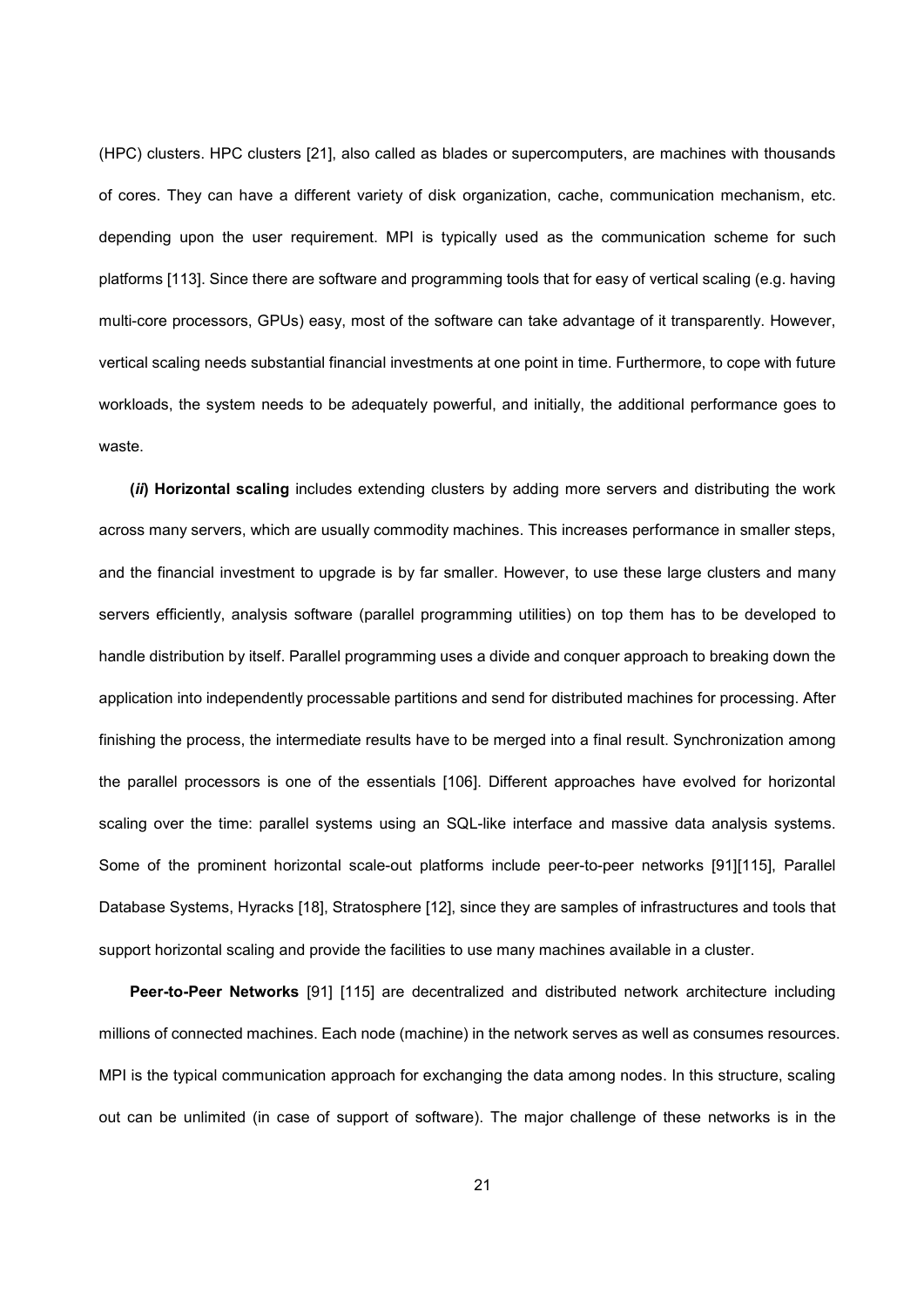communication among different nodes. In case of initiating broadcasting messages in such a network, the messages are sent from a root that is an arbitrary in the form of a spanning tree over the network. The broadcasting messages are cheaper than the aggregation of data/results that are much more expensive. [113].

**Parallel DataBase Management Systems** such as GRACE [42], Gamma [36] and Teradata [117] are pioneers of parallel relational database systems. Classical database management systems (DBMSs) use an n-ary storage model (NSM) to provide intra record locality. A relation consists of tuples with a defined set of attributes. Gamma [36] is a parallel relational database machine that exploits dataflow query processing techniques. Each operator in a relational query tree is executed by one or more processes. The scheduler places these processes on a combination of processors with and without disk drives. In Gamma's hardware design, associated with each disk drive there is a processor, and the processors are interconnected via an interconnection network. This design provides high disk bandwidth and permits the I/O bandwidth to be expanded incrementally. GRACE [42] is a parallel relational database system adopting data stream-oriented processing. Teradata [117], is a commercial system of that has built a database management system for decision support using a parallel architecture and multiple processors.

**Hyracks** [18] is a data parallel platform for data-intensive computations that has been developed by the computer science group of the University of California, Irvine. It features a parallel dataflow execution model. Jobs are specified as directed acyclic graphs composed of operators, represented as nodes, and connectors, represented as edges. Hyracks abstracts the MapReduce data model and uses tuples with fields of arbitrary types.

**Stratosphere** [12] system has been built by a research team comprised of TU Berlin, HU Berlin, and HPI Potsdam since 2008, consists of the PACT programming model and the massively parallel execution engine Nephele. The PACT programming model is a generalization of the MapReduce programming model and operates on a key/value data model.

22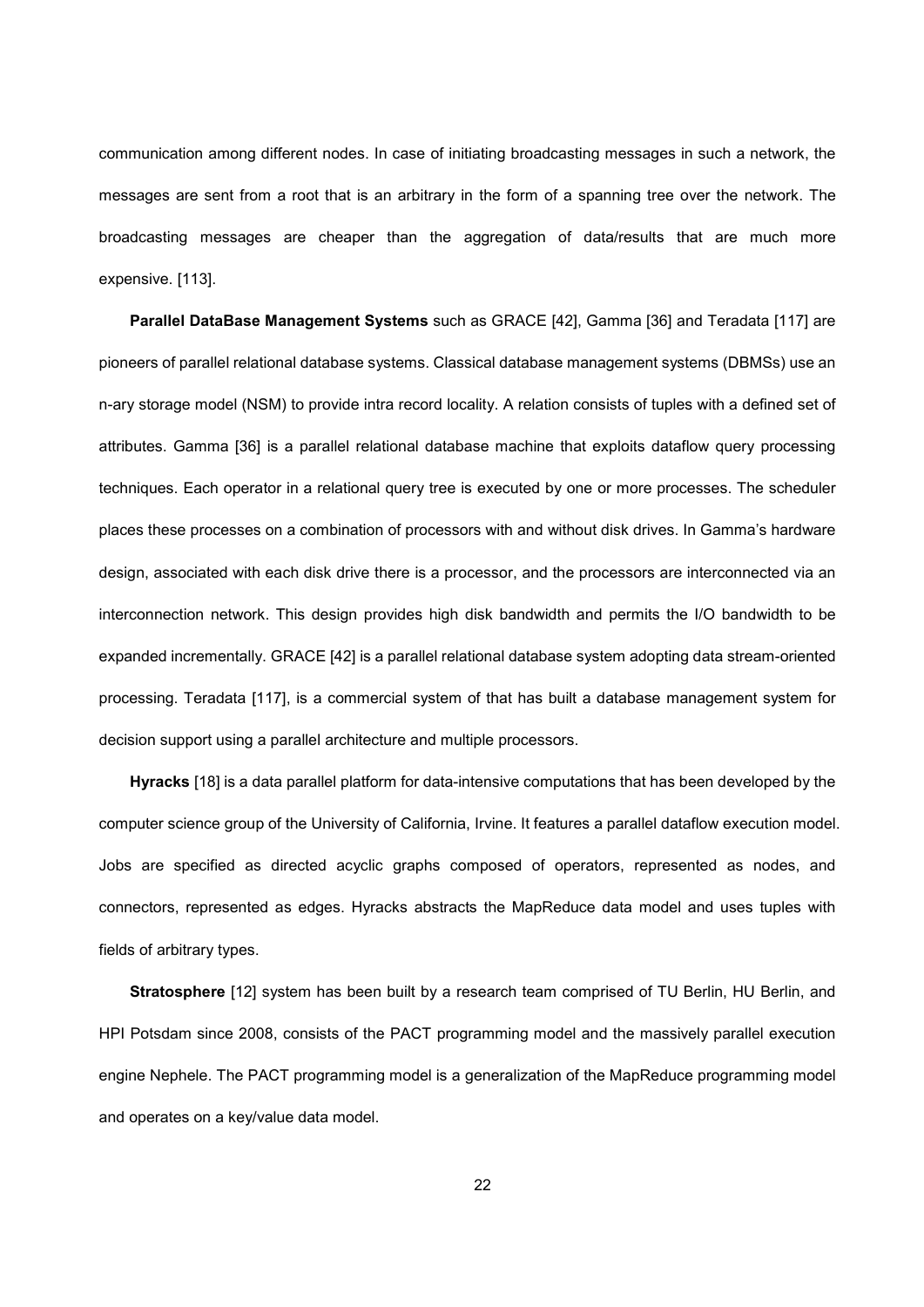On the other hand, according to some of current studies, current servers do not match well with the computational requirement of big data analytics. Therefore, they suggest looking for more efficient hardware platforms for future servers such as Micro-servers [6][8][1111][83][121][81], Scale-Out Processors [5] [42] [54] [84] and System-Level Integration [79].

## **4. Energy Efficiency in Datacenters for Big Data Analytics**

Today, datacenters and servers consume enormous amounts of energy and, therefore, improving energy consumption in datacenters is crucial. In a typical datacenter, servers, storage, and network devices consume around 40%, 37% and 23% of the total IT power, respectively [49]. Handling big data in datacenters has strong impacts on the power consumption of all three components. In addition, increase of power consumption in datacenters raises the power usage of the HVAC equipment (Heating-Ventilation and Air-Conditioning) to keep the whole system at the working temperature. Therefore, by improving the power efficiency of any component in datacenters, the overall power consumption decreases significantly due to indirect power saving in the HVAC equipment. Reducing power consumption in hardware and network architecture [85][88][1], and smart cooling technologies [102] are effective methods to save energy in datacenters. It has been shown that saving 1.0 Watt power in the IT devices will save around 2.5 Watt in the total power [63]. These evidence indicate that we are in an urgent need for new technologies and techniques to improve the power consumption of datacenters especially in the presence of big data applications.

In a highly-connected datacenter, in practice only a few devices are working at a given time. Therefore, a significant amount of energy can be saved if we can power off those idle devices. Intel Research proposed a proxy architecture that uses a minimal set of servers to support different forms of idle-time behavior for saving energy [95]. In such case, the routing can be adjusted so that data traffic flow through a certain set of devices.

23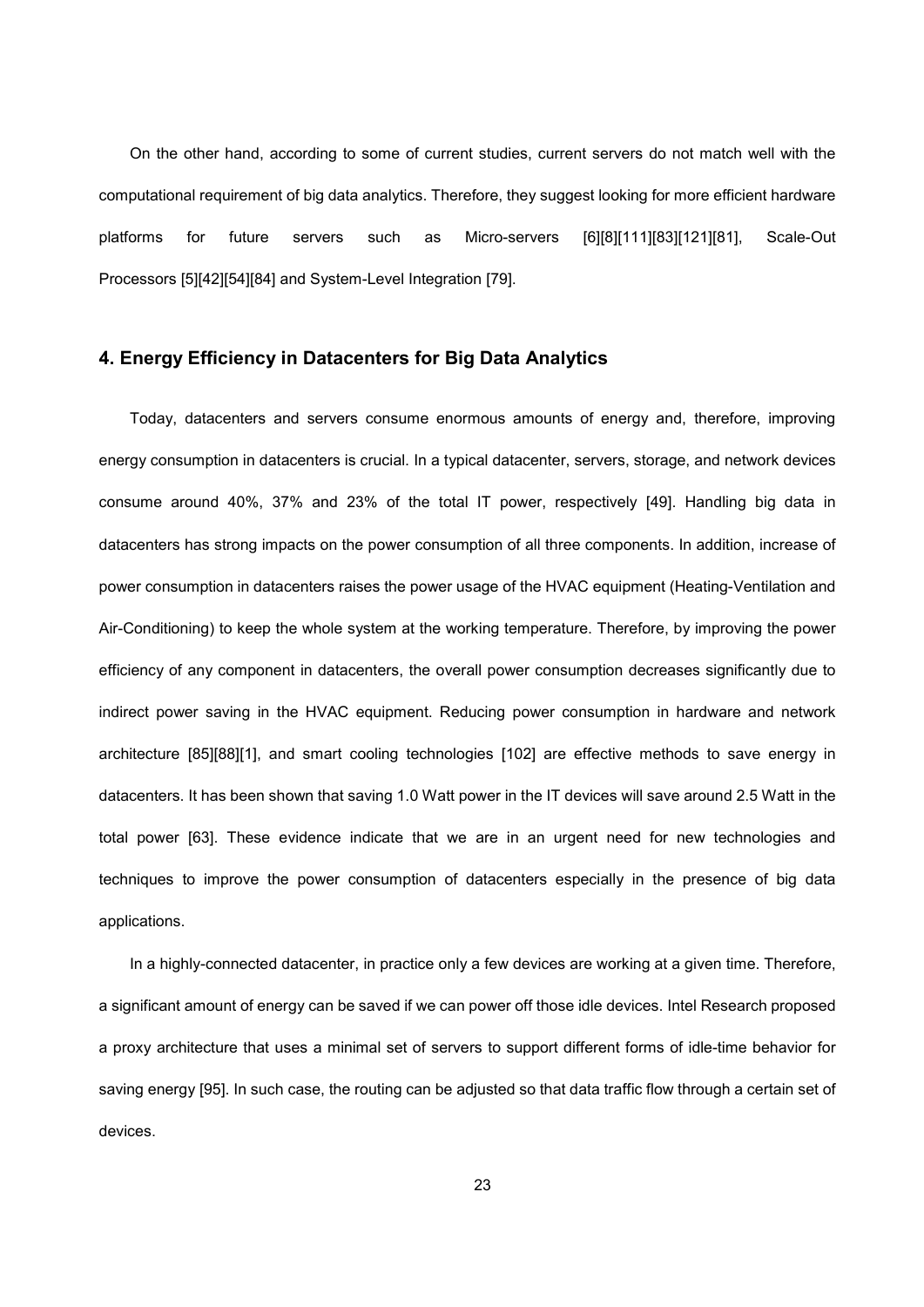As the network interconnect infrastructure is a significant energy consumer in datacenters, therefore, it is essential to develop intelligent techniques to manage network resources efficiently. Further, optical interconnection networks provide a solution for scalable architectures with optimized energy-efficiency [22].

In the virtualized datacenters, one possible way of reducing energy consumption is to optimize network topologies established between VMs and thus reduce the network communication overhead and the load of network devices steadily. A reduction in the transition overhead caused by switching between different power states and the VM migration overhead can also greatly advance the energy-efficient resource management. [105] proposes consolidation of applications for significant reduction in energy consumption of cloud-based systems. As VMs are increasingly populating the datacenter (42% more per year [53]), by migrating VMs to proper servers the number of active and operating servers can be reduced [123].

In the Cloud federations comprising geographically distributed datacenters, efficient distribution of the workload across geographically distributed datacenters can reduce the costs by dynamically reallocating the workload to a place where the computing resources, energy and/or cooling are cheaper (e.g., solar energy during daytime across different time zones). Moreover, a power-aware OS can monitor the overall system's performance and appropriately apply power management techniques (e.g. dynamic voltage and frequency Scaling- DVFS) to the system components [1].

Regarding the low-level system design, it is important to improve the efficiency of power supplies and develop hardware components supporting the performance scaling proportionally to the power consumption. It is also necessary to develop energy-efficient resource management approaches that leverage multi-core CPUs due to their wide adoption. In this section, we discuss some energy-efficient approaches for big data processing. Fig. 6 shows the general approaches for energy-efficient big data processing. The approaches can be broadly divided into two groups. One group focuses on energy-aware scaling of datacenters including both vertically and horizontally. The second group believes in a new architecture for servers as a replacement for currently used machines for energy enhancement. This is because, according to some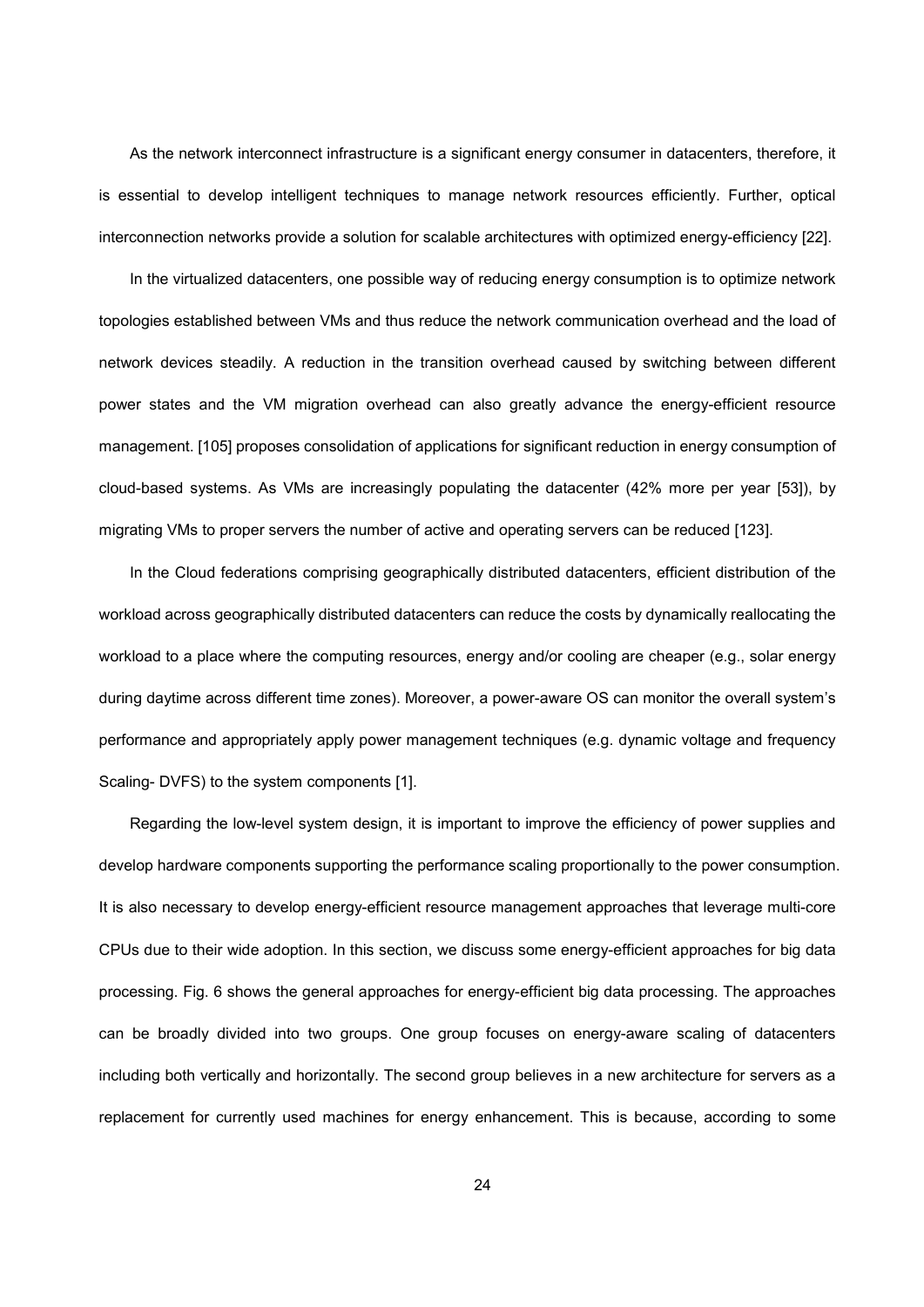studies the architectures of current servers does not match well with the computational requirements of big data processing applications. Using low-power processors (micro-servers), more system-level integration, and a new architecture for servers processors are some of the solutions that have been discussed recently as an energy-efficient replacement for current machines.

#### **4.1. Energy-Efficient Scaled Datacenters**

In this section, we discuss some energy-efficient scaling approaches including both horizontally and vertically. In these approaches, while the system is scaled to support computational requirements for big data processing, the efficiency of the system in term of energy is taken into account as well. The energy-efficient horizontally scaled approaches mainly focus on MapReduce programming model and scheduling as well as Distributed File System (DFS) or both. In vertical scaling, FPGAs and GPUs are considered as accelerators for enhancing energy efficiency.



**Fig. 6 Classification of various approaches for energy-efficient big-data processing**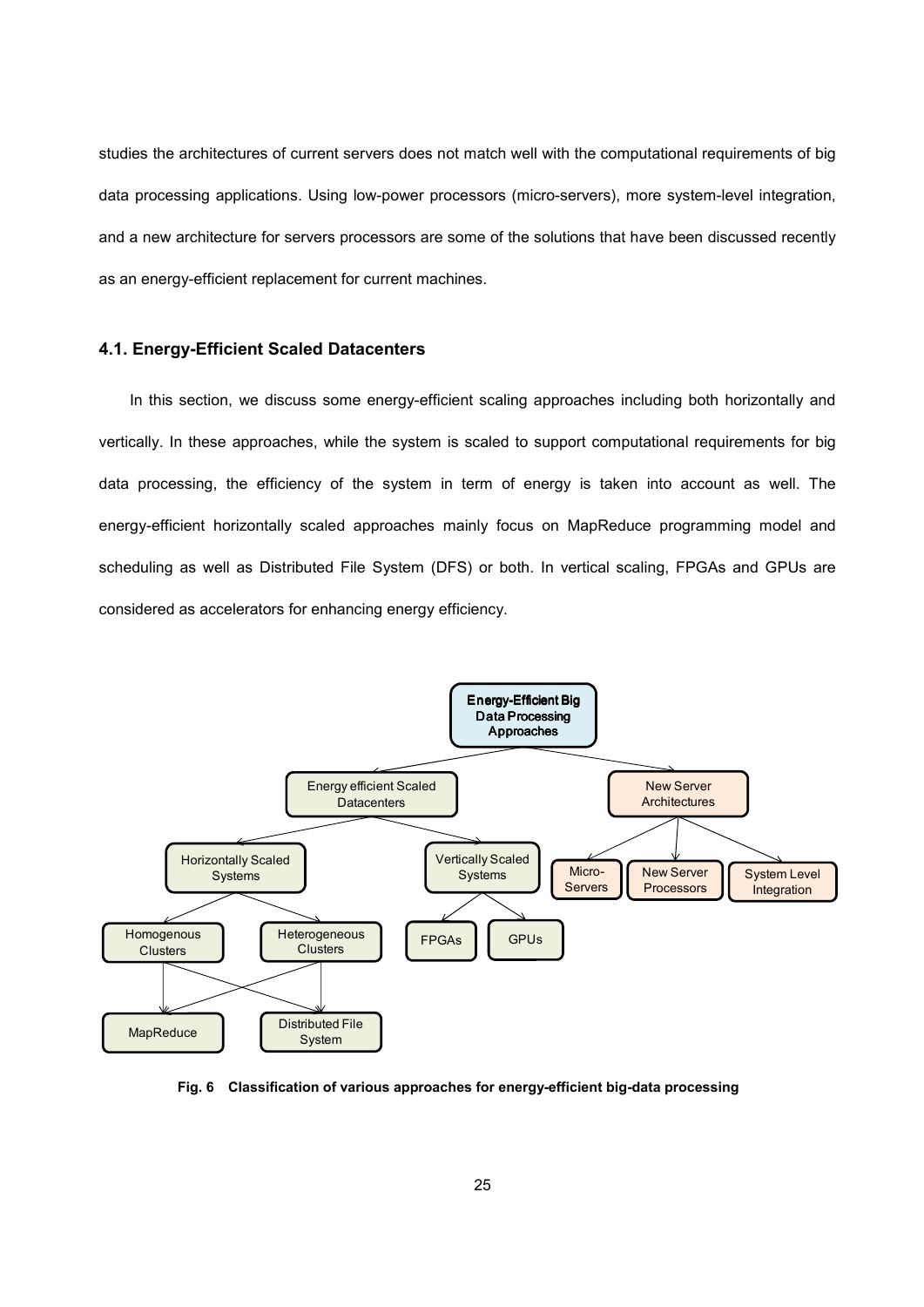#### **4.1.1. Horizontally Scaled Systems**

MapReduce is used widely by many industries for big data processing through spreading data across datacenters or a large number of clusters. Thus, power management for MapReduce clusters has also become important [119][128]. Unfortunately, the innate features of conventional MapReduce programming model result in energy inefficiency. Examples of these features include [119]:

- Replicating data across multiple machines for fault tolerance,
- Low-average utilization of machines in large datacenters, due to variable distributions of the jobs arrival have,
- Sharing Map-Reduce clusters to run jobs with different behavior (some being CPU-intensive, and some IO-intensive), and
- Speculative tasks execution performed by MapReduce to ensure reliability.

Combining workloads on a fewer servers and powering down the idle servers is a common approach to enhance the energy efficiency. However, considering the characteristics of MapReduce, mentioned before, such techniques will not work so effectively because they: [119]

i. affect parallelism and MapReduce performance is proportional to the number of machines due to its parallel nature,

- ii. increase latencies because data would have to be fetched from remote locations,
- iii. cause data unavailability as data is distributed across servers, and
- iv. increase network traffic due to data replication done by NameNode [122].

Therefore, effective energy management techniques should be aware of the underlying distributed file system and programming frameworks otherwise the application performance degrades significantly [119].

Most of the techniques that enhance the energy efficiency in MapReduce environments attempt to reduce the idle periods on nodes with a less number of active nodes in the cluster. To do so, they modify the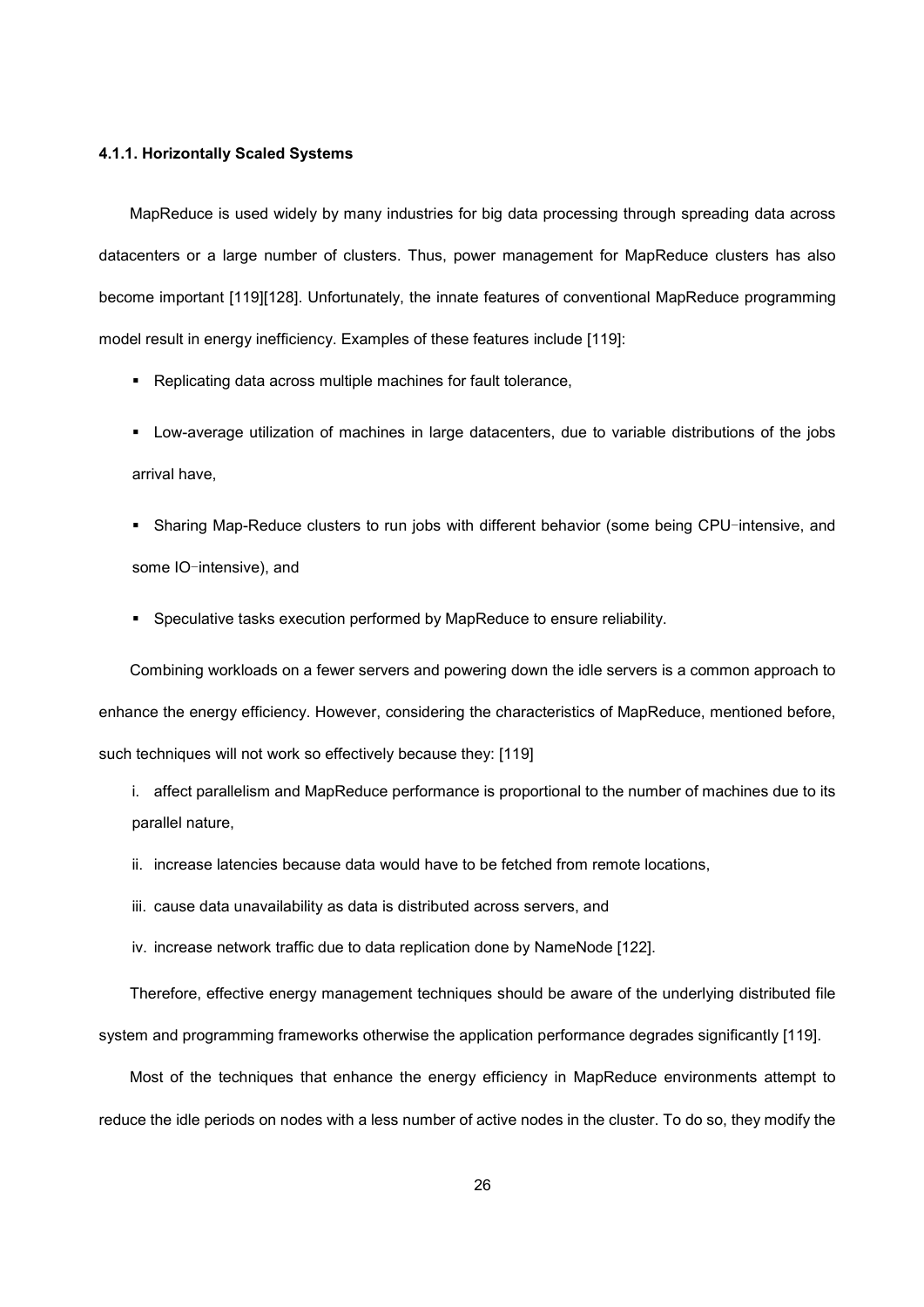MapReduce programming model and DFS to effectively and intelligently 1) merge the jobs, 2) redistribute the data and 3) re-configure the nodes [119]. Tiwari [119] classifies the energy-efficient MapReduce techniques into two MapReduced-based and HDFS-based techniques. Then he categorizes the Map-Reduce programming model modifications for consolidating/distributing workload based on 1) workload characteristics, 2) hardware characteristics [119]. Also, HDFS cluster modification techniques modify HDFS component work by consolidating the data on fewer active nodes so that other nodes can go to sleep state. According to [119], HDFS cluster modification techniques are classified as 1) Replica-binning based data placement and zoning strategies and 2) Temporal-binning based data placement and zoning strategies. The former techniques ensure that at least one copy of every data block is always available. The latter techniques consider the data access patterns based on time and workload to create the zones so that frequently accessed data is always available. Wirtz [128] proposes another classification for energy efficiency techniques for MapReduce including 1) Scheduling, 2) Powering-down nodes, 3) Analyzing how HDFS data is processed and 4) Analyzing system components to address energy conservation.

Our proposed classification for energy efficient MapReduce techniques (shown in Fig. 6) suggests dividing energy-efficient horizontal scaling techniques into two classes of homogeneous clusters versus heterogeneous clusters. Then each of these classes covers energy-efficient techniques for MapReduce programming model and scheduling, and for the DFS. Energy-efficient techniques proposed for homogenous clusters, mostly use scaling-down approach (i.e., transitioning servers to an inactive, low power consuming sleep/standby state) and scaling-up when needed. Alternatively, in a heterogeneous MapReduce cluster can consist of high- and low-power machines. Also, modern machines are equipped with DVFS capabilities. These features provide opportunities to save energy by intelligently placing jobs and data on its corresponding energy-efficient machines.

#### **4.1.1.1. Energy-Efficient MapReduce**

27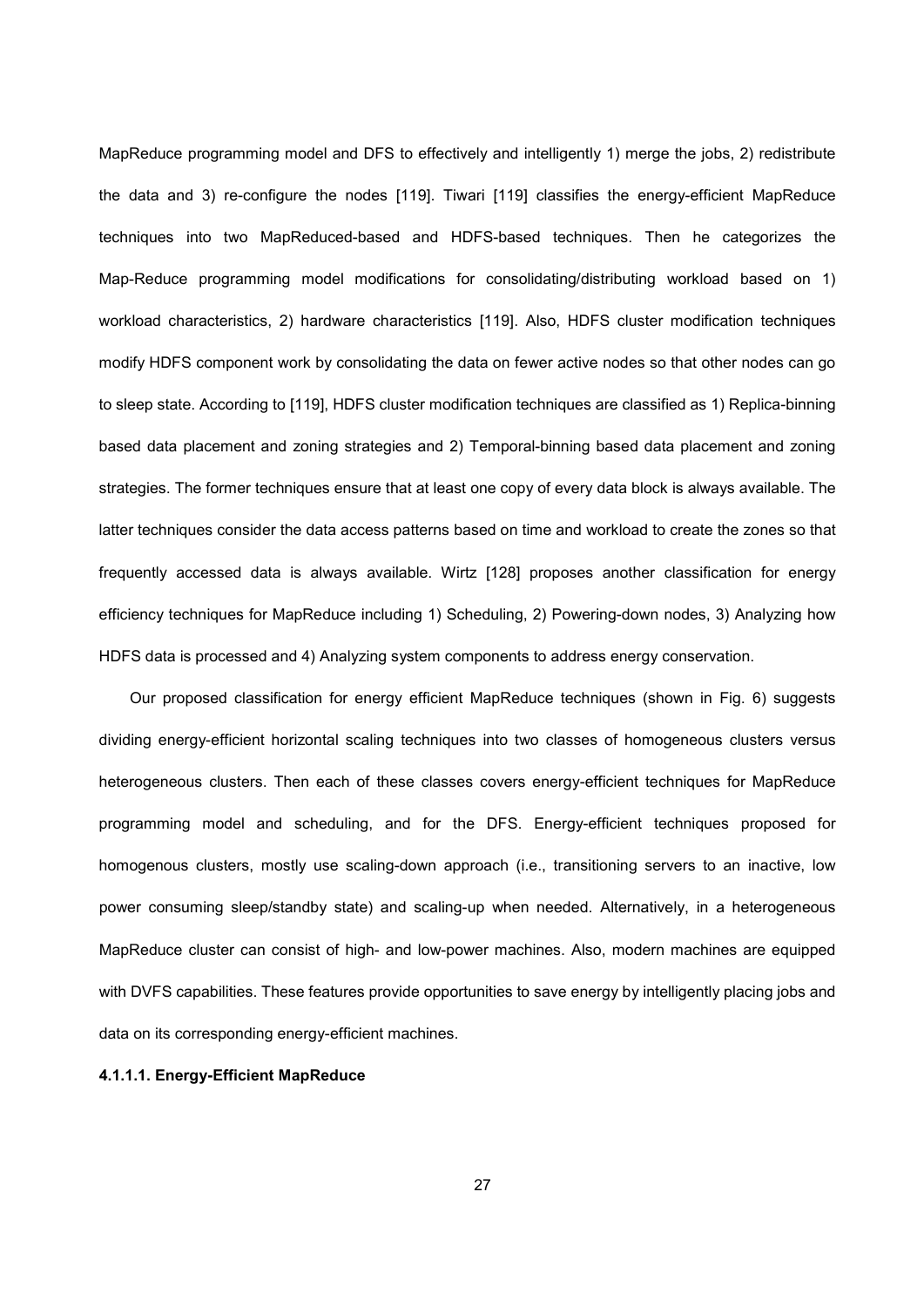In this section, we overview some of the energy-efficient MapRedeuce techniques for homogeneous and heterogeneous clusters. In homogeneous clusters all machines are assumed to be the same, however in the heterogeneous type, machines have different computing and consumption power.

All-In Strategy (AIS) [76] is a framework for energy management in MapReduce clusters by powering down all nodes in the cluster during a low utilization period. It powers down all nodes during low utilization periods, batches the jobs and powers on whole nodes, performs all jobs and again power down all when entire jobs are completed. Due to its batch characteristics. AIS may not support an instant execution. However, it decreases the response time of workload by running the workload on all the available nodes in the cluster [76] [39] [77] [119]. The AIS is difficult to be applied when MapReduce data analysis is interactive since the cluster is never to be completely inactive [39][119]. A method to cope with the problem of energy reduction in the presence of interactive jobs is to avoid replication [29]. This approach motivated by an empirical analysis of MapReduce interactive workload at Facebook. The analysis reveals that the interactive jobs operate on a small fraction of data; hence a small pool of machines (interactive zone) can be dedicated to these jobs. On the contrary, the less time-sensitive jobs can run on the rest of the cluster (batch zone) in a batch way. The interactive zone is always fully powered while the batch zone is powered down between batches. Consequently, energy saving comes from aggregating jobs in the batch zone.

Unlike the techniques that try to save energy by scaling down the nodes, some other approaches choose to run all nodes in medium power state to avoid the peak power states of servers [134]. This needs an energy-efficient job scheduling that can manage system workload so that few peaks observed in power consumption are removed. Further, a cluster can be dynamically reconfigured by scaling up and down the number of nodes based on the cluster utilization and current workload. The number of nodes is scaled up (down) in the cluster when the average cluster utilization rises above (falls below) a threshold specified by the cluster administrator. By doing this, the nodes in the cluster that are underutilized can be turned off to save power [86].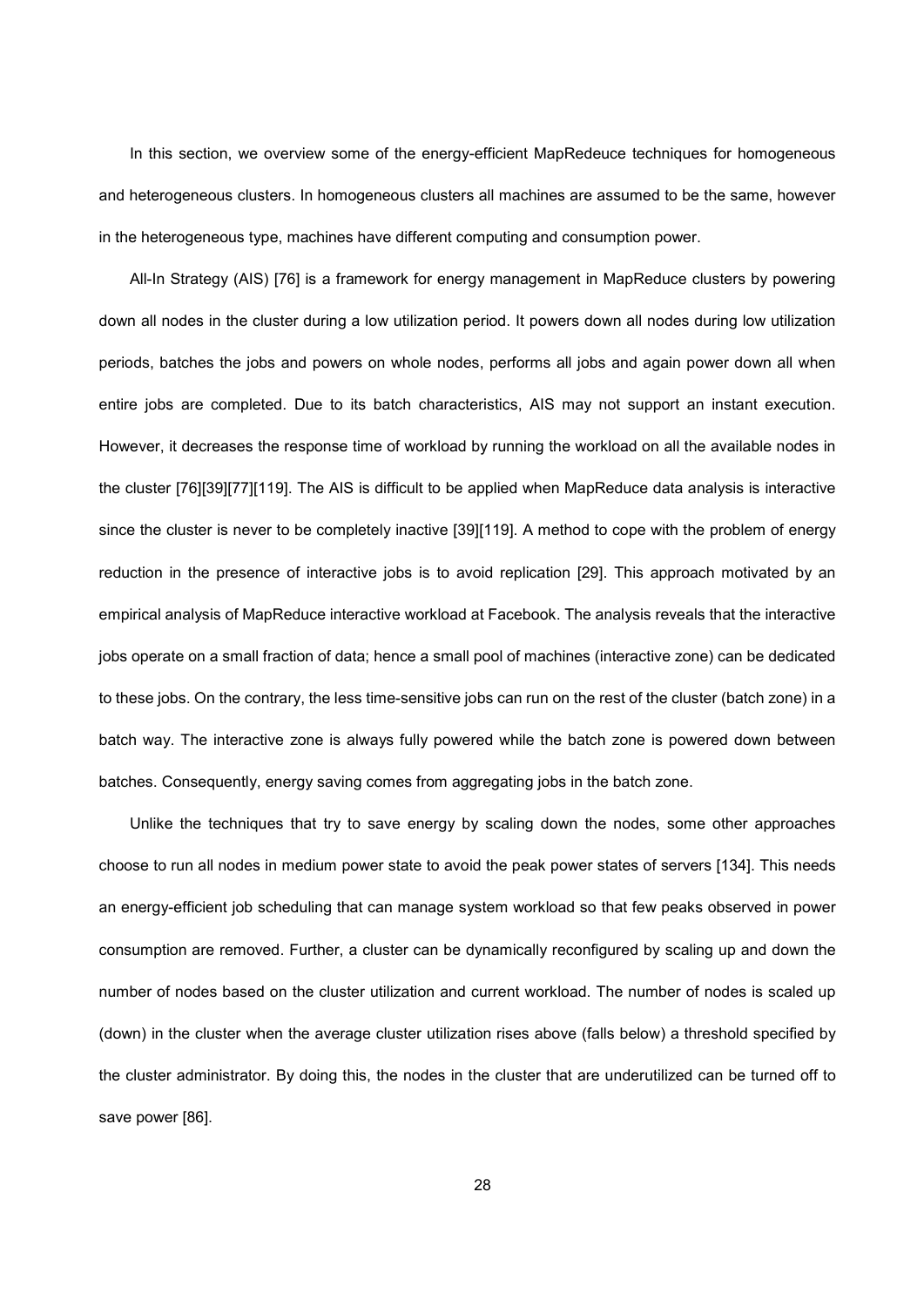MapReduce efficiency may be varied depending on various factors in the system. Wirtz [128] consider variation of MapReduce efficiency with respect to two kinds of runtime configurations: resource allocation that changes the number of available concurrent workers, and DVFS that adjusts the processor frequency based on the workloads' computational needs. An optimization technique allocates the optimal number of compute nodes to applications and dynamically schedules processor frequency during its execution based on data movement characteristics.

Being aware of whether the system workloads are IO- or CPU-intensive a right strategy can be chosen for scheduling and mapping the tasks onto the server nodes. In a heterogeneous cluster, IO-bound workloads have better energy efficiency on low-power nodes while CPU-bound workloads achieve better energy efficiency on high-power nodes [131]. Further, the Map task is more CPU-intensive while a Reduce task is more IO-intensive. This observation leads to an energy-aware node selection for a given task. In [23] a spatio-temporal trade-off is introduced that includes the efficient spatial placement of tasks on nodes and temporal placement of nodes with tasks having similar runtimes. The objective is to maximize utilization throughout its uptime for a datacenter with heterogeneous VMs. Based on the following two principles (1) efficient spatial fit, and (2) balanced temporal fit, two VM placement algorithms are proposed. The former co-places various MapReduce VMs based on their complementary CPU, memory, storage and network requirements such that the available resources are fully utilized. The latter co-locates MapReduce VMs with similar runtimes so that a server runs at a high utilization rate. Once all collocated VMs have finished, the cloud operator can hibernate the server to conserve energy. Having various VM types differing in the amount of CPU, memory and storage capacity, each job is assigned a type of VM for its virtual cluster (from a set of predefined VM types).

It is not surprising to know that more parallelism does not always results in more energy efficiency or speed-up, specifically when the job is I/O intensive [120]. Network bandwidth is said to be a significant factor that affects the energy efficiency of the map-reduce jobs. Balancing CPU processing rate against I/O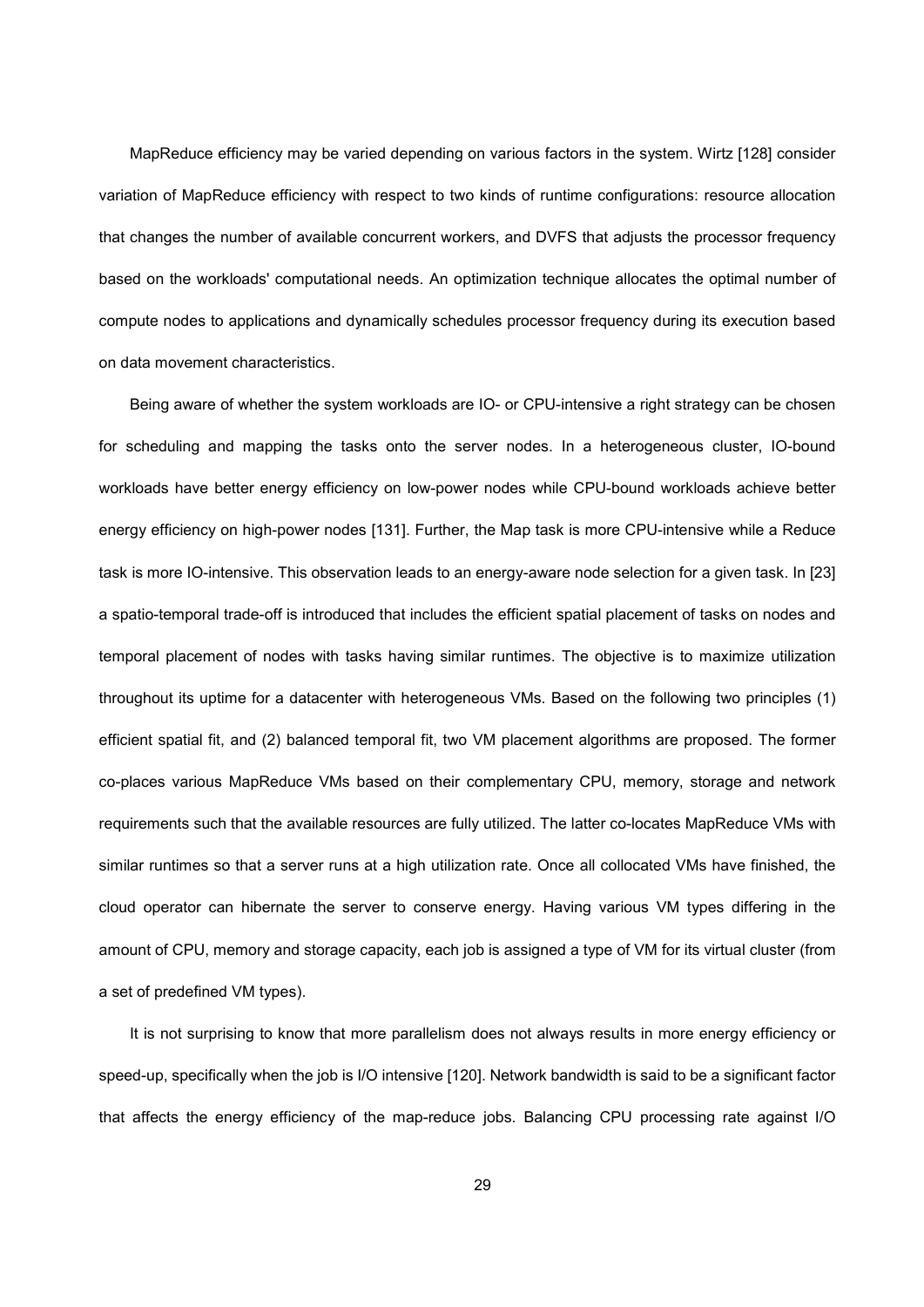processing rate considering the workload characteristics and network bandwidth can improve the energy efficiency of map-reduce jobs.

DyScale [130] is a Hadoop scheduler that takes into account the heterogeneous features of the cores for achieving better performance objectives with a specified power budget. It enables "slow" slots (running on slow cores) and "fast" slots (running on fast cores) in Hadoop. Within the same power budget, DyScale operating on heterogeneous multi-core processors provides significant performance improvement for small and interactive jobs comparing to using homogeneous processors with (many) slow cores. Moreover, DyScale maintains a good performance for large batch jobs compared to using a homogeneous fast core design (with fewer cores).

#### **4.1.1.2. Energy-Efficient DFS**

A solution for improving the energy efficiency of a distributed file system such as HDFS is to recast the data layout and task distribution of the file system to enable significant portions of a cluster to be powered down while still fully operational. Covering-Set (CS) approach exploits the replication feature of distributed file systems. In CS strategy some nodes in the system are specified as special nodes, called CS nodes. At least one copy of each unique data block is kept in these nodes. In this technique, during periods of low utilization, some or all of the non-CS nodes are powered down to save energy. The drawback of CS is that the workloads take longer to run when the cluster has been partially powered down, since fewer nodes are available to run the workload. It also requires code modifications in the underlying DFS software [39][77][78].

GreenHDFS [73] divides the cluster into Hot and Cold zones. Data is placed initially in the zones based on high-level data classification policies and later transitioned from one to another based on its access frequencies. The Hot zone consists of files that are being accessed currently and the newly created files. It includes high-performance, high-power, and high-cost CPUs. All nodes in Hot zone remain in high-power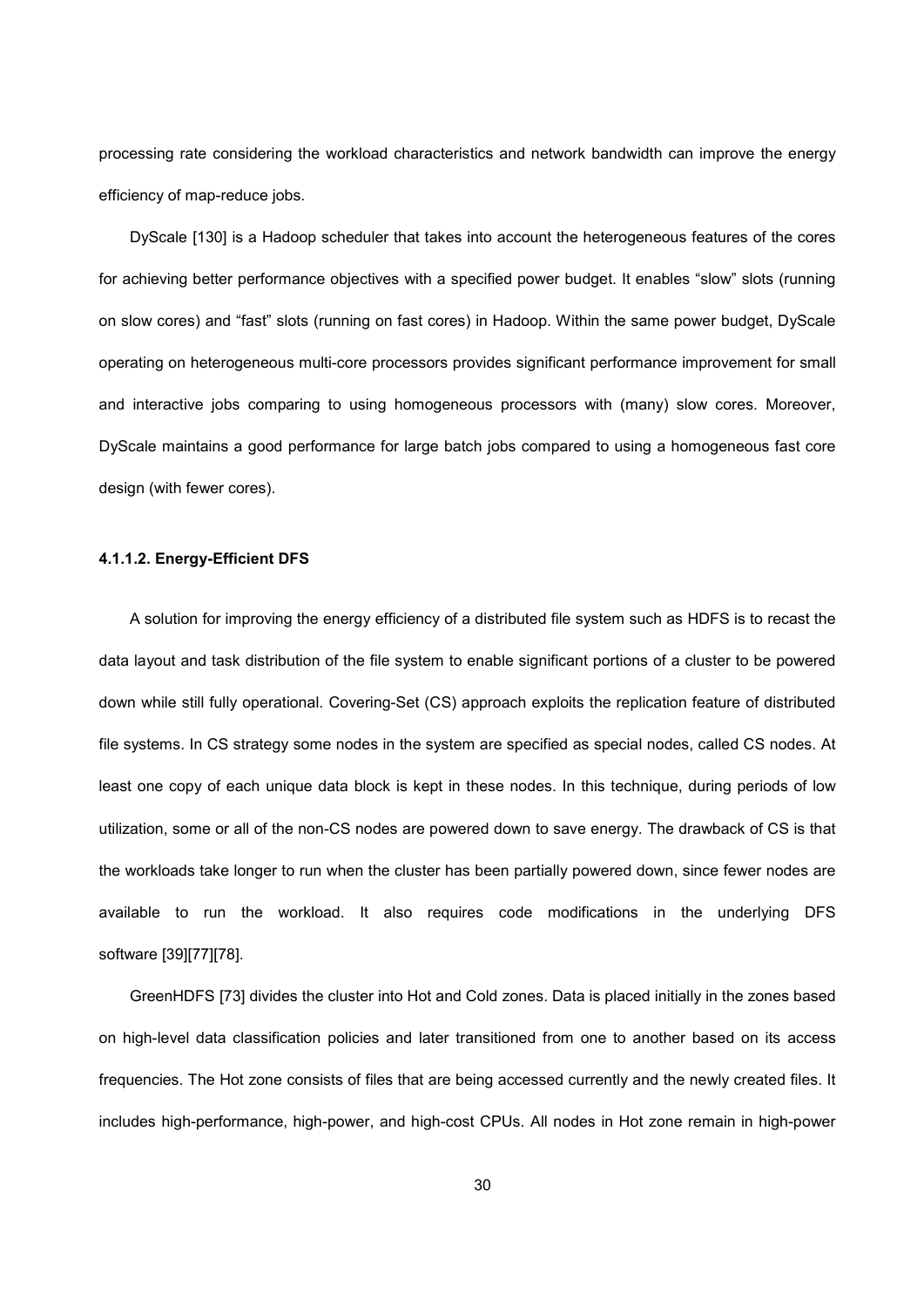mode at all times. The majority of the servers in the cluster are assigned to Hot zone to ensure higher performance and higher data availability. The cold zone contains files with low to rare accesses. It utilizes machines with a higher number of disks to store a large amount of rarely accessed data. Aggressive power management policies are used in the cold zone to keep nodes in low, inactive power mode as long as possible. Nodes are powered-on only on demand [73][119].

#### **4.1.2. Vertically Scaled Systems**

Big data analytics including data mining is per essence parallel regardless of the programming model. Some different architectural designs and programming models have been introduced to speed up the execution of applications and improve the energy efficiency with massive data sets. Such platforms range from multi-core clusters, hybrid clusters, clouds, mobile systems, GPUs, and FPGA systems. Also, a great attention is currently paid to substitute architectures for current server processors that will be discussed in the following sections.

#### **4.1.2.1. Energy-Efficient Processing on GPUs**

GPUs have been considered an excellent alternative to CPUs for high-performance and high-throughput computing applications. They can exploit data parallelism, increase computational efficiency, and save energy by orders of magnitude. An engine implemented in [133] [53] [56] is a query co-processing engine on coupled CPU-GPU architecture (referred as Accelerated Processing Unit- APU) that can work as the base of in-memory database systems. This query co-pocessing engine can improve the query processing performance by leveraging the hardware advances with optimized algorithm design. A fine-grained method distributes workload among available processors since the CPU, and the GPU share the same main memory space. Moreover, an in-cache paradigm is employed for query processing to take advantage of shared cache hierarchy to overcome memory stalls of query processing.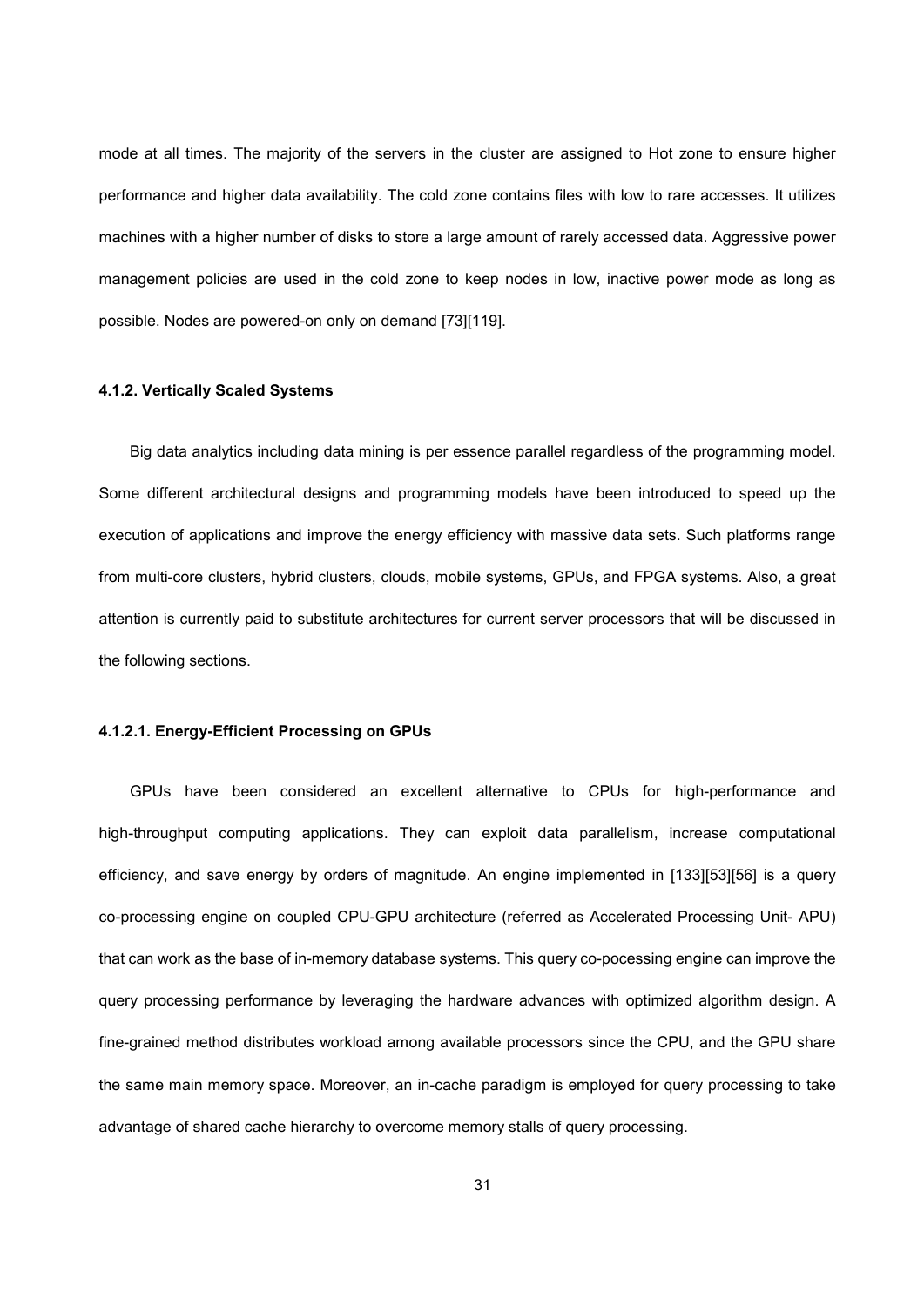The comparison results of discrete CPU-GPUs and coupled CPU-GPUs show that the average power consumption of discrete architecture is between 36% and 44% higher than those of coupled architecture. The results indicate that discrete GPUs always deliver higher performance at the expense of more energy consumption. The coupled architectures win mainly due to the specifically designed architecture of APU so that various complicated interconnections are eliminated. Thus, it is more energy-efficient for database workloads.

## **4.1.2.2. Energy-Efficient FPGA-based Processing**

FPGAs can support very high rates of data throughput when high parallelism is exploited in circuits implemented in the reconfigurable fabric. FPGA reconfigurability offers a flexibility that makes them even superior to GPU for certain application domains. The key features of FPGA that can provide motivation for big data analytics are: parallelism and efficient power consumption (performance/watt). A vital feature of FPGA is its parallelism through a hierarchical style architecture that can be very much suitable for data processing applications. Many of the widely used and typical data operations can be implemented on FPGA through hardware programmability.

IBM's Netezza [43], which falls under data warehouse appliance category, is a big data infrastructure platform using FPGA. The analytics appliance includes custom-built FPGA accelerators. Netezza minimizes data movement by using innovative hardware acceleration. It employs FPGA to filter out extraneous data as early in the data stream as possible, and as fast as data can be streamed off the disk. Huge benefits by introducing FPGAs in big data analytics hardware has been proved. Specifically saying, the queries are compiled using FPGAs to minimize overhead. Each FPGA on server blades contains embedded engines that perform filtering and transformation functions on the data stream. These engines are dynamically reconfigurable that enables them to be modified or extended through software. They are customized for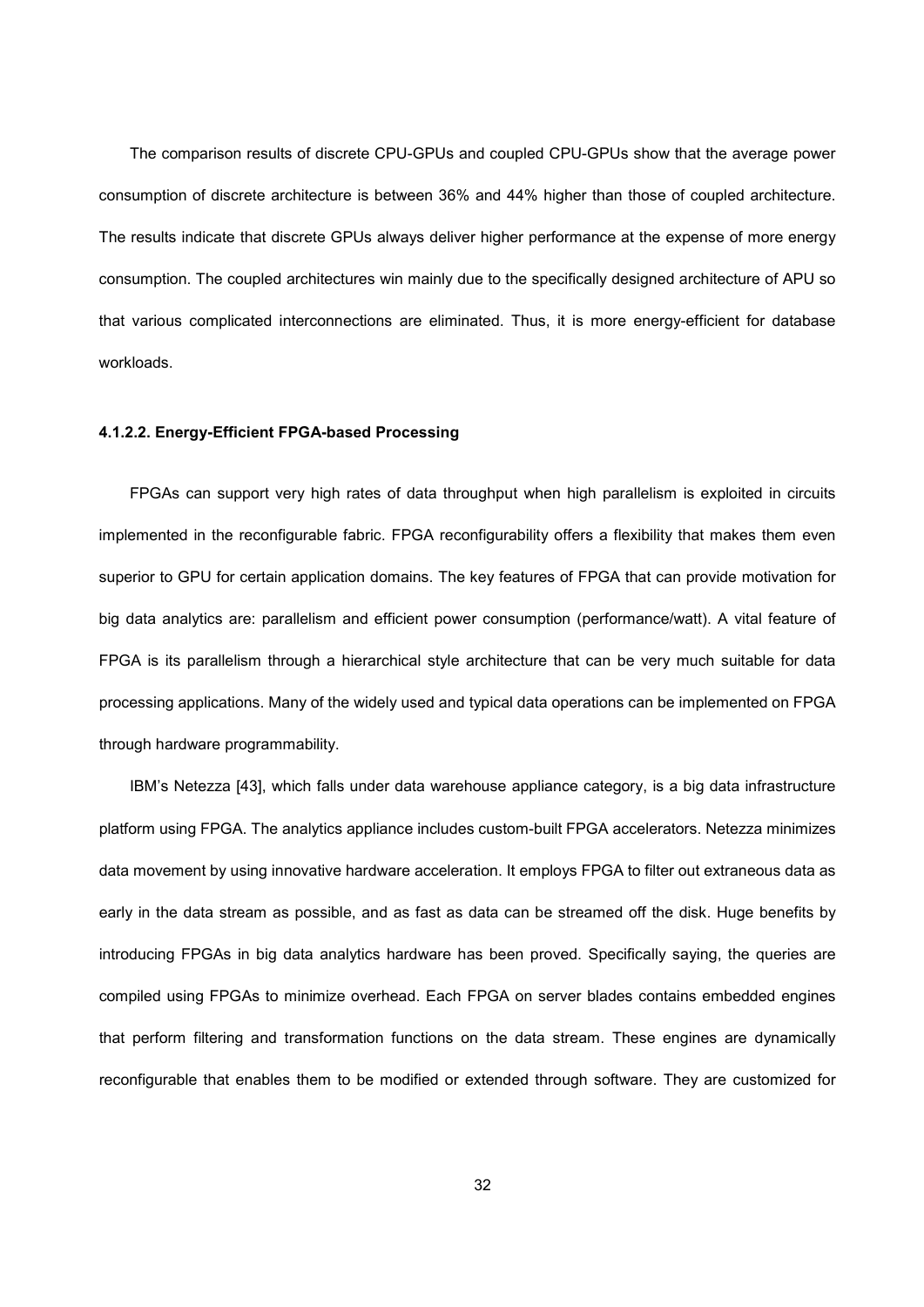every snippet through instructions provided during query execution and act on the data stream at extremely high speeds.

LINQits [30] is a flexible and composable framework for accelerating data-intensive applications using specialized logic. LINQits accelerates a domain-specific query language called LINQ. It has been prototyped on a Xilinx Programmable SoC called the ZYNQ, which combines dual ARM A9 processors and FPGA. LINQits improves energy efficiency by 8.9 to 30.6 times and performance by 10.7 to 38.1 times compared to optimized and multithreaded C programs running on conventional ARM A9 processors.

Academic researchers also showcased the vital development in building infrastructure for big data analytics. For example, BlueDBM or Blue Database Machine [69] is a storage system for big data analytics that can dramatically speed up the time it takes to access information. In this system, each inbuilt flash device is connected to FPGA chip to create an individual node. FPGAs are used not only to control the flash device, but are also capable of performing processing operations on the data itself.

#### **4.1.2.3. How to Choose Right Hardware?**

A main challenge is to determine what type of hardware system is more suitable for which data type. It is quite essential for the processing infrastructure to be compute-intensive for running and processing such variety of data under time-bounded format. Most organizations with traditional data platforms such as enterprise data warehouses find that their existing infrastructure is either technically incapable or financially impractical for storing and analyzing big data. According to Intel [67], the selection of key specifications for a given application can be specific to each domain and operations involved in each system. Some of the most notable characteristics to help in decision making during the early stages of development are: energy budget, bandwidth, data width, read/write speed, data process mechanism (e.g., batch and stream processing), network switching topology, traffic density, congestion control and security standards. All these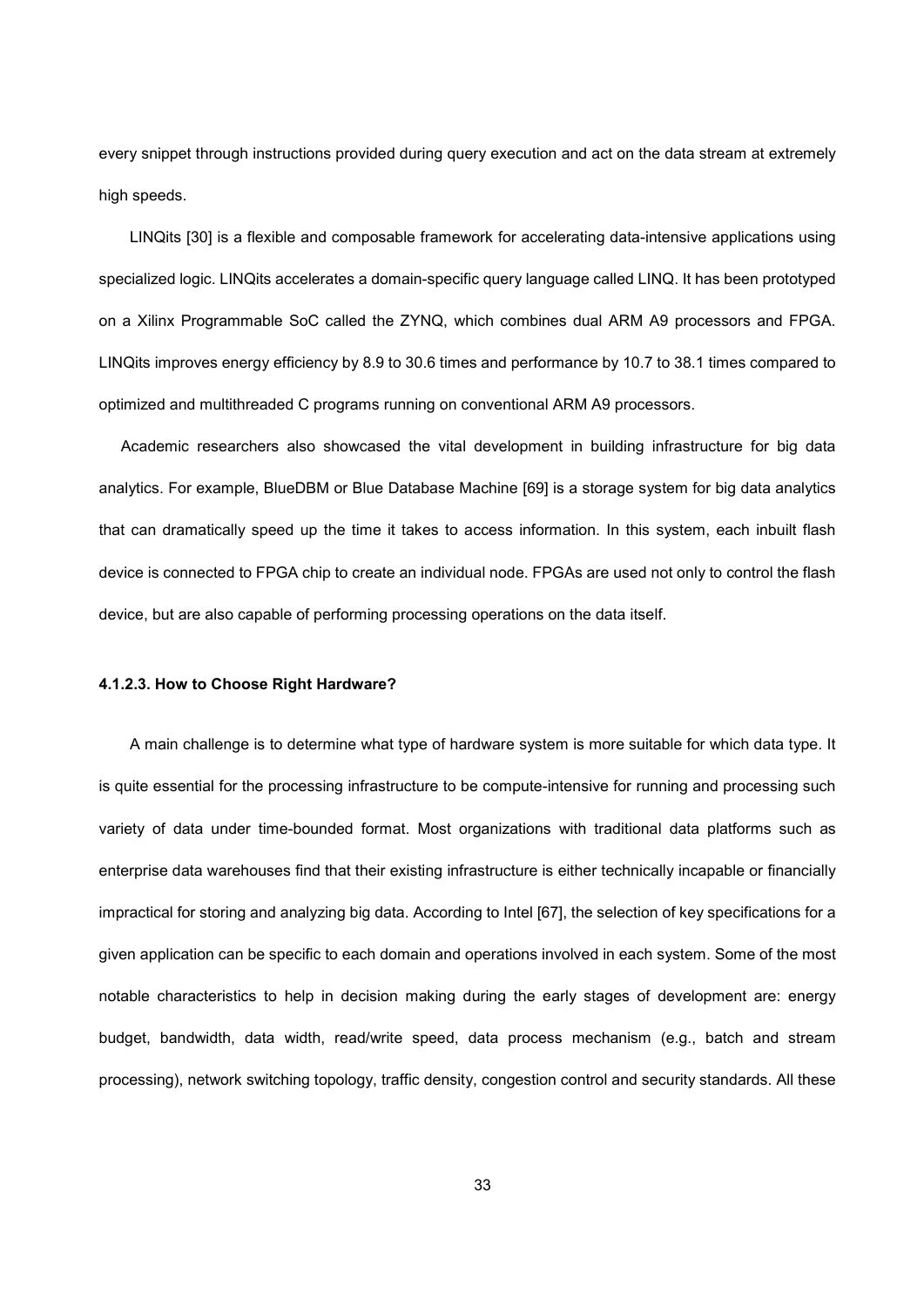characteristics define four distinctive categories of system specifications for hardware infrastructure including compute, memory, storage, and network.

GPU and FPGA are the possible accelerators that can achieve higher performance and energy efficiency than CPUs on certain jobs. GPU is power-efficient but only for SIMD (Single-Instruction Multiple-Data) streams, and the FPGA is hard to program. However, the data flow style architecture in FPGA may dominate CPU and GPU in providing high-performance memory-intensive operations at low power consumption (performance/watt) for a category of operations. The major overhead of GPUs and CPUs comes from executing instructions that rely on memory accesses. FPGA took the advantage of data-flow streaming, thus saving many of the memory accesses. The main drawback with FPGA is the programming complexity. Although, big data processing is performance-intensive, some applications specifically require reduced energy cost. According to [53] and [97], FPGA could be a viable solution on an energy-cost basis for very high performance, large scale applications compared to GPU and CPU.

Although FPGA is a winner with respect to the power-efficiency, still GPU is outperforming its counterparts in terms of performance for some applications such as multimedia and communication algorithms from the HPC domain [33] that often make extensive use of floating-point arithmetic operations. Due to the fact that complexity and expense of the floating-point hardware on a reconfigurable fabric such as FPGA are high, these algorithms are converted to fixed-point operations thus making FPGA less efficient than GPU for achieving higher speeds.

It is worth mentioning that a combination of FPGA, GPU, and CPU hardware infrastructure is giving good results for the applications such as medical imaging [90]. Even though it tends to be very expensive to develop such true heterogeneous infrastructure, the choice is purely based on the user requirement. Another significant requirement of heterogeneity is in signal processing domain that are in need of signal filtering and transformation, encoding/decoding, floating-point operations, etc.

34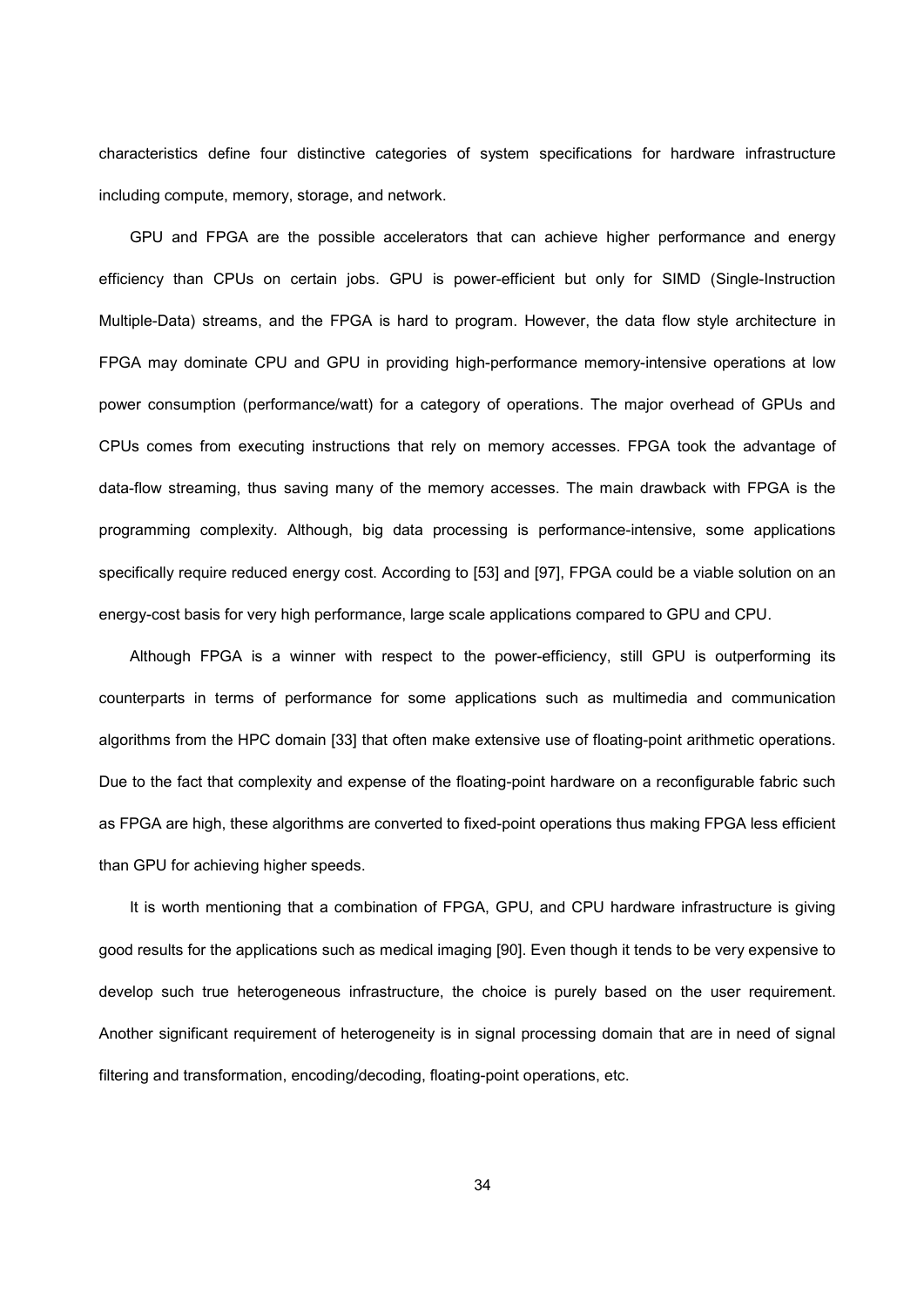## **4.2. New Server Architectures**

Recent research showes that the architectures of current servers do not comply well the computational requirements of big data processing applications. Therefore, it is required to look for a a new architecture for servers as a replacement for currently used machines for both performance and energy enhancement. Using low-power processors (micro-servers), more system level integration and a new architecture for server processors are some of the solutions that have been discussed recently as performance/energy-efficient replacement for current machines.

#### **4.2.1. Micro-Servers for Big Data Analytics**

Processing clusters based on low-power systems such as ARM processors are feasible, and this is an appropriate way to decrease power usage of several server applications. Prior research shows that the processors based on simple in-order cores are well suited for certain scale-out workloads [81]. A comparison between x86 and ARM architectures for server applications [8] concludes that ARM-based processors are three to four times more energy-efficient than the x86-based processors while comparing requests per second per Watt relation [8][111].

Several other studies have shown the efficiency of ARM micro-servers. One of these studies investigates the energy performance of server workloads on ARM Cortex-A9 multicore system through a trace-driven analytical model [121]. The model involves the degrees of CPU core, memory and I/O resource overlap and estimates the optimal number of cores and clock frequency in favor of higher energy efficiency without compromising execution time. Using the collected metrics and a static power profile of the system, the execution time and energy usage of an application is predicted for a various number of cores and clock frequencies. Then, the configuration that maximizes performance without wasting energy is selected. It is predicted that the selected configurations increase energy efficiency by 10% without turning off cores and just through frequency scaling, and up to one-third with shutting down unutilized cores. For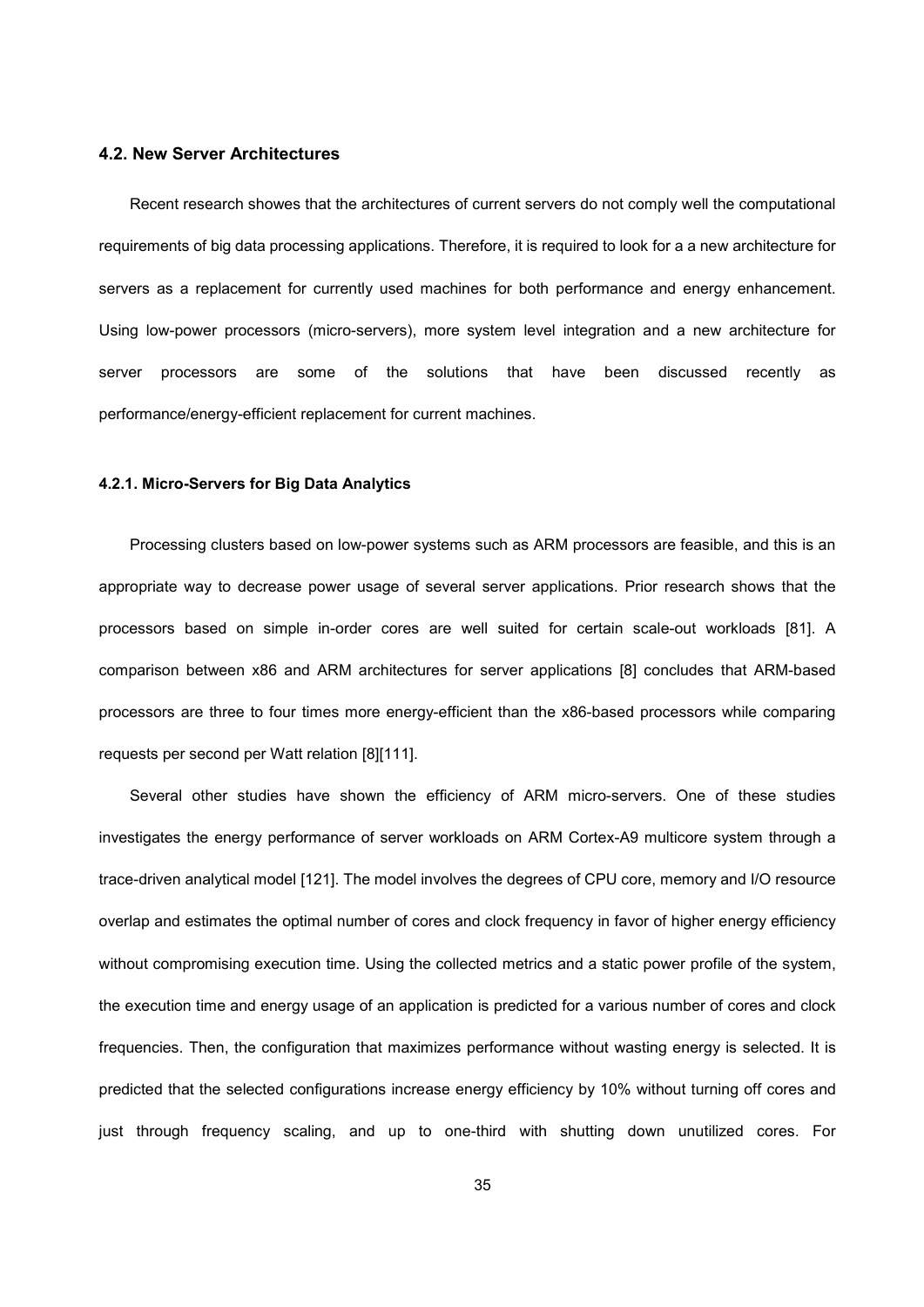memory-bounded programs, the limited memory bandwidth might increase both execution time and energy usage to the point where energy cost might be higher than on a typical x64 multicore system. The conclusion is that increasing memory and I/O bandwidth can improve the execution time and the energy usage of server workloads on ARM Cortex-A9 systems. Moreover, a 3000-node cluster simulation driven by a real-world trace from Facebook shows that on average a cluster comprising ARM-based microservers which support the Hadoop platform reach the same performance of standard servers while saving energy up to 31% at only 60% of the acquisition cost.

Recently, ARM big.LITTLE boards (as small nodes) has been introduced as a platform for big data processing [83]. In comparison with Intel Xeon server systems (as traditional big nodes), the I/O-intensive MapReduce workloads are more energy-efficient to run on Xeon nodes. In contrast, database query processing is always more energy-efficient on ARM servers, at the cost of slightly lower throughput. With minor software modifications, CPU-intensive MapReduce workloads are almost four times cheaper to execute on ARM servers. Unfortunately, small memory size, low memory and I/O bandwidths, and software immaturity ruins the lower-power advantages obtained by ARM servers. Efficient employment of ARM servers while coping with existing architectural constraints may be considered for further research and development.

#### **4.2.2. Novel Server Processors**

It has been shown that scale-out workloads have many characteristics that need to be known as a distinct workload class from desktop, parallel, and traditional server workloads [42]. Due to the large mismatch between the demands of the scale-out workloads and today's processor micro-architecture, scale-out processors have been recently introduced that can result in more area- and energy-efficient servers in future [42] [54] [84]. The building block of a scale-out processor is the pod. A pod is a complete server that runs its copy of the operating system. A pod acts as the tiling unit in a scale-out processor, and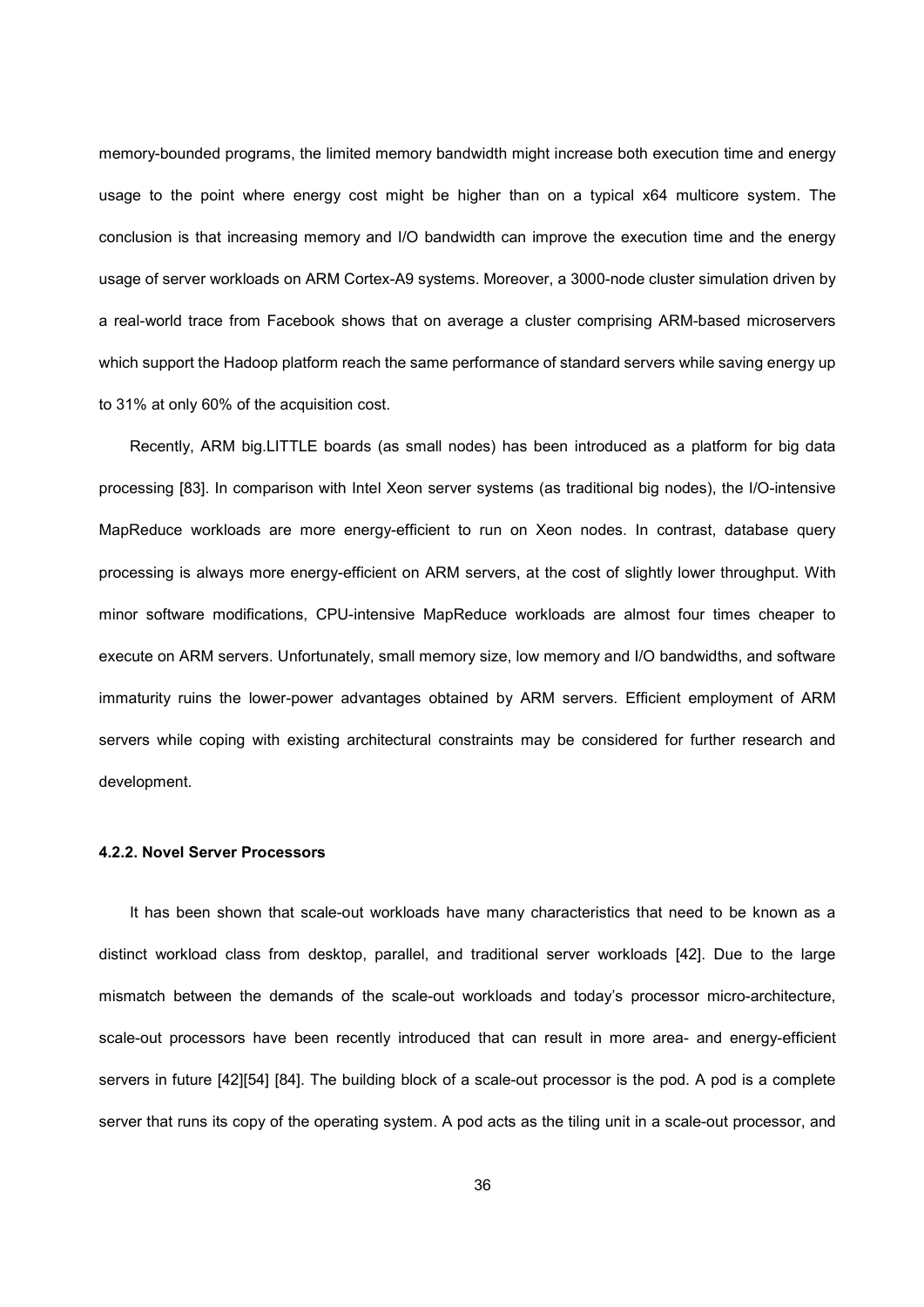multiple pods can be placed on a die. A Scale-out chip is a simple composition of one or more pods and a set of memory and I/O interfaces. Each pod couples a small last-level cache to a number of cores using a low-latency interconnect. Having a higher per-core performance and lower energy per operation leads to better energy efficiency in scale-out processors. Due to smaller caches and smaller communication distances, scale-out processors dissipate less energy in the memory hierarchy [84].

FAWN architecture [2] is another solution for building cluster systems for energy-efficient serving massive-scale I/O and data-intensive workloads. FAWN couples low-power and efficient embedded processors with flash storage to provide fast and energy efficient processing of random read-intensive workloads.

#### **4.2.3. System-Level Integration (Server-on-Chip)**

System-level integration is an alternative approach that has been proposed for improving the efficiency of the warehouse-scale datacenter server market. System-level integration discusses placing CPUs and components on the same die for servers, as done for embedded systems. Integration reduces the 1) latency: by placing cores and components closer to one another, 2) cost: by reducing parts in the bill of material, and 3) power: by decreasing the number of chip-to-chip pin-crossings. Initial results show a reduction of more than 23% of capital cost and 35% of power costs at 16 nm [79].

## **5. Trends for the Big Data Analytics in Cloud-based Datacenters**

Despite great changes in the way data is accessed and managed, the datacenter has kept its server-centric model which is not adequate to keep up with new services, new energy requirements, and new business models [31]. To accommodate big data analytics, the next generation cloud-based datacenter should comply with a new set of requirements. In the following, the challenges and opportunities in big data analytics are discussed for future research and development.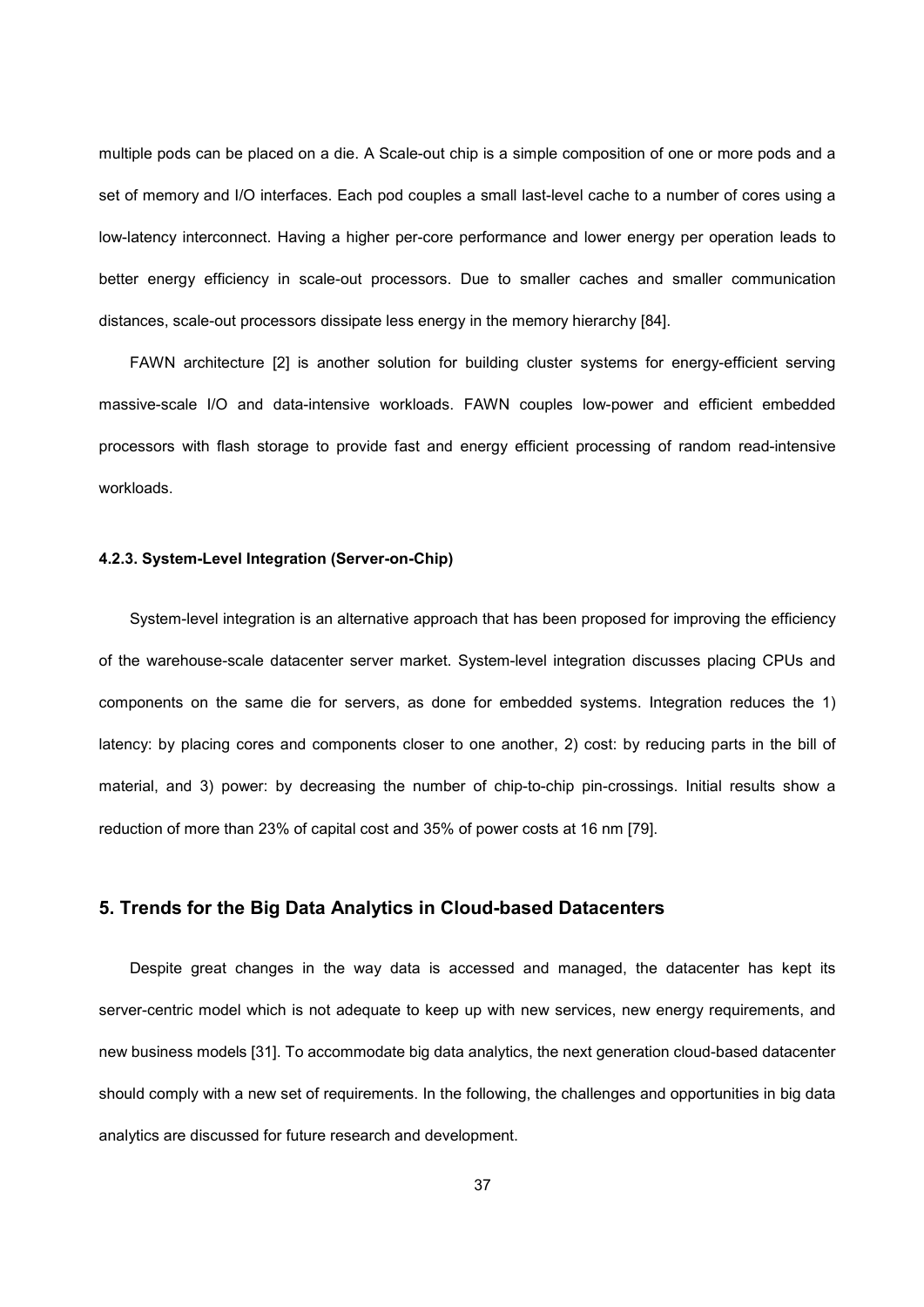## **5.1. Energy Efficiency**

Measurements on current datacenters indicate significant wasted energy due to underutilization with average utilization values of about 30% [125]. Today's application environments are more distributed, often with multiple tiers, and oriented toward service delivery, eventually resulted in:

- Greater traffic volume on the Ethernet network,
- More storage traffic as applications use distributed file systems and increase the amount of synchronization and replication data across the network,
- Greater traffic flow between peer nodes such as server-to-server or VM-to-VM [34].

The massive number of processing units puts interconnection network systems under pressure to increase performance and accommodate better the communication among them [96]. The higher level of network complexity and higher link bandwidth increase the energy consumed, and the heat emitted. The energy cost and the heat dissipation problems in interconnection networks necessitate future network systems be built with much more efficient power than today. Furthermore, computing with renewable energy is crucial in the future datacenters. There is a strong need for innovative technologies for improved energy capturing, and management of energy usage with energy storage and availability [31].

| Year | <b>Peak Performance</b> | <b>Bandwidth requirements</b> | <b>Power consumption bound</b> |
|------|-------------------------|-------------------------------|--------------------------------|
|      | (10× every four years)  | (20× every four years)        | (2x every four years)          |
| 2012 | 10 PFLOPS               | 1 PB/s                        | 5 MW                           |
| 2016 | 100 PFLOPS              | $20$ PB/s                     | 10 MW                          |
| 2020 | 1000 PFLOPS             | 400 PB/s                      | 20 MW                          |

**Table 2. Performance, Bandwidth requirements, and power consumption bound for future systems [15]** 

 Table 2 shows the projection of performance, bandwidth and power consumption for future datacenters. As one can see, the peak performance and bandwidth requirements are highly demanding while the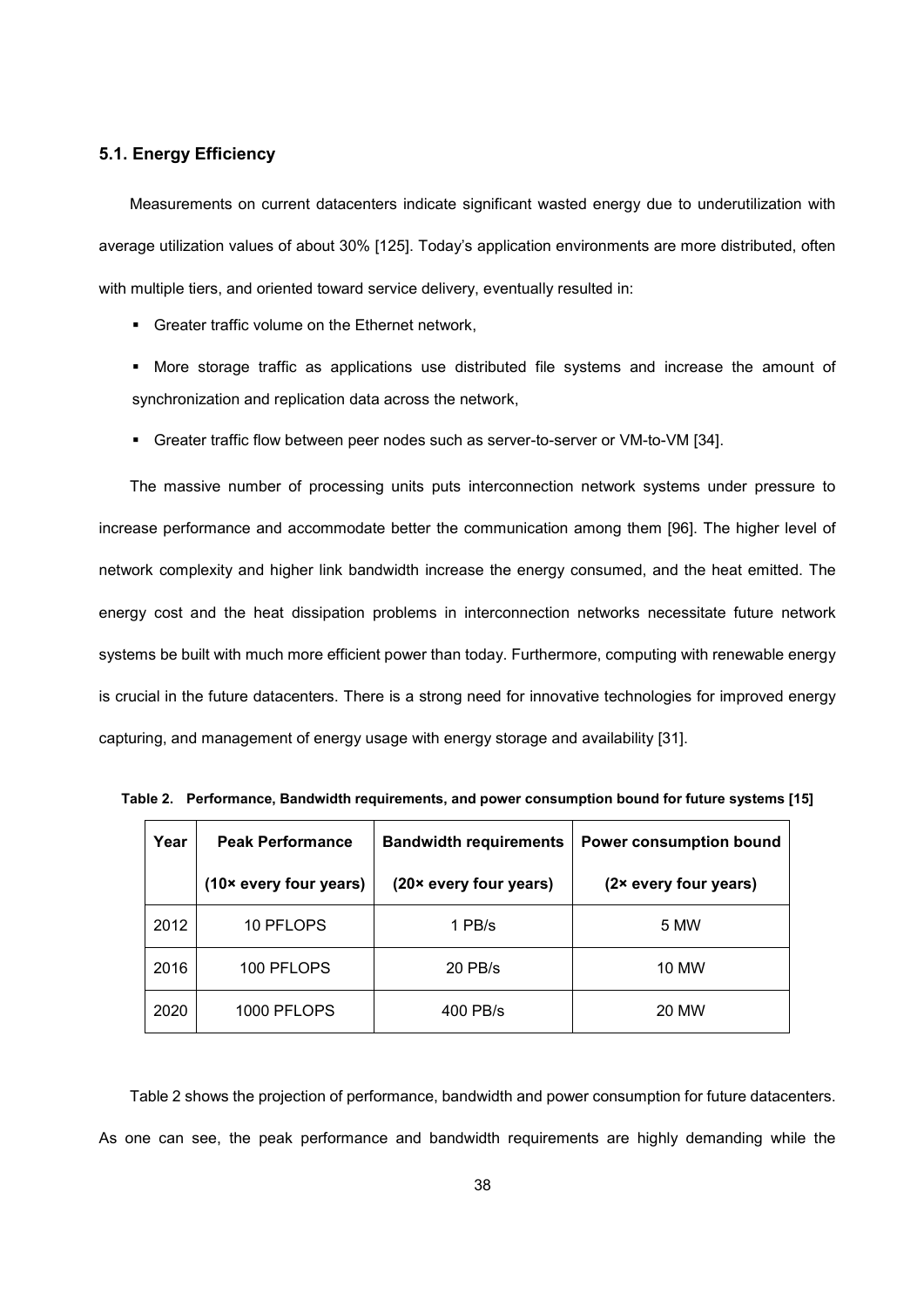affordable power consumption is in the much lower increasing rate. This reveals the great challenges in power consumption of future data centers and the opportunities for new research in this area. Recently, energy proportionality received some attention as a viable solution for power consumption in datacenters [49] though need deeper investigation to be utilized in next generation data centers.

#### **5.2. Interconnection Networks**

To support the big data analytics in datacenters, the high throughput/bandwidth interconnection networks with low latency and low power consumption is essential. This includes the data and storage area networks (e.g., SAN) as by increasing the size of the data the demand rises in storage systems as well. Depending on the kind of data management software in use and the kinds of data analyzed, big data can influence the size and frequency of data movements among servers and between servers and storage [69]. Moving large objects (e.g., videos or high-resolution images) from long-term storage to analytical nodes will place a bigger burden on storage systems and data networks than moving myriad small text files [1] [18]. Sizing network links, prioritization, traffic shaping, and data compression can be remedies [18][31]. Due to increasing rate of data-intensive applications requiring ubiquitous connectivity, 400G Ethernet will be required in datacenters/routers. Cost considerations is a main reason that copper wires are still favorable even for high-bandwidth networks [94]. Moreover, using optical technologies is a viable solution that needs further research and investigation for future datacenter networks.

### **5.3. Datacenters Architecture**

Distributing data-intensive applications across multiple datacenters seem to be a good solution for efficient big data management in the clouds. However, it should be supported by a reliable framework for managing large and distributed data sets and mobile databases stored on mobile devices over multiple datacenters while optimizing the network (e.g., latency and throughput) and cloud service QoS (e.g., cost,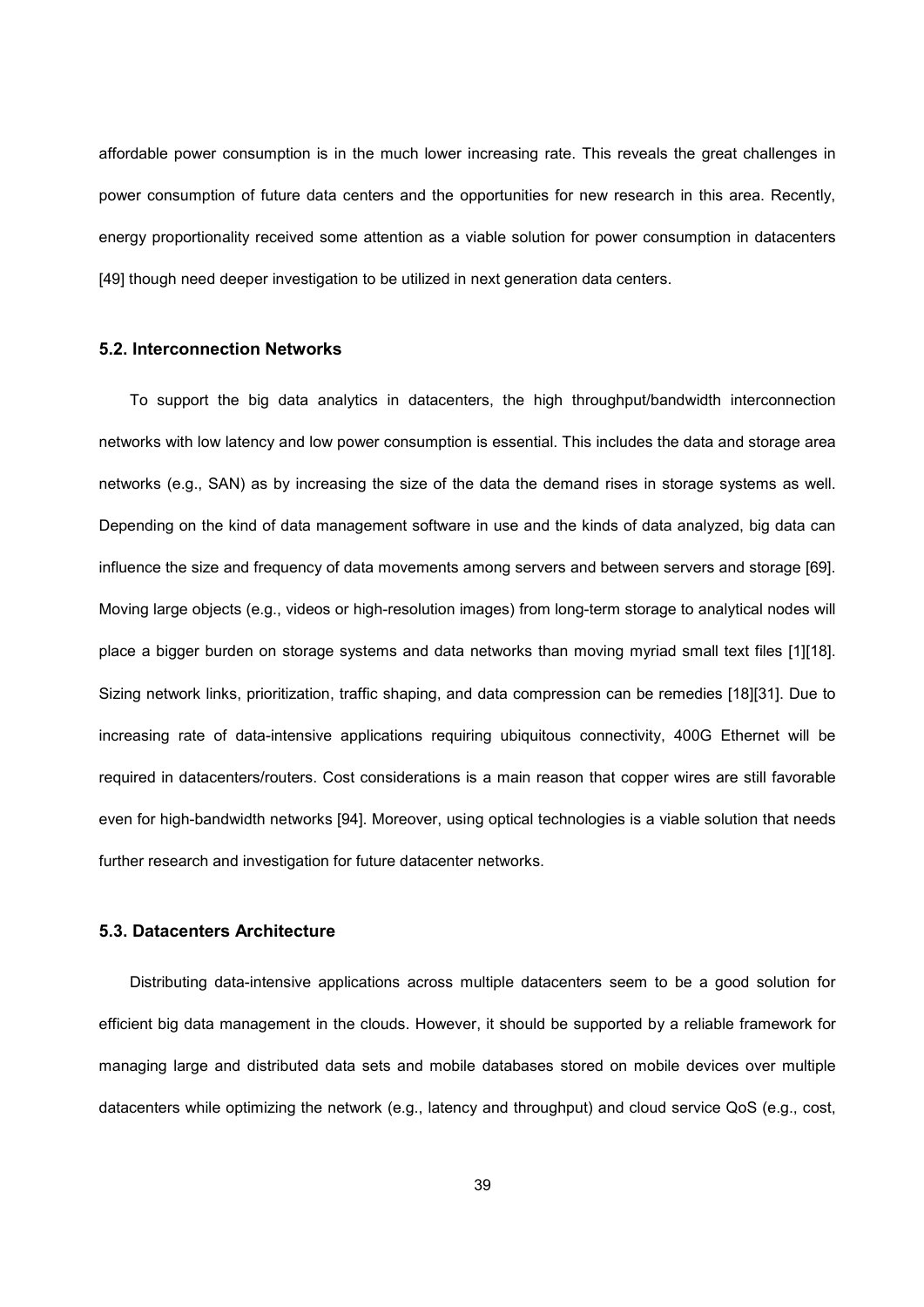response time, etc.) [31] [34]. There is a need for following technologies to realize distributed applications over multiple datacenters:

 Collaborative distributed datacenters that can support both location- and workload-dependent services and redundancy for failure recovery. The system architecture should be based on multiple datacenters, including scheduling, power management, and data/workload placement.

Innovative networking fabrics and distributed systems to extend services across multiple heterogeneous datacenters.

 Optimal resource provisioning across multiple datacenters. Large-scale distributed data-intensive applications, e.g., environment monitoring applications, need to process and manage massive data sets across geographically distributed datacenters. These kinds of applications that combine multiple, independent, and geographically distributed software and hardware resources require provisioning across multiple datacenter resources.

• Software frameworks and services that allow portability of distributed applications across multiple datacenters. Despite the existing technological advances of the data processing paradigms (e.g., MapReduce, and cloud computing platforms), large-scale, reliable system-level software for big data applications is yet to become commonplace.

 Appropriate programming abstractions, which can extend the capability of existing data processing paradigms to multiple datacenters.

**Heterogeneity and Virtualization:** The data and processing platform heterogeneity is inevitable in the future of the datacenters. The concept of data center remains the same as before, but the physical implementation will be different from the prior generations. The next-generation datacenter will be deployed on a heterogeneous infrastructure and architectures that integrate both traditional structured data and big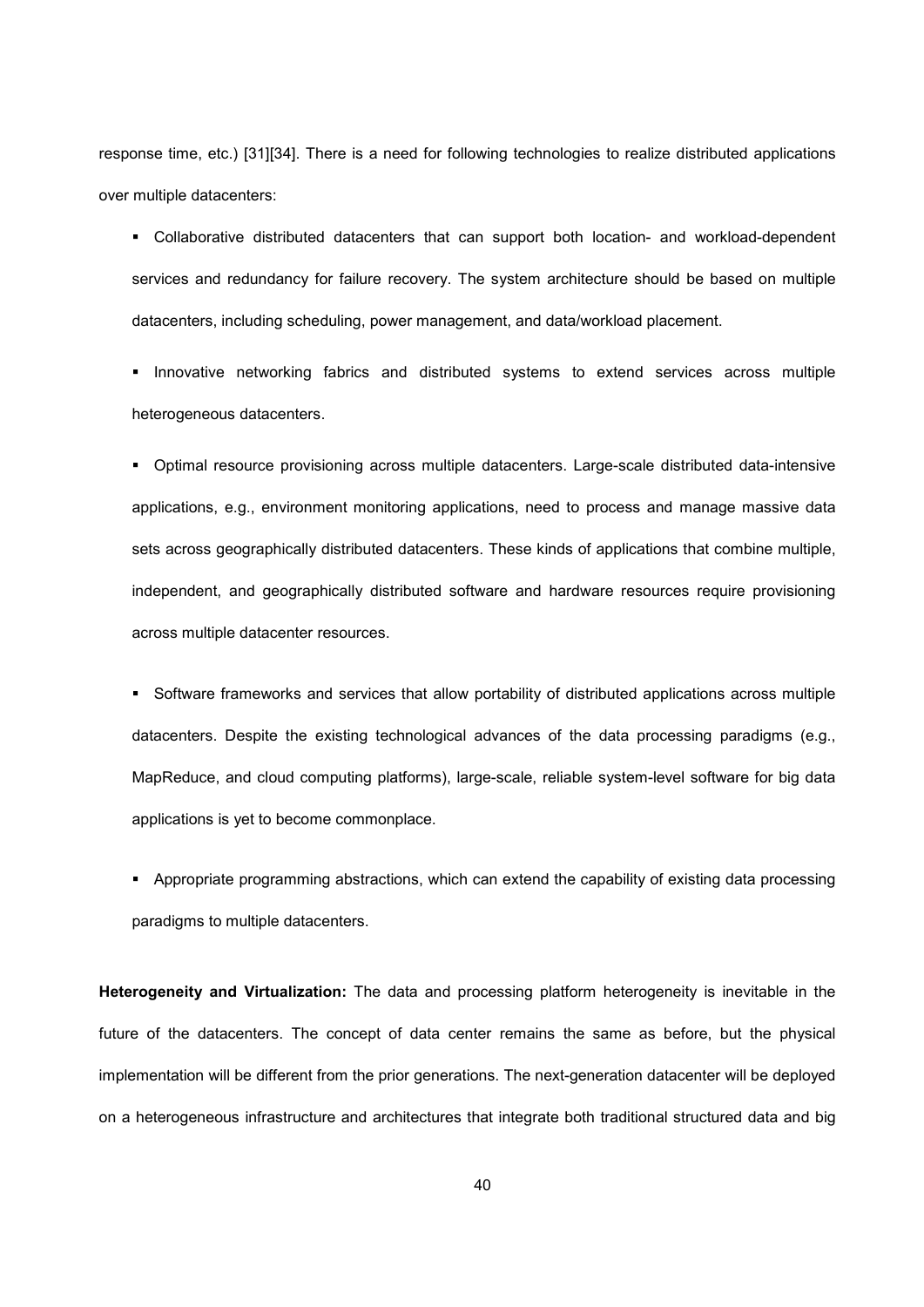data into one scalable environment [64]. New server and processor architectures appropriately matching with big data analytics requirements pose an indispensable trend for the micro-architects. Virtualization infrastructure is the key concept in data centers to support hardware and software heterogeneity and simplify the resource provisioning [1]. Virtualization has a wide concept and has been studied for several years for data centers and cloud computing systems. The high-level language virtualization is the most relevant topic for big data analytics, which allow languages to be executed on multiple computing architectures. This needs to be done through compiler and runtime environment (e.g., JVM). The main challenge here is to consider the programmer's productivity in future big data analytics software since it has a great impact on system cost.

## **5.4. Resource Provisioning for Big Data Applications**

Processing of uncertain and heterogeneous data volumes requires optimal provisioning of cloud-based datacenters. The process of provisioning hardware and software resources to big data applications requires the resource provider to compute the best software and hardware configuration to ensure that QoS targets of applications are achieved, while maximizing energy efficiency and utilization. Schad et al. [109] show that the QoS uncertainty of applications is the main technical obstacle to the successful adoption of cloud datacenters.

The uncertainties of resource provisioning have two aspects. Firstly, from the perspective of big data applications, it is difficult to estimate its workload behavior in terms of data volume to be analyzed, data arrival rate, data types, data processing time distributions, I/O system behavior, number of users, and type of network connecting to the application. Secondly, from a resource perspective, without knowing the behaviors of big data applications, it is difficult to make decisions about the size of resources to be provisioned at a certain time. Furthermore, the availability, load, and throughput of datacenter resources can vary in unpredictable ways, due to failure, malicious attacks, or congestion of network links. In other words,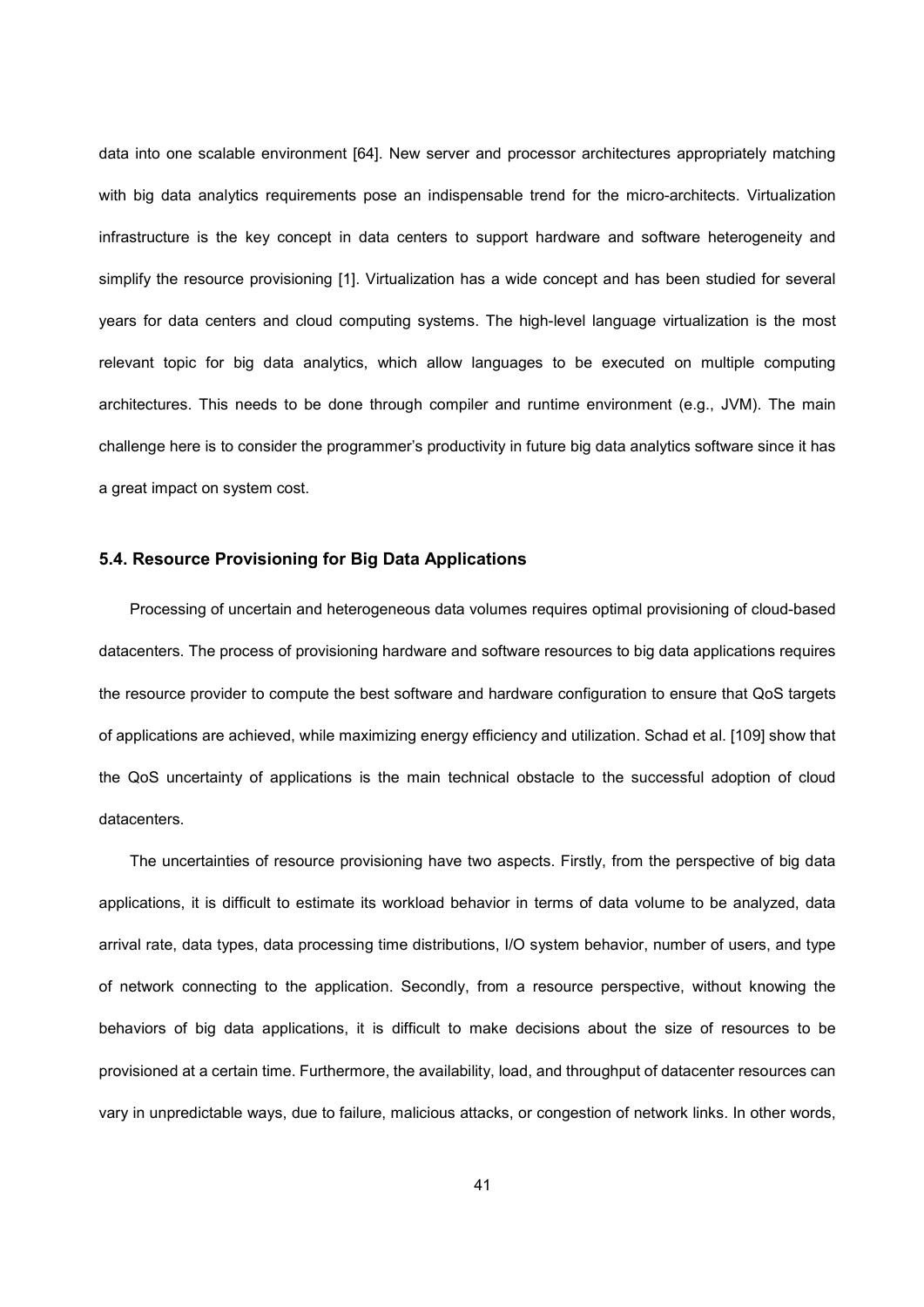we need reasonable application workload and resource performance prediction models when making provisioning decisions [34].

One possible way to deal with uncertainties is to rely on monitoring the state of both hardware and software resources and taking predefined actions when some events occur. In [129] the operating system level metrics such as available CPU percentage, available non-paged memory and TCP/IP performance are gathered for such purpose. A network QoS-aware provisioning of MapReduce framework for private cluster computing environments has been introduced in [105]. However, this problem is more challenging and poses many open problems on the QoS-based predictive resource provisioning for multiple cloud datacenters [38]. Therefore, there are several challenges in the resource provisioning that should be researched to provide QoS requirements of big data applications.

## **6. Summary**

Highly virtualized cloud-based datacenters currently provide the main platform for big data analytics. As the scale of datacenters is increasingly expanding to accomodate big data needs, minimizing energy consumption and operational cost is a vital concern. The datacenters infrastructure including interconnection network, storage and servers should be able to handle big data applications in an energy-efficient way. The datacenter may be vertically scaled and equipped with more and faster hardware, processors, and memory to be able to handle large future workloads. Furthermore, horizontal scaling distributes the work across many servers which is an economical way to increases the performance compared with vertical scaling. Improving the utilization rate of servers and network resources, adjusting routing to the traffic flow, using optical interconnection networks, consolidating applications through virtualization in the cloud, optimizing network topologies established among VMs, efficient distribution of workload in the federated multi-cloud datacenters, and optimizing the power consumption of servers, processors, power supplies, and memory system are some of techniques for energy-efficient data analytics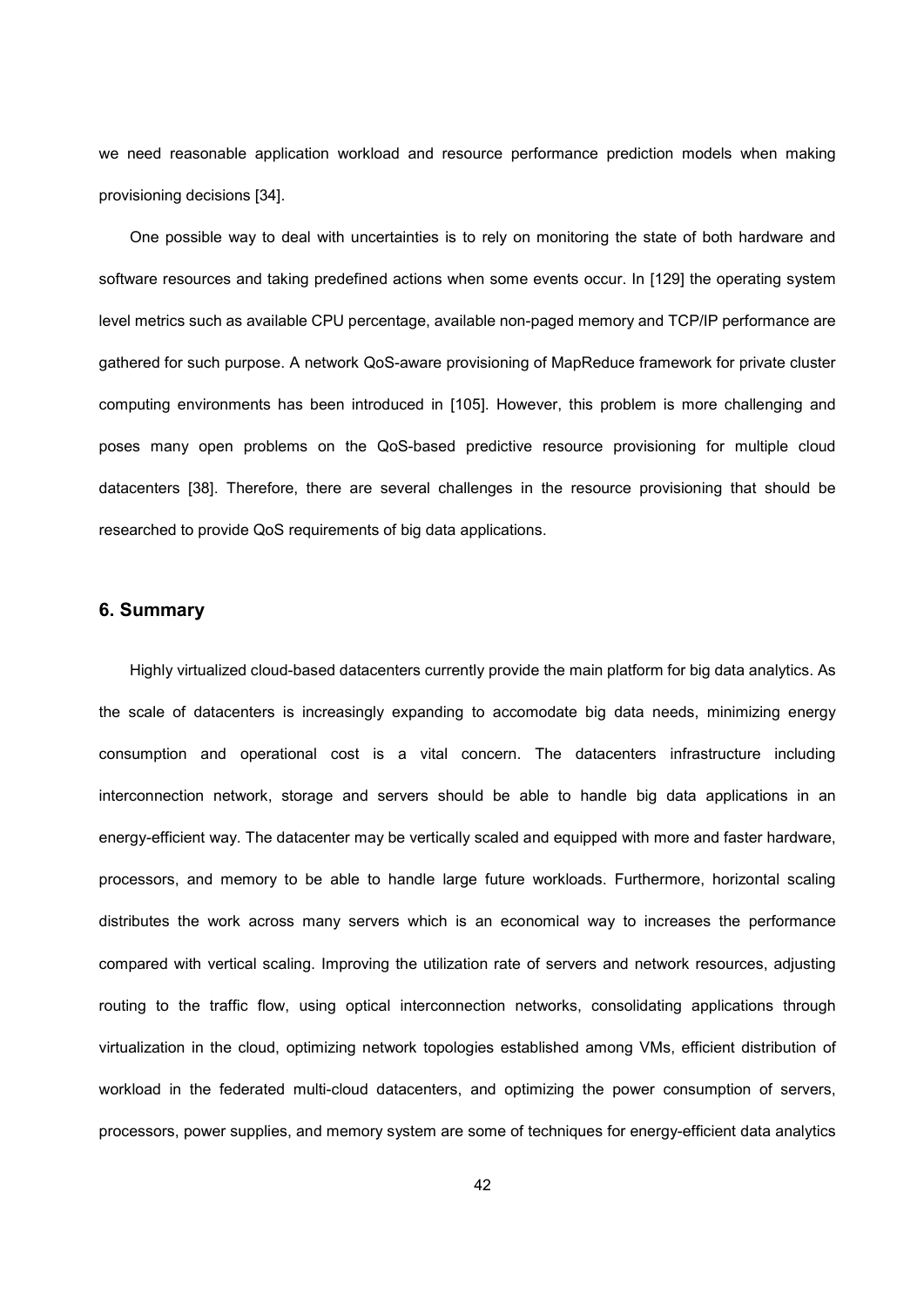in data centers. There are still many challenges and open problems as well as the need for improved or new technologies in the architecture and interconnection networks, resource provisioning, etc.

## **References**

- [1] M. Al-Fares, A. Loukissas, and A. Vahdat, A Scalable, Commodity Datacenter Network Architecture, Proceedings of the ACM SIGCOMM Conference on Data Communication, pp. 63–74. 2008.
- [2] D. G. Andersen, et al., FAWN: a Fast Array of Wimpy Nodes, in SOSP '09, pp. 1–14, 2009.
- [3] Amazon Elastic MapReduce (Amazon EMR), http://aws.amazon.com/elasticmapreduce/
- [4] G. Ananthanarayanan and R. H. Katz, Greening the switch, In Proc. of HotPower, Dec 2008.
- [5] J. Anderson, J. Lehnardt, and N. Slater, CouchDB: the definitive guide, O'Reilly Media, Inc., 2010.
- [6] A. Anwar, K.R. Krish, A.R. Butt, On the Use of Microservers in Supporting Hadoop Applications, IEEE International Conference on Cluster Computing (CLUSTER), 2014.
- [7] J. Armstrong, OFDM for optical communications, Journal of Lightwave Technology 27.3:189-204, 2009.
- [8] R.V. Aroca, L.M. Garcia Gonçalves, Towards green data centers: A comparison of x86 and ARM architectures power efficiency, J. Parallel Distrib. Comput. 72 (2012) 1770–1780.
- [9] M. Balman, Streaming Exascale Data over 100Gbps Networks, IEEE CS Computing Now Magazine, 2014.
- [10] R. Barga, J. Ekanayake, and W. Lu, Project daytona: Data analytics as a cloud service, Data Engineering (ICDE), IEEE 28th International Conference on. IEEE, 2012.
- [11] L.A. Barroso, J. Clidaras, and U. Holzle, The Datacenter as a Computer An Introduction to the Design of Warehouse-Scale Machines, Second Edition, Morgan & Claypool Publishers, 2013.
- [12] D. Battre, S. Ewen, F. Hueske, O. Kao, V. Markl, D. Warneke, Nephele/PACTs: A Programming Model and Execution Framework forWeb-Scale Analytical Processing, In Proceedings of the 1st ACM Symposium on Cloud Computing, SoCC, pp. 119–130. 2010.
- [13] D. Beaver, et al., Finding a Needle in Haystack: Facebook's Photo Storage, OSDI. Vol. 10. 2010.
- [14] A. Beloglazov, R. Buyya, Y. Choon Lee, and A. Zomaya, A Taxonomy and Survey of Energy-efficient Datacenters and Cloud Computing Systems, Advances in Computers, Vol. 82, 2010 (ISSN: 0065-2458/DOI: 10.1016/B978-0-12-385512-1.00003-7).
- [15] A. Benner, Optical interconnect opportunities in supercomputers and high end computing, Optical Fiber Communication Conference, Optical Society of America, 2012.
- [16] K. Bergman, et al., ExaScale Computing Study: Technology Challenges in Achieving Exascale Systems, 2008.
- [17] Berkeley Data Analysis Stack, https://amplab.cs.berkeley.edu/software/
- [18] K.S. Beyer, V. Ercegovac, R. Gemulla, A. Balmin, M. Eltabakh, C.C. Kanne, F. Ozcan, E.J. Shekita, Jaql: A Scripting Language for Large Scale Semistructured Data Analysis, In PVLDB, pp. 1272–1283, 2011.
- [19] V.R. Borkar, M.J. Carey, R. Grover, N. Onose, R. Vernica, Hyracks: A Flexible and Extensible Foundation for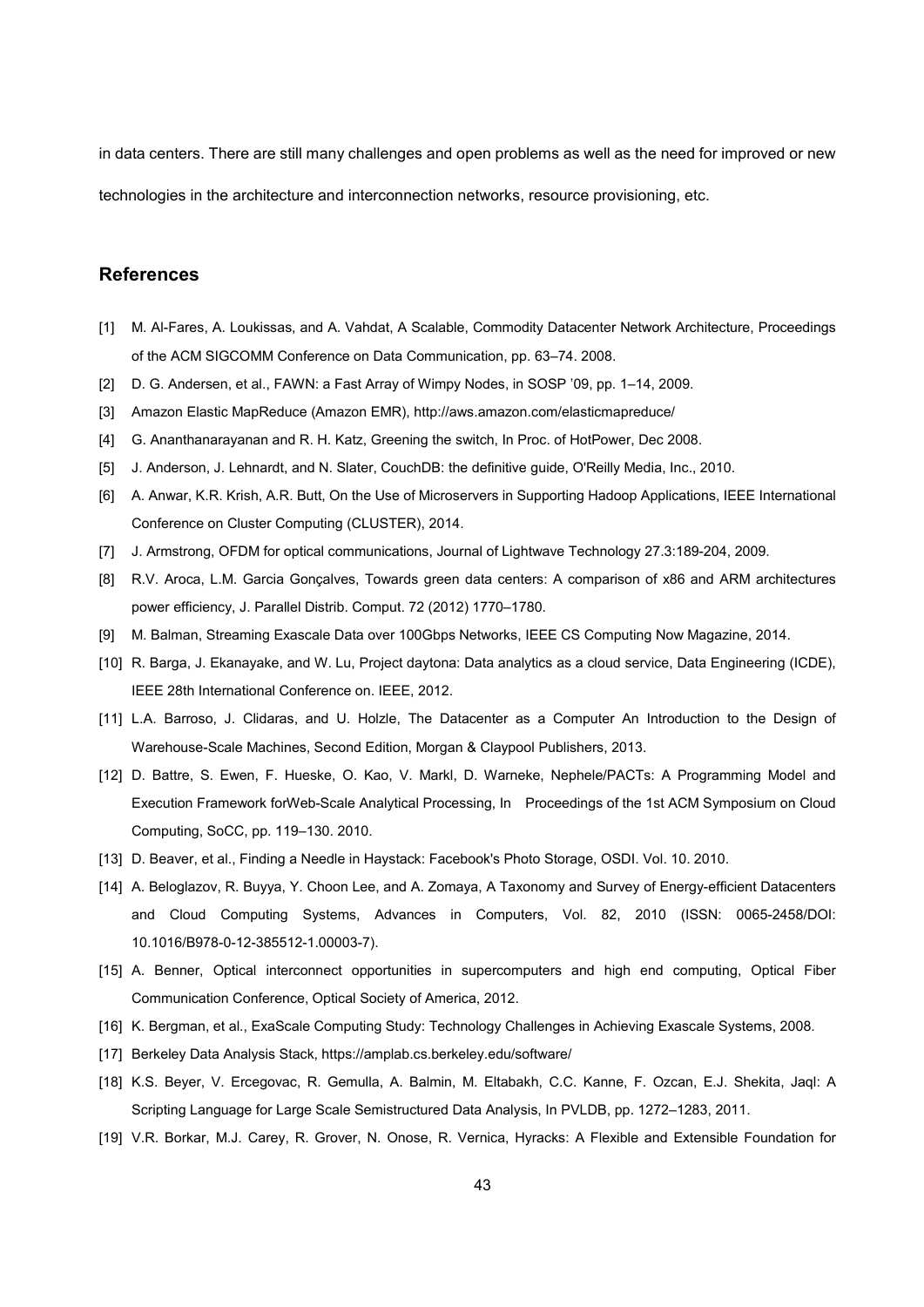Data-intensive Computing, In: ICDE, pp. 1151– 1162, 2011.

- [20] J. Burke, Big data infrastructure depends on good WAN management, [online] http://searchenterprisewan.techtarget.com/tip/Big-data-infrastructure-depends-on-good-WAN-management.
- [21] R. Buyya, High Performance Cluster Computing: Architectures and Systems (Volume 1). Prentice Hall, 1999.
- [22] CALIENT Optical Switching in the New Generation Datacenter, [online] http://www.telecomreviewna.com/index.php?option=com\_content&view=article&id=151:calient-optical-switching-in -the-new-generation-datacenter&catid=40:march-april-2012&Itemid=80.
- [23] M. Cardosa, A. Singh, H. Pucha, and A. Chandra, Exploiting spatio-temporal tradeoffs for energy-aware MapReduce in the Cloud, IEEE Transactions on Computers, pp. 1737–1751, 2012.
- [24] P. Castoldi, N. Androiolli, I. Cerutti, O. Liboiron-Ladouceur, P.G. Raponi, Energy Efficiency and Scalability of Multi-plane Optical Interconnection Networks for Computing Platforms and Datacenters, Optical Fiber Communication Conference and Exposition (OFC/NFOEC), 2012 (DOI: 10.1364/OFC.2012.OW3J.4).
- [25] I. Cerutti, P.G. Raponi, N. Andriolli, P. Castoldi, and O. Liboiron-Ladouceur, Designing Energy-efficient Datacenter Networks Using Space-Time Optical Interconnection Architectures, IEEE Journal of Selected Topics in Quantum Electronics, Vol. 19, No. 2, March/April 2013.
- [26] F. Chang, et al. Bigtable: A distributed storage system for structured data, ACM Transactions on Computer Systems (TOCS) 26.2:4, 2008.
- [27] M. Chen, S. Mao, Y. Liu, Big Data: A Survey, Mobile Network Applications, Vol. 19, p. 171–209, 2014 (DOI 10.1007/s11036-013-0489-0).
- [28] K. Chen, A. Singla, A. Singh, K. Ramachandran, L. Xu, Y. Zhang, X. Wen, Y. Chen, OSA: an optical switching architecture for data center networks with unprecedented flexibility, In Proceedings of the 9th USENIX Conference on Networked Systems Design and Implementation, 2012.
- [29] Y. Chen, S. Alspaugh, D. Borthakur, and R. Katz, Energy efficiency for large-scale mapreduce workloads with significant interactive analysis, in Proc. of the 7th ACM European Conf. on Computer Systems, pp. 43–56, 2012.
- [30] E.S. Chung, J.D. Davis, and J. Lee, LINQits: big data on little clients", 40th Annual International Symposium on Computer Architecture, 2013.
- [31] G. Cook, How clean is your cloud? Report, Greenpeace International, April 2012.
- [32] CORDIS, The next generation datacenter, Report from the Workshop on Next-Generation Datacenters, June 2011.
- [33] C. Cullinan, et al., Computing Performance Benchmarks among CPU, GPU, and FPGA, in MathWorks, 2012.
- [34] G. DeCandia, et al., Dynamo: Amazon's highly available key-value store, ACM SIGOPS Operating Systems Review, Vol. 41. No. 6. 2007.
- [35] J. Dean, and S. Ghemawat, MapReduce: simplified data processing on large clusters, Communications of the ACM, 51.1, pp. 107-113, 2008.
- [36] D.J. DeWitt, R.H. Gerber, G. Graefe, M.L. Heytens, K.B. Kumar, M. Muralikrishna, GAMMA A High Performance Dataflow Database Machine, In Proceedings of the 12th International Conference on Very Large Data Bases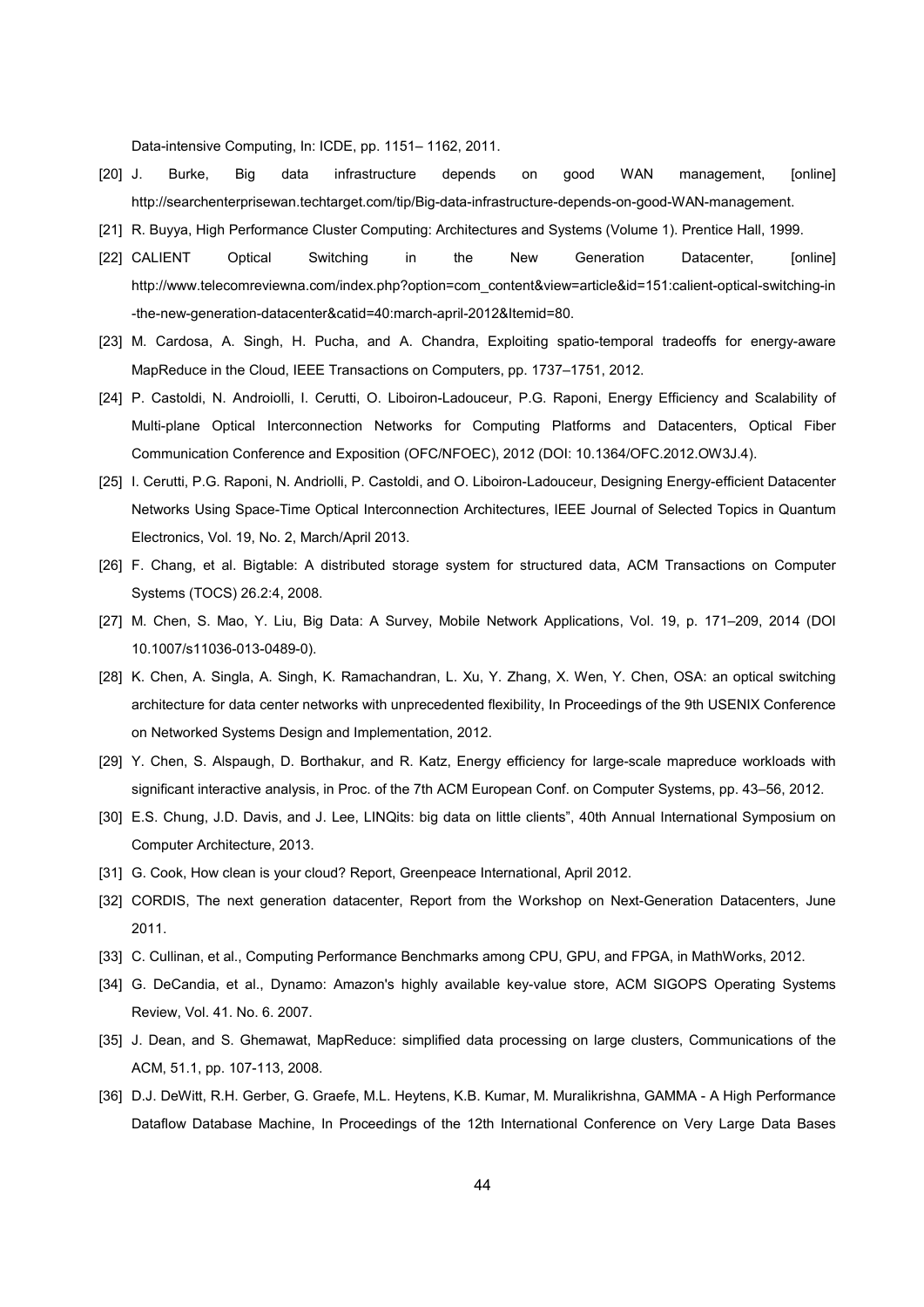(VLDB), pp. 228–237. Morgan Kaufmann Publishers Inc., 1986.

- [37] J.P. Dijcks, Oracle: Big Data for the Enterprise, Oracle White Paper, 2012.
- [38] B. Di-Martino, R. Aversa, G. Cretella and A. Esposito, Big data (lost) in the cloud, Int. J. Big Data Intelligence, Vol. 1, Nos. 1/2, 2014.
- [39] A. Elsayed, O. Ismail, and M.E. El-Sharkawi, MapReduce: State-of-the-Art and Research Directions, International Journal of Computer and Electrical Engineering, Vol. 6, No. 1, February 2014.
- [40] Emerson, Energy-efficient Cooling Solutions for Datacenters, White Paper.
- [41] Farrington, N., Porter, G., Radhakrishnan, S., Bazzaz, H., Subramanya, V., Fainman, Y., Papen, G., Vahdat, A., Helios: a hybrid electrical/optical switch architecture for modular data centers, In ACM SIGCOMM Computer Communication Review, vol. 40, pp. 339–350. 2010.
- [42] M. Ferdman, et al., Clearing the Clouds: A Study of Emerging Scale-out Workloads on Modern Hardware, 17th International Conference on Architectural Support for Programming Languages and Operating Systems (ASPLOS), March 2012.
- [43] P. Francisco, The Netezza Data Appliance Architecture: A Platform for High Performance Data Warehousing and Analytics, in IBM Redbooks, 2011.
- [44] S. Fushimi, M. Kitsuregawa, H. Tanaka, An Overview of the System Software of a Parallel Relational Database Machine GRACE, In Proceedings of the 12th International Conference on Very Large Data Bases (VLDB), pp. 209–219, Morgan Kaufmann Publishers Inc., 1986.
- [45] N. Ghani, S. Dixit, and T.S. Wang, On IP-over-WDM integration, Communications Magazine, IEEE Vol. 38, No.3, pp. 72-84, 2000.
- [46] S. Ghemawa, H. Gobioff, and S-T. Leung, The Google file system, ACM SIGOPS Operating Systems Review, Vol. 37, No. 5, 2003.
- [47] M. Glick, Optical switching for next generation datacenters, in Proc. Photonics in Switching, 2009.
- [48] I. Goiri, K. Le, T. D. Nguyen, J. Guitart, J. Torres, and R. Bianchini, Greenhadoop: leveraging green energy in data-processing frameworks, in Proc. of the 7th ACM European Conf. on Computer Systems, pp. 57-70, 2012.
- [49] GreenDataProject: Where does power go?, 2008 [online] http://www.greendataproject.org.
- [50] A. Greenberg, J.R. Hamilton, N. Jain, S. Kandula, C. Kim, P. Lahiri, D. Maltz, P. Patel, and S. Sengupta, VL2: A scalable and flexible datacenter network, In ACM SIGCOMM, 2009 (doi: http://doi.acm.org/10.1145/1594977.1592576.
- [51] C. Guo, G. Lu, D. Li, H. Wu, X. Zhang, Y. Shi, C. Tian, Y. Zhang, and S. Lu, BCube: A High Performance, Server-centric Network Architecture for Modular Datacenters, In ACM SIGCOMM Comput. Commun. Rev. 39(4), pp. 63–74. 2009.
- [52] C. Guo, H. Wu, K. Tan, L. Shi, Y. Zhang, and S. Lu, DCell: A Scalable and Fault-Tolerant Network Structure for Datacenters, In ACM SIGCOMM Comput. Commun. Rev. 38(4), pp. 75–86, 2008.
- [53] T. Hamada, et al., A Comparative Study on ASIC, FPGAs, GPUs and General Purpose Processors in the O(N^2) Gravitational N-body Simulation, Proc. NASA/ESA Conference on Adaptive Hardware and Systems, 2009.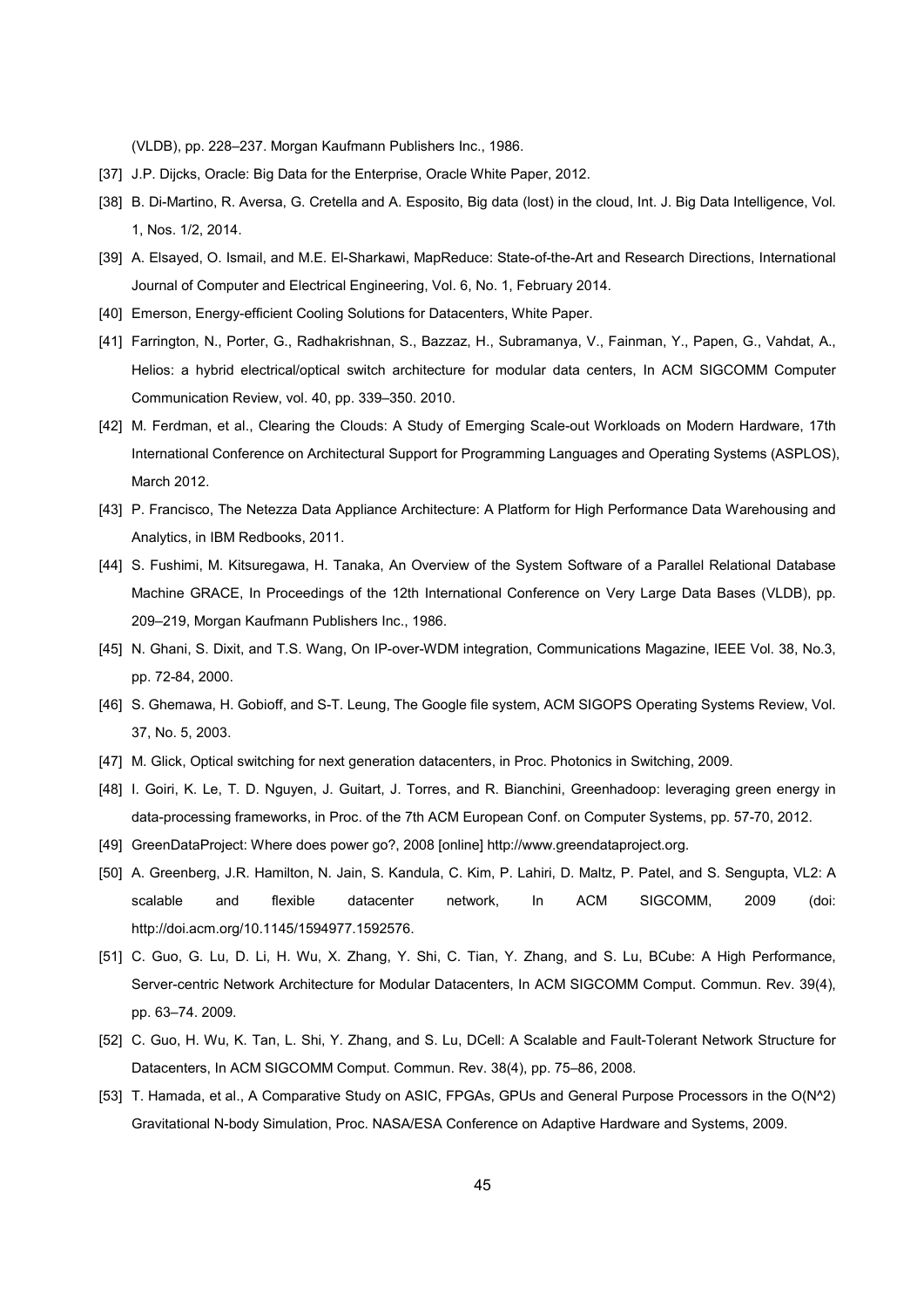- [54] N. Hardavellas, I. Pandis, R. Johnson, N. Mancheril, A. Ailamaki, and B. Falsafi. Database servers on chip multiprocessors: limitations and opportunities. In The Conference on Innovative Data Systems Research, Jan. 2007.
- [55] J. He, M. Lu, and B. He, Revisiting co-processing for hash joins on the coupled CPU-GPU architecture, Proceedings of the VLDB Endowment, Vol. 6, Issue 10, pp. 889-900, 2013.
- [56] J. He, S. Zhang, and B. He, In-cache query co-processing on coupled CPU-GPU architectures, Proceedings of the VLDB Endowment, Vol. 8 Issue 4, pp. 329-340, 2014.
- [57] B. Heller, S. Seetharaman, P. Mahadevan, ElasticTree: Saving Energy in Datacenter Networks, Proceedings of the 7th USENIX Conference on Networked systems design and implementation, pp. 17-17, Apr. 2010.
- [58] H. Herodotou, et al., Starfish: A Self-tuning System for Big Data Analytics, CIDR, pp. 261-272, 2011.
- [59] H. Herodotou, and S. Babu, Profiling, what-if analysis, and cost-based optimization of MapReduce programs, Proceedings of the VLDB Endowment, Vol. 4, Issue11, pp. 1111-1122, 2011.
- [60] Hewlett-Packard Development Company, Effects of virtualization and cloud computing on datacenter networks, Technology Brief, 2011.
- [61] Hewlett-Packard Technical White Paper, Powering the 21st-century datacenter with HP next generation FlexFabric.
- [62] U. Hoelzle, L.A. Barroso, The datacenter as a computer: an introduction to the design of warehouse-scale machines, 1st Edition, Morgan and Claypool Publishers, 2009 (ISBN 9781598295566).
- [63] L. Huff, The Choice for Datacenter Cabling, Berk-Tek Technology Summit, 2008.
- [64] IBM Infosphere BigInsights, 2013 [online] http://www.ibm.com/software/data/infosphere/biginsights/
- [65] IBM and Cisco: Together for a World Class Datacenter, An IBM Redbooks Publication, 2013.
- [66] Infochimps (2013) [online] http://www.infochimps.com.
- [67] Intel Big Data Analytics White Paper, Extract, Transform and Load Big Data with Apache Hadoop, 2013.
- [68] M. Isard, et al. "Dryad: distributed data-parallel programs from sequential building blocks." ACM SIGOPS Operating Systems Review. Vol. 41. No. 3. ACM, 2007.
- [69] B. Javadi, B. Zhang, and M. Taufer, Bandwidth Modeling in Large Distributed Systems for Big Data Applications, The 15th International Conference on Parallel and Distributed Computing, Applications and Technologies, Hong Kong, 2014.
- [70] S.W. Jun, et al., Scalable Multi-Access Flash Store for Big Data Analytics', Proc. Int. Conf. on Field-Programmable Gate Arrays, 2014.
- [71] C. Kachris, K. Bergman, and I. Tomkos, Optical interconnects for future datacenter networks, Springer Science & Business Media, 2012.
- [72] K. Krishnan, Data Warehousing in the Age of Big Data, Elsevier, 2013 (ISBN 978-0-12-405891-0).
- [73] R. T. Kaushik, M. Bhandarkar, and K. Nahrstedt, Evaluation and analysis of GreenHDFS: A self-adaptive, energy-conserving variant of the Hadoop distributed file system, in Proc. 2nd IEEE Int l Conf. on Cloud Computing Technology and Science, pp. 274–287, 2010.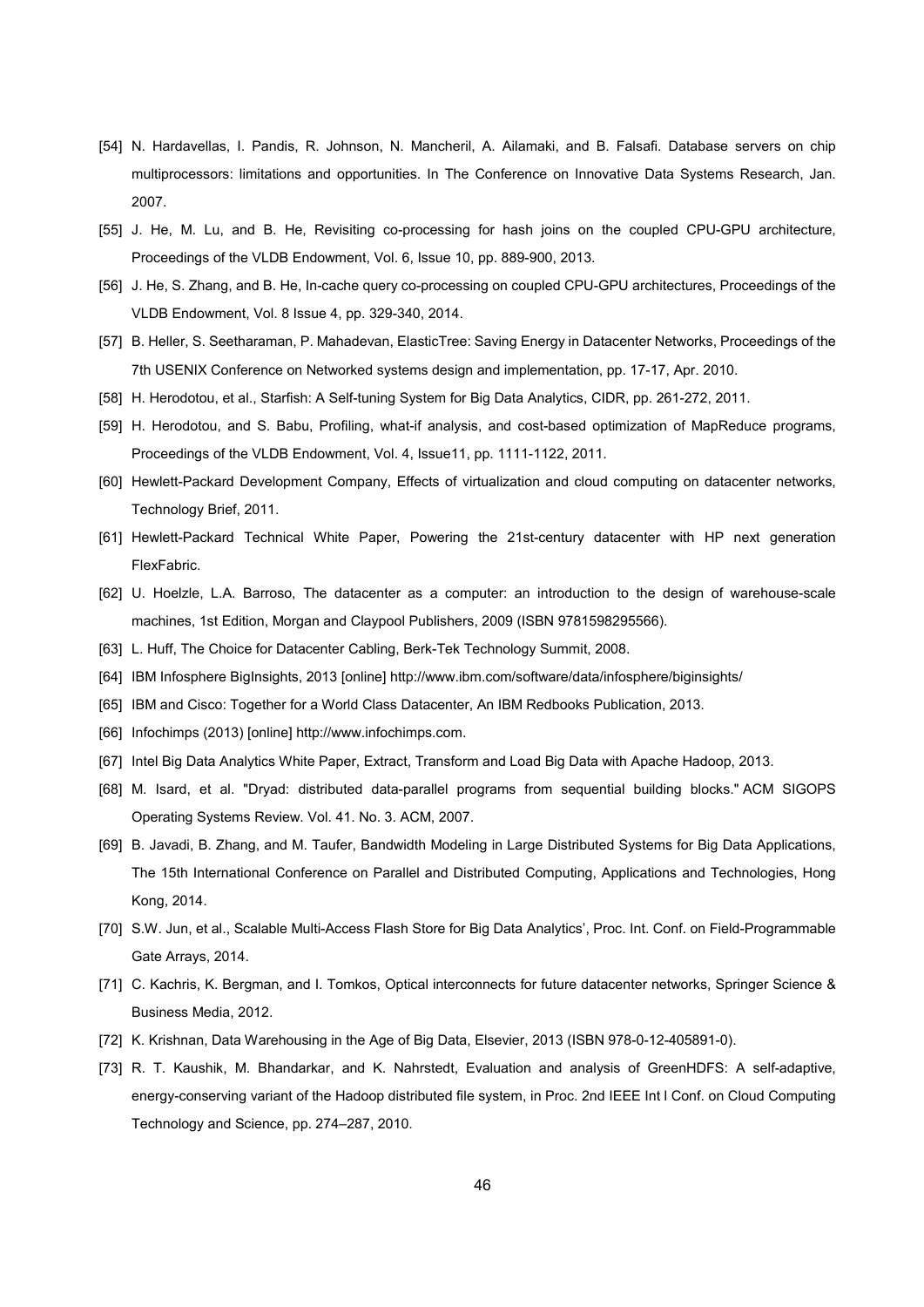- [74] A. Lakshman, and P. Malik, Cassandra: structured storage system on a p2p network, Proceedings of the 28th ACM symposium on Principles of distributed computing, 2009.
- [75] C. Lam, K.H. Liu; B. Koley, Z. Xiaoxue, V. Kamalov and V. Gill, Fiber optic communication technologies: What's needed for datacenter network operations, IEEE Communications Magazine, vol. 48, no. 7, pp.32-39, July 2010.
- [76] W. Lang and J.M. Patel, Energy management for MapReduce clusters, Proceedings of the VLDB, 3(1-2):129–139, 2010.
- [77] K.H. Lee, Y.J. Lee, H. Choi, Y.D. Chung, B. Moon, Parallel Data Processing with MapReduce: A Survey, Newsletter ACM SIGMOD Record Archive, Vol. 40 Issue 4, pp. 11-20, Dec. 2011.
- [78] J. Leverich and C. Kozyrakis, On the energy (in) efficiency of Hadoop clusters, ACM SIGOPS Operating Systems Review, vol. 44, no. 1, pp. 61–65, 2010.
- [79] S. Li, K. Lim, P. Faraboschi, J. Chang, P. Ranganathan, N. P. Jouppi, System-level integrated server architectures for scale-out datacenters, Proceedings of the 44th Annual IEEE/ACM International Symposium on Microarchitecture, 2011.
- [80] D. Li, C. X. Guo, H. T. Wu, K Tan, Y. G. Zhang, S. W. Lu, FiConn: Using Backup Port for Server Interconnection in Datacenters, In INFOCOM, 2009.
- [81] K. Lim, P. Ranganathan, J. Chang, C. Patel, T. Mudge, and S. Reinhardt, Understanding and designing new server architectures for emerging warehouse-computing environments. In Proc. of the Int'l Symposium on Computer Architecture, June 2008.
- [82] Y. Liu, J. K. Muppala, M. Veeraraghavan, and D. Lin, M. Hamdi, Datacenter Networks Topologies, Architectures and Fault-Tolerance Characteristics, Springer, 2013 (ISSN 2191-5768).
- [83] D. Loghin, B.M. Tudor, H. Zhang, B.C. Ooi, Y.M. Teo, A Performance Study of Big Data on Small Nodes, Proceedings of the VLDB Endowment, Vol. 8, No. 7, 2015.
- [84] P. Lotfi-Kamran, et al., Scale-Out Processors, 39th Annual International Symposium on Computer Architecture International Symposium on Computer Architecture (ISCA), 2012.
- [85] G. Magklis, M. Scott, G. Semeraro, et al., Profile-based Dynamic Voltage and Frequency Scaling for a Multiple Clock Domain Microprocessor, In ISCA'03, Jun 2003.
- [86] N. Maheshwari, R. Nanduri, and V. Varma, Dynamic energy-efficient data placement and cluster reconfiguration algorithm for MapReduce framework, Future Generation Computer Systems, vol. 28, no. 1, pp. 119–127, 2012.
- [87] G. Malewicz, et al., Pregel: a system for large-scale graph processing, Proceedings of the ACM SIGMOD International Conference on Management of data, 2010.
- [88] M. McKusick and S. Quinlan, GFS: Evolution on Fast-forward, Queue 7.7 (2009): 10.
- [89] D. Meisner, B. Gold, T. Wenisch, PowerNap: Eliminating Server Idle Power, In ASPLOS'09, May 2009.
- [90] P. Meng, et al., FPGA-GPU-CPU Heterogenous Architecture for Real-time Cardiac Physiological Optical Mapping, Proc. of International Conference on Field-Programmable Technology, 2012.
- [91] D.S. Milojicic, V. Kalogeraki, R. Lukose, K. Nagaraja, J. Pruyne, B. Richard, S. Rollins, Z. Xu, Peer-to-peer computing, Technical Report HPL-2002-57, HP Labs, 2002.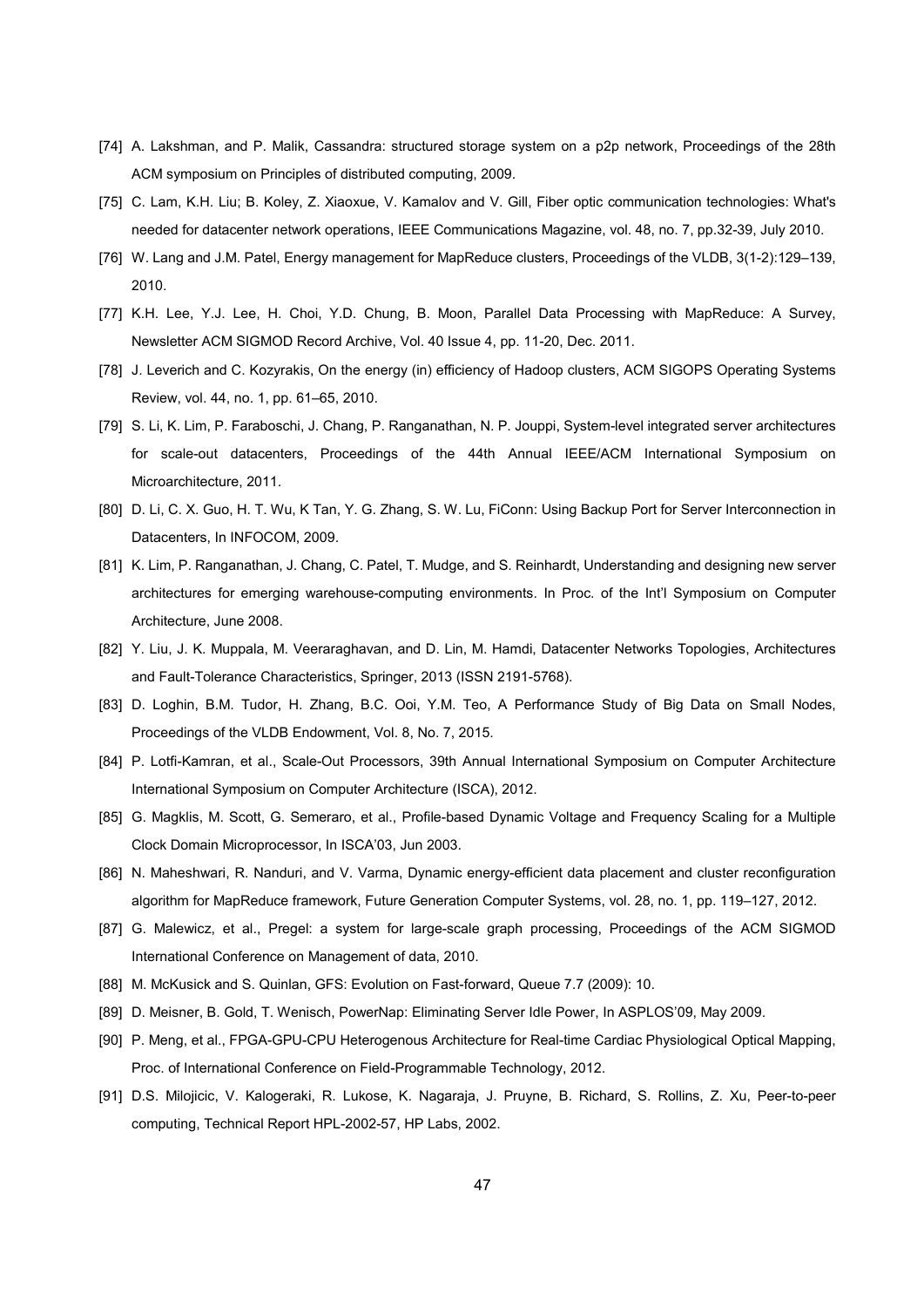- [92] J. Murty, Programming Amazon web services: S3, EC2, SQS, FPS, and SimpleDB, O'Reilly Media, Inc., 2008.
- [93] R. N. Mysore, et al., PortLand: A Scalable Fault-Tolerant Layer 2 Datacenter Network Fabric, In ACM SIGCOMM, August 2009.
- [94] R. Navid, High-Speed and Power-Efficient Serial Links for Big Data, International Workshop on IoT Enabling Chips, Kyoto Institute of Technology, Japan, June 2015.
- [95] S. Nedevschi, J. Chandrashekar, and B. Nordman, Skilled in the Art of Being Idle: Reducing Energy Waste in Networked Systems, Proceedings of the 6th USENIX Symposium on Networked Systems Design and Implementation, pp. 381-394, Apr 2009.
- [96] H. Nguyen, D. Franco, and E. Luque, Performance-Aware Energy Saving Mechanism in Interconnection Networks for Parallel Systems, ICCS 2014. 14th International Conference on Computational Science, Volume 29, pp. 134–144, 2014.
- [97] K. C. Nunna, Farhad Mehdipour, A. Trouve, K. Murakami, A Survey on Big Data Processing Infrastructure: Evolving Role of FPGA, The International Journal of Big Data Intelligence, http://www.inderscience.com/info/ingeneral/forthcoming.php?jcode=IJBDI, 2015.
- [98] C. Olston, B. Reed, U. Srivastava, R. Kumar, A. Tomkins, Pig latin: a not-so-foreign language for data processing, In Proceedings of the ACM SIGMOD international conference on Management of Data, pp. 1099–1110, 2008.
- [99] Oracle Enterprise Architecture White Paper An Enterprise Architect's Guide to Bi Data [online].
- [100] Opani (2013) [online] http://www.opani.com
- [101] OpenCrowd: Cloud Computing Vendors Taxonomy [online] http://cloudtaxonomy.opencrowd.com/
- [102] C. Patel, C. Bash, R. Sharma, M. Beitelmam, and R. Friedrich. Smart Cooling of datacenters. In Proceedings of InterPack, July 2003.
- [103] B. Peer, P. Rajbhoj, N. Chathanur, Complex Events Processing: Unburdening Big Data Complexities, Infosys Labs Briefings, Vol. 11, No. 1, 2013.
- [104] PiCloud (2013) [online] http://www.picloud.com/
- [105] N. Rizvandi, J. Taheri, R. Moraveji, and A.Y. Zomaya, Network load analysis and provisioning of MapReduce applications, Proc. of International Conference on Parallel and Distributed Computing, Applications, and Technologies (PDCAT), 2013.
- [106] M. Saecker, and V. Markl, Big Data Analytics on Modern Hardware Architectures: A Technology Survey, Business Intelligence, Lecture Notes in Business Information Processing, Vol. 138, pp. 125-149, 2013.
- [107] K.S. Sangeetha and P. Prakash, Big Data and Cloud: A Survey, Artificial Intelligence and Evolutionary Algorithms in Engineering Systems, Advances in Intelligent Systems and Computing 325, DOI 0.1007/978-81-322-2135-7\_81.
- [108] Scalable Energy-efficient Datacenters, 2009, [online] http://phys.org/news170618017.html.
- [109] J. Schad, J. Dittrich, and J.A. Quiane-Ruiz, Runtime measurements in the cloud: observing, analyzing, and reducing variance, Proceedings of the VLDB Endowment, Vol. 3, Nos. 1–2, pp.460–471, 2010.
- [110] Y. Shang, D. Li, and M. Xu, Energy-aware Routing in Datacenter Network, Green Networking, Aug. 2010.
- [111] J. Shuja, K. Bilal, S. A. Madani, M. Othman, R. Ranjan, P. Balaji, and S.U. Khan, Survey of Techniques and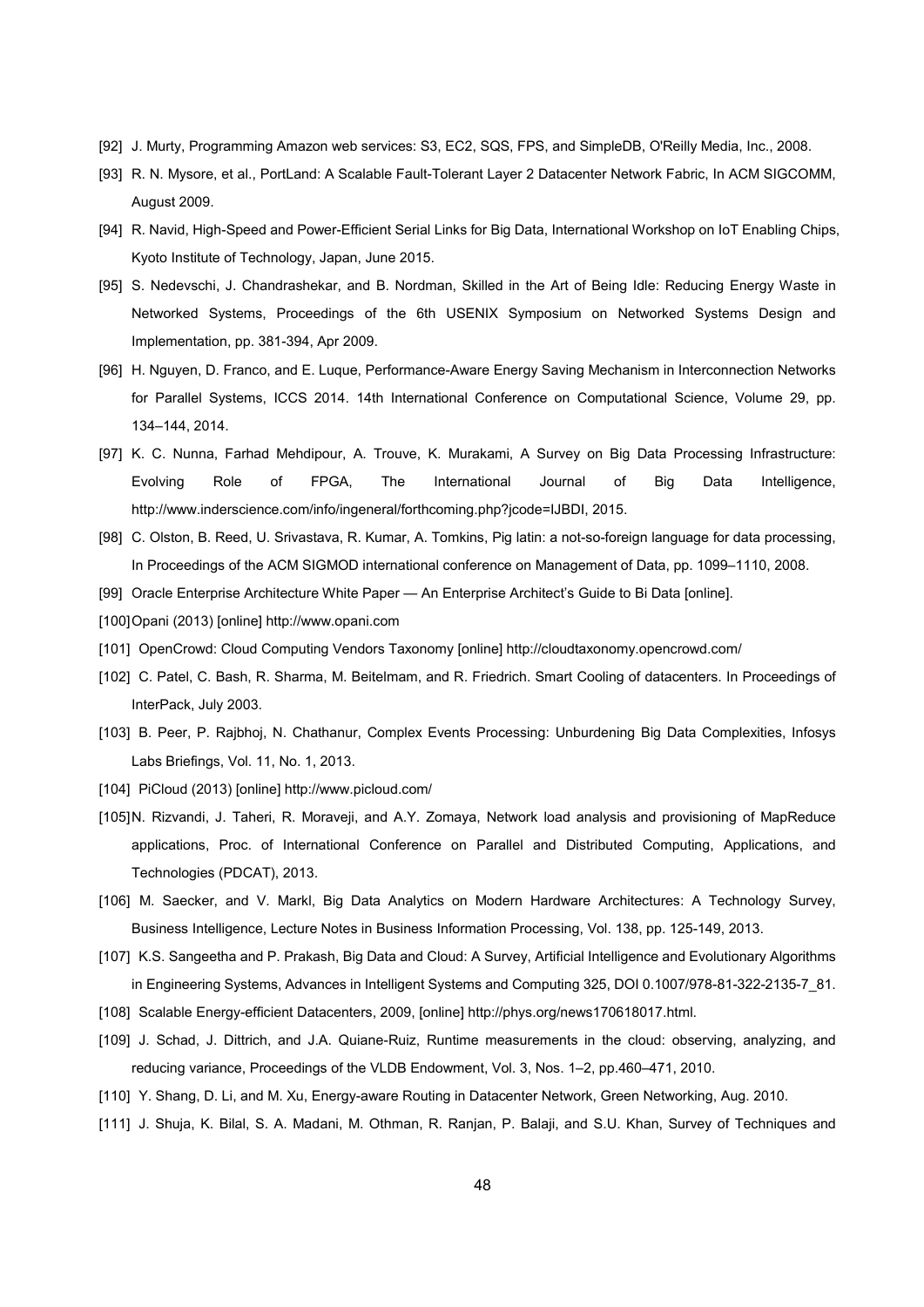Architectures for Designing Energy-efficient Data Centers, IEEE Systems Journal, Issue 99, pp. 1-13, July 2014.

- [112] K. Shvachko, et al., The Hadoop distributed file system, In Proc. of the IEEE 26th Symposium on Mass Storage Systems and Technologies (MSST), 2010.
- [113] D. Singh, and C.K. Reddy, A survey on platforms for big data analytics, Journal of Big Data, 2:8, October 2014.
- [114] S. Srikantaiah, A. Kansal and F. Zhao, Energy Aware Consolidation for Cloud Computing, HotPower'08, Dec 2008.
- [115] R. Steinmetz, K. Wehrle, Peer-to-Peer Systems and Applications, Springer Berlin, Heidelberg, 2005.
- [116] R. Sumbaly, et al., Serving large-scale batch computed data with project voldemort, Proceedings of the 10th USENIX Conference on File and Storage Technologies. USENIX Association, 2012.
- [117] Teradata Corporation, Teradata (December 2011), [online] http://www.teradata.com/
- [118] A. Thusoo A, et al., Hive: a warehousing solution over a map-reduce framework, Proceedings of the VLDB Endowment 2(2):1626–1629, 2009.
- [119] N. Tiwari, Scheduling and Energy Efficiency Improvement Techniques for Hadoop Map-reduce: State of Art and Directions for Future Research, Ph. D Seminar Report, Department of Computer Science and Engineering, Indian Institute of Technology, 2012.
- [120] N. Tiwari, S. Sarkar, U. Bellur, M. Indrawan, An Empirical Study of Hadoop's Energy Efficiency on a HPC Cluster, 14th International Conference on Computational Science (ICCS), 2014.
- [121] B.M. Tudor, Y.M. Teo, On Understanding the Energy Consumption of ARM-based Multicore Servers, Proceedings of the 34th ACM SIGMETRICS, Pittsburgh, USA, 2013.
- [122] N. Vasic, M. Barisits, V. Salzgeber and D. Kostic, Making cluster applications energy-aware, In ACM Proceedings of the 1st Workshop on Automated control for datacenters and clouds (ACDC), pp. 37-42, 2009.
- [123] C. Wang, Survey of Recent Research Issues in Datacenter Networking, [online] http://www.cse.wustl.edu/~jain/cse570-13/ftp/dcn.
- [124] G. Wang, D. Andersen, M. Kaminsky, K. Papagiannaki, T. Ng, M. Kozuch, M. Ryan, c-Through: part-time optics in data centers, In Proc. of ACM SIGCOMM Computer Communication Review, vol. 40, pp. 327–338, 2010.
- [125] H. Wang, K. Bergman, Optically Interconnected Datacenter Architecture for Bandwidth Intensive Energy-efficient Networking, In Proc. of 14th International Conference on Transparent Optical Networks (ICTON), 2012.
- [126] M. Webb, Smart 2020: Enabling the low carbon economy in the information age, The Climate Group, 2008.
- [127] T. White, Hadoop: The definitive guide, O'Reilly Media, Inc., 2012.
- [128] T.S. Wirtz, Energy-efficient Data-Intensive Computing With MapReduce, Master's Thesis, Marquette University, 2013.
- [129] R. Wolski, Experiences with predicting resource performance on-line in computational grid settings, ACM SIGMETRICS Performance Evaluation Review, Vol. 30, No. 4, pp.41–49, 2009.
- [130] F. Yan, L. Cherkasova, Z. Zhang, E. Smirni, DyScale: a MapReduce Job Scheduler for Heterogeneous Multicore Processors, IEEE Transactions on Cloud Computing, Issue: 99, 2015.
- [131] N. Yigitbasi, K. Datta, N. Jain, and T. Willke, Energy-efficient Scheduling of MapReduce Workloads on Heterogeneous Clusters, Proceedings of the 2nd International Workshop on Green Computing Middleware, pp.